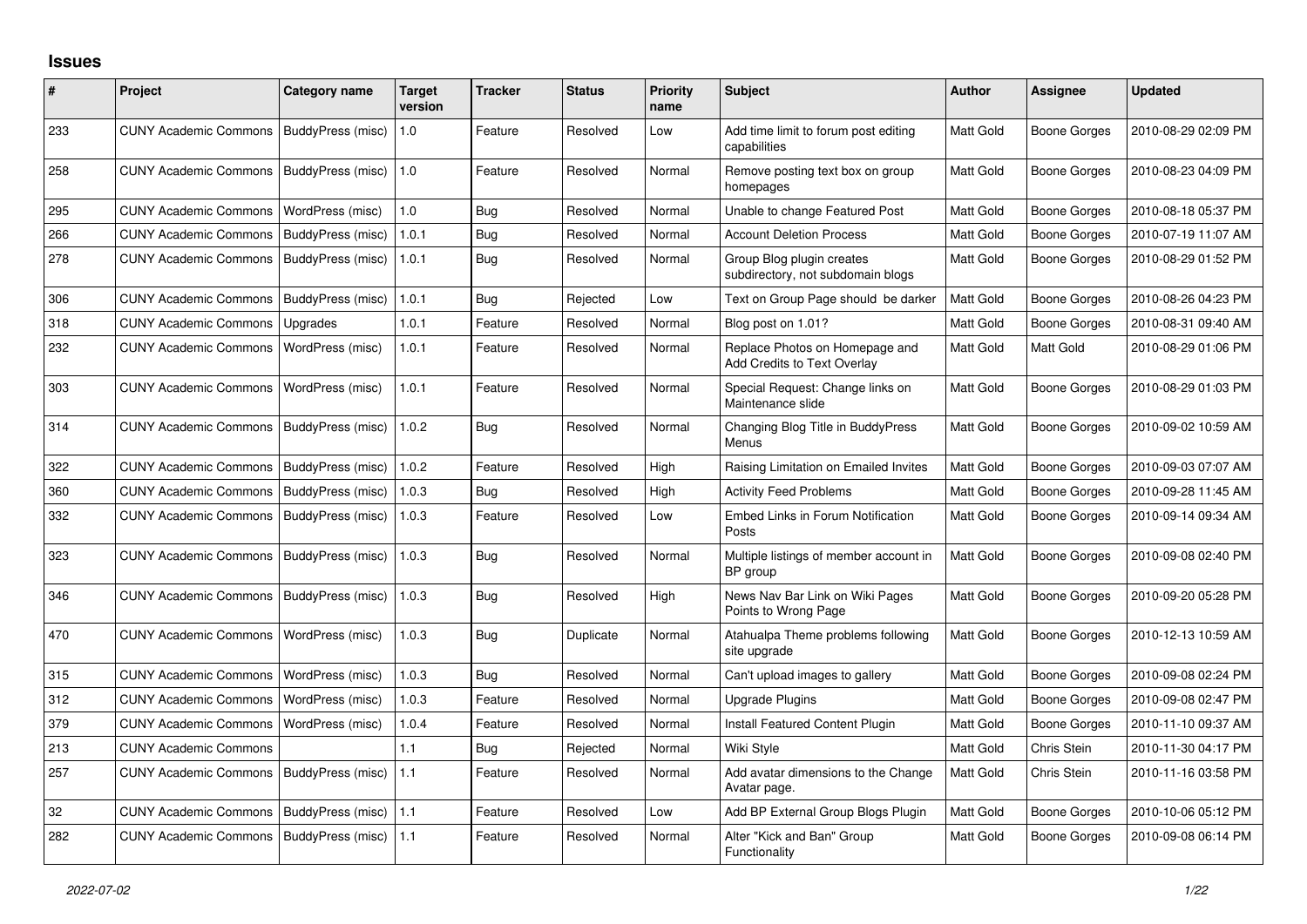| #   | Project                                  | <b>Category name</b>     | <b>Target</b><br>version | <b>Tracker</b> | <b>Status</b> | <b>Priority</b><br>name | <b>Subject</b>                                                                                    | <b>Author</b> | <b>Assignee</b>     | <b>Updated</b>      |
|-----|------------------------------------------|--------------------------|--------------------------|----------------|---------------|-------------------------|---------------------------------------------------------------------------------------------------|---------------|---------------------|---------------------|
| 340 | <b>CUNY Academic Commons</b>             | BuddyPress (misc)        | 1.1                      | <b>Bug</b>     | Resolved      | High                    | BP Admin Bar Menu Mouseover Areas<br><b>Too Sensitive</b>                                         | Matt Gold     | <b>Boone Gorges</b> | 2010-12-01 09:48 AM |
| 281 | <b>CUNY Academic Commons</b>             | BuddyPress (misc)        | 1.1                      | Feature        | Resolved      | Low                     | Change "Kick and Ban" terminology in<br>Group Interface                                           | Matt Gold     | <b>Boone Gorges</b> | 2010-09-08 06:14 PM |
| 361 | <b>CUNY Academic Commons</b>             | BuddyPress (misc)   1.1  |                          | Feature        | Resolved      | Normal                  | Change Wording of Options on Friend<br><b>Request Responses</b>                                   | Matt Gold     | Chris Stein         | 2010-11-24 01:42 PM |
| 36  | <b>CUNY Academic Commons</b>             | BuddyPress (misc)        | 1.1                      | Feature        | Resolved      | Normal                  | Digest Version of Group Forums<br>Notification Plugin                                             | Matt Gold     | <b>Boone Gorges</b> | 2010-09-26 11:10 AM |
| 387 | <b>CUNY Academic Commons</b>             | BuddyPress (misc)        | $\vert$ 1.1              | Bug            | Resolved      | Normal                  | Disable activity replies for group<br>announcements                                               | Matt Gold     | <b>Boone Gorges</b> | 2010-11-16 04:20 PM |
| 352 | <b>CUNY Academic Commons</b>             | BuddyPress (misc)        | 1.1                      | Bug            | Resolved      | Normal                  | Member reports problems with avatar<br>cropping                                                   | Matt Gold     | <b>Boone Gorges</b> | 2010-11-16 05:07 PM |
| 279 | <b>CUNY Academic Commons</b>             | BuddyPress (misc)   1.1  |                          | <b>Bug</b>     | Rejected      | Normal                  | Members Report Problems with<br>Notifications                                                     | Matt Gold     | <b>Boone Gorges</b> | 2010-11-16 04:37 PM |
| 307 | <b>CUNY Academic Commons</b>             | <b>BuddyPress (misc)</b> | 1.1                      | Feature        | Resolved      | Low                     | Possible to Change in Group Slug?                                                                 | Matt Gold     | <b>Boone Gorges</b> | 2010-11-20 09:12 AM |
| 193 | <b>CUNY Academic Commons</b>             | BuddyPress (misc)        | 1.1                      | Feature        | Rejected      | Low                     | Replace "Kick and Ban" terminology on<br>group member admin page with kinder,<br>gentler language | Matt Gold     | <b>Boone Gorges</b> | 2010-07-22 02:38 PM |
| 380 | <b>CUNY Academic Commons</b>             | WordPress (misc)         | 1.1                      | Feature        | Resolved      | Normal                  | Add New Themes to Site                                                                            | Matt Gold     | Matt Gold           | 2010-12-03 02:13 AM |
| 415 | <b>CUNY Academic Commons</b>             | WordPress (misc)         | 1.1                      | Feature        | Resolved      | Normal                  | Add text sizer plugin to Commons                                                                  | Matt Gold     | <b>Boone Gorges</b> | 2010-12-02 03:58 PM |
| 399 | <b>CUNY Academic Commons</b>             | WordPress (misc)         | $1.1$                    | Feature        | Resolved      | Normal                  | Add Widgetize Google Plugin                                                                       | Matt Gold     | <b>Boone Gorges</b> | 2010-11-23 05:40 PM |
| 236 | <b>CUNY Academic Commons</b>             | <b>WordPress (misc)</b>  | 1.1                      | Feature        | Resolved      | Normal                  | Add WooThemes to Site                                                                             | Matt Gold     | Matt Gold           | 2010-12-03 08:00 AM |
| 313 | <b>CUNY Academic Commons</b>             | <b>WordPress (misc)</b>  | 1.1                      | Feature        | Resolved      | Normal                  | Create Plugin/Widget for Hero Image<br>Space on Commons Homepage                                  | Matt Gold     | Ron Rennick         | 2010-10-06 12:41 PM |
| 381 | <b>CUNY Academic Commons</b>             | <b>WordPress (misc)</b>  | 1.1                      | Bug            | Resolved      | Normal                  | Cull old themes from site                                                                         | Matt Gold     | Matt Gold           | 2010-12-03 02:06 AM |
| 331 | <b>CUNY Academic Commons</b>             | WordPress (misc)         | $1.1$                    | Feature        | Resolved      | Normal                  | Edit confirmation page after user sign<br>up.                                                     | Matt Gold     | Chris Stein         | 2010-11-03 11:50 AM |
| 286 | <b>CUNY Academic Commons</b>             | WordPress (misc)         | 1.1                      | Feature        | Resolved      | Normal                  | Edit content of account activation email                                                          | Matt Gold     | <b>Boone Gorges</b> | 2010-12-06 02:03 PM |
| 376 | <b>CUNY Academic Commons</b>             | WordPress (misc)         | 1.1                      | Bug            | Resolved      | Normal                  | Errant Subscribe2 Global Posts<br>Notification                                                    | Matt Gold     | <b>Boone Gorges</b> | 2010-11-16 04:59 PM |
| 393 | <b>CUNY Academic Commons</b>             | WordPress (misc)         | 1.1                      | Feature        | Resolved      | Normal                  | Install Category Exlude plugin                                                                    | Matt Gold     | Chris Stein         | 2010-11-16 04:52 PM |
| 382 | CUNY Academic Commons   WordPress (misc) |                          | 1.1                      | Feature        | Resolved      | Normal                  | Install Category Page plugin on site                                                              | Matt Gold     | Matt Gold           | 2010-12-02 02:21 PM |
| 424 | CUNY Academic Commons   WordPress (misc) |                          | 1.1                      | Feature        | Resolved      | Normal                  | Merge Newthemes branch with Master<br>branch on Git                                               | Matt Gold     | <b>Boone Gorges</b> | 2010-12-03 07:27 AM |
| 345 | <b>CUNY Academic Commons</b>             | <b>WordPress (misc)</b>  | 1.1                      | <b>Bug</b>     | Resolved      | Low                     | Order of Comments in Carrington<br>Theme                                                          | Matt Gold     | Boone Gorges        | 2010-11-16 04:31 PM |
| 410 | CUNY Academic Commons   WordPress (misc) |                          | $1.1$                    | Support        | Resolved      | Normal                  | Problems embedding audio file                                                                     | Matt Gold     | Boone Gorges        | 2010-11-23 02:01 PM |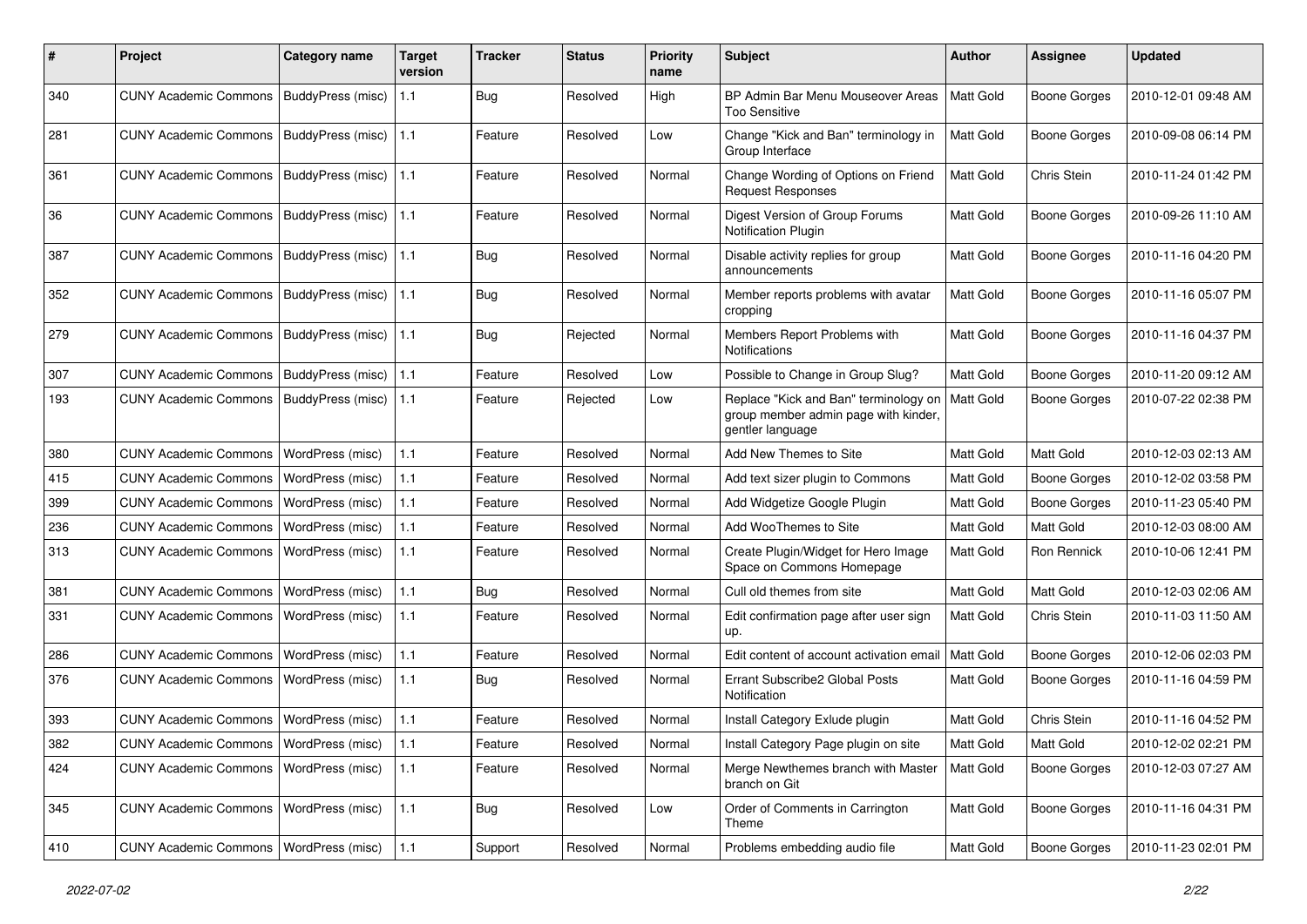| #   | Project                                   | Category name             | <b>Target</b><br>version | <b>Tracker</b> | <b>Status</b> | <b>Priority</b><br>name | Subject                                                                   | <b>Author</b>    | Assignee            | <b>Updated</b>      |
|-----|-------------------------------------------|---------------------------|--------------------------|----------------|---------------|-------------------------|---------------------------------------------------------------------------|------------------|---------------------|---------------------|
| 319 | <b>CUNY Academic Commons</b>              | WordPress (misc)          | $1.1$                    | Feature        | Resolved      | Normal                  | Remove "Forums" from Nav Bar                                              | Matt Gold        | <b>Boone Gorges</b> | 2010-09-15 10:44 AM |
| 423 | <b>CUNY Academic Commons</b>              | WordPress (misc)          | 1.1                      | Feature        | Resolved      | Normal                  | Remove Unfiltered-MU from Commons<br>Plugins                              | Matt Gold        | <b>Boone Gorges</b> | 2010-12-02 04:24 PM |
| 296 | <b>CUNY Academic Commons</b>              | WordPress (misc)          | $1.1$                    | Feature        | Resolved      | Normal                  | Selective plugin activation                                               | Matt Gold        | <b>Boone Gorges</b> | 2010-12-02 04:17 PM |
| 420 | <b>CUNY Academic Commons</b>              | WordPress (misc)          | $1.1$                    | Feature        | Resolved      | Normal                  | WP 3.0.2 Update                                                           | Matt Gold        | <b>Boone Gorges</b> | 2010-12-02 02:04 PM |
| 436 | <b>CUNY Academic Commons</b>              | BuddyPress (misc)         | 1.1.1                    | <b>Bug</b>     | Resolved      | Normal                  | Who's Online Widget                                                       | Matt Gold        | <b>Boone Gorges</b> | 2010-12-07 08:14 AM |
| 419 | <b>CUNY Academic Commons</b>              | WordPress (misc)          | 1.1.1                    | Bug            | Resolved      | Normal                  | <b>Blog/Blog Post Featured Content</b><br><b>Widget Errors</b>            | Matt Gold        | <b>CIC Michael</b>  | 2010-12-07 08:14 AM |
| 440 | <b>CUNY Academic Commons</b>              | WordPress (misc)          | 1.1.1                    | <b>Bug</b>     | Resolved      | Normal                  | Conflict between Image Uploader and<br><b>CAC Featured Content Plugin</b> | Matt Gold        | CIC Michael         | 2010-12-08 02:25 PM |
| 444 | <b>CUNY Academic Commons</b>              | WordPress (misc)          | 1.1.1                    | <b>Bug</b>     | Resolved      | High                    | Hero Slides Not Showing Up in Firefox                                     | Matt Gold        | <b>Boone Gorges</b> | 2010-12-08 08:41 AM |
| 457 | <b>CUNY Academic Commons</b>              | BuddyPress (misc)         | 1.1.2                    | <b>Bug</b>     | Resolved      | High                    | Unable to Upload Documents as<br>Forum Attachments                        | Matt Gold        | Boone Gorges        | 2010-12-10 06:56 PM |
| 458 | <b>CUNY Academic Commons</b>              | BuddyPress (misc)         | 1.1.3                    | <b>Bug</b>     | Resolved      | Normal                  | Notifications Not Received for Own<br>Messages                            | Matt Gold        | Boone Gorges        | 2010-12-13 08:28 PM |
| 476 | <b>CUNY Academic Commons</b>              | WordPress (misc)          | 1.1.3                    | Bug            | Resolved      | High                    | <b>Limited Email Domains List Empty</b><br>After Site Upgrade             | Matt Gold        | <b>Boone Gorges</b> | 2010-12-13 07:02 PM |
| 486 | <b>CUNY Academic Commons</b>              | BuddyPress (misc)         | 1.1.4                    | Feature        | Resolved      | Normal                  | Add "Post Topic" to Group Forum<br>pages                                  | Matt Gold        | <b>Boone Gorges</b> | 2010-12-16 11:13 AM |
| 482 | <b>CUNY Academic Commons</b>              | WordPress (misc)          | 1.1.4                    | Bug            | Resolved      | Normal                  | BP Admin Bar Display Error                                                | Matt Gold        | <b>Boone Gorges</b> | 2010-12-16 08:45 AM |
| 489 | <b>CUNY Academic Commons</b>              | WordPress (misc)          | 1.1.4                    | Feature        | Resolved      | Normal                  | Drag and Drop Ordering on Gallery<br>Post Plugin                          | Matt Gold        | Ron Rennick         | 2010-12-18 08:13 PM |
| 453 | <b>CUNY Academic Commons</b>              | WordPress (misc)          | 1.1.4                    | Bug            | Rejected      | Normal                  | Error with Sidebar Manager of "The<br>Station" WooTheme                   | Matt Gold        | Boone Gorges        | 2010-12-18 04:51 PM |
| 475 | <b>CUNY Academic Commons</b>              | WordPress (misc)          | 1.1.4                    | Feature        | Rejected      | Normal                  | Move Critical Plugins to mu-plugins                                       | Matt Gold        | <b>Boone Gorges</b> | 2010-12-18 08:56 PM |
| 449 | <b>CUNY Academic Commons</b>              | WordPress (misc)          | 1.1.4                    | <b>Bug</b>     | Rejected      | Normal                  | WooThemes displaying category list in<br>nav                              | Matt Gold        | Chris Stein         | 2010-12-16 02:03 PM |
| 276 | <b>CUNY Academic Commons</b>              | Wiki                      | 1.1.5                    | Feature        | Resolved      | Normal                  | Install PDF Book extension for<br>MediaWiki                               | <b>Matt Gold</b> | Boone Gorges        | 2010-12-20 10:59 AM |
| 496 | <b>CUNY Academic Commons</b>              | WordPress (misc)          | 1.1.5                    | Feature        | Resolved      | Normal                  | Add wp-resume Plugin to Site                                              | Matt Gold        | <b>Boone Gorges</b> | 2010-12-20 10:09 AM |
| 507 | CUNY Academic Commons   BuddyPress (misc) |                           | 1.1.6                    | <b>Bug</b>     | Resolved      | High                    | Invite Anyone Rejects CUNY Email<br>Addresses                             | Matt Gold        | <b>Boone Gorges</b> | 2010-12-21 11:26 AM |
| 503 | <b>CUNY Academic Commons</b>              | WordPress (misc)          | 1.1.6                    | <b>Bug</b>     | Resolved      | Normal                  | <b>Explore and Possibly Remove</b><br><b>WP-Cron Reminder</b>             | Matt Gold        | <b>Boone Gorges</b> | 2010-12-21 11:55 AM |
| 499 | <b>CUNY Academic Commons</b>              | WordPress (misc)          | 1.1.6                    | Bug            | Resolved      | Normal                  | Help with Atahualpa Issues                                                | Matt Gold        | scott voth          | 2010-12-21 07:30 PM |
| 527 | <b>CUNY Academic Commons</b>              | BuddyPress (misc)   1.1.7 |                          | Bug            | Resolved      | Low                     | BP Admin Bar Doesn't Show up on<br>Cityscape Theme                        | Matt Gold        | Boone Gorges        | 2011-01-04 03:39 PM |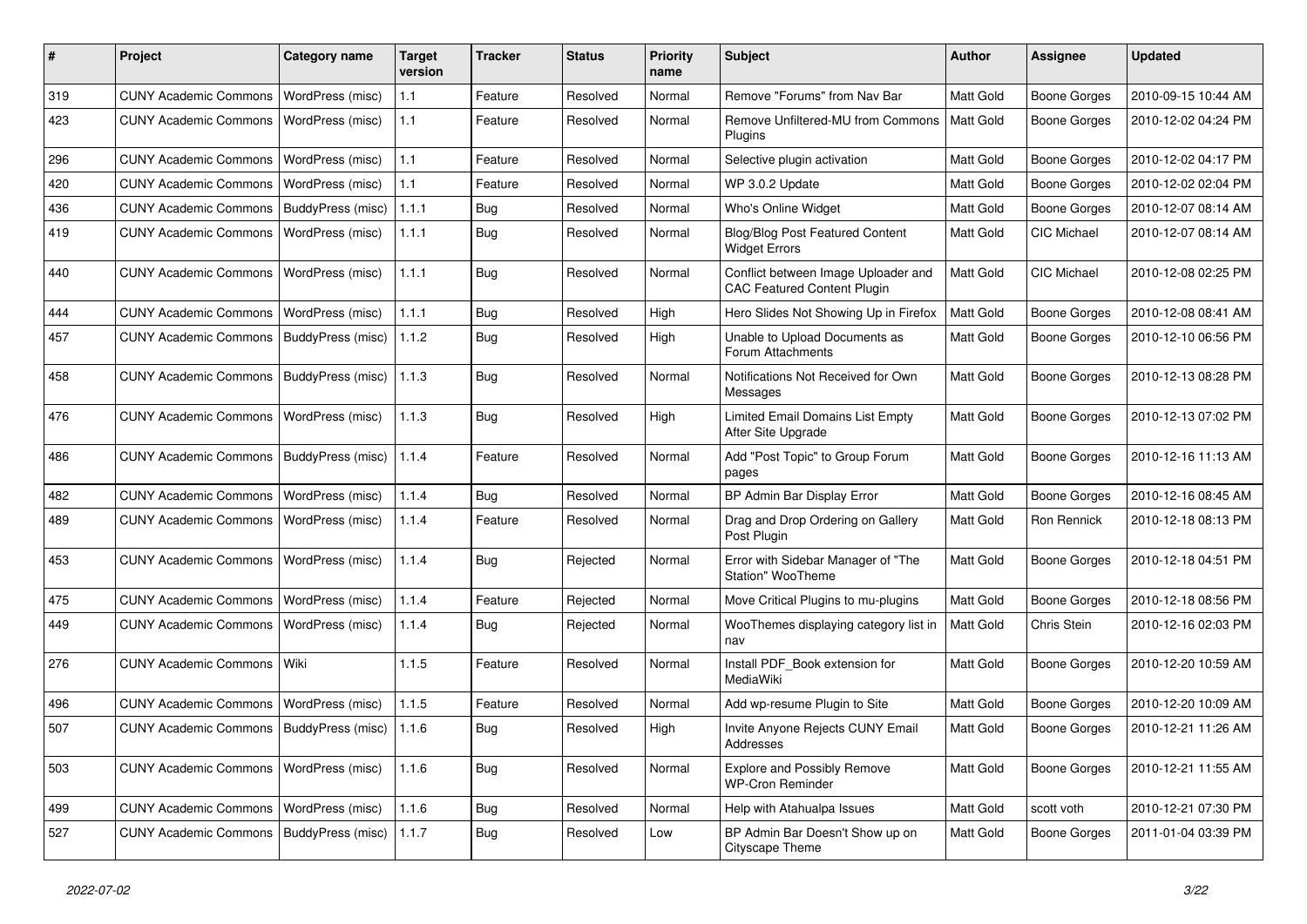| $\pmb{\#}$ | Project                                  | <b>Category name</b>     | <b>Target</b><br>version | <b>Tracker</b> | <b>Status</b> | <b>Priority</b><br>name | Subject                                                                                         | Author           | Assignee            | <b>Updated</b>      |
|------------|------------------------------------------|--------------------------|--------------------------|----------------|---------------|-------------------------|-------------------------------------------------------------------------------------------------|------------------|---------------------|---------------------|
| 531        | <b>CUNY Academic Commons</b>             | BuddyPress (misc)        | 1.1.7                    | <b>Bug</b>     | Resolved      | Low                     | Member reports problems with avatar<br>cropping                                                 | Matt Gold        | <b>Boone Gorges</b> | 2011-01-04 05:10 PM |
| 513        | <b>CUNY Academic Commons</b>             | <b>WordPress (misc)</b>  | 1.1.7                    | Feature        | Resolved      | Low                     | Plugin Request: Install meebo me                                                                | Matt Gold        | <b>Boone Gorges</b> | 2011-01-04 05:56 PM |
| 509        | <b>CUNY Academic Commons</b>             | <b>WordPress (misc)</b>  | 1.1.7                    | Bug            | Resolved      | Low                     | User reports problem with Google<br>Calendar widget                                             | Matt Gold        | Boone Gorges        | 2011-01-04 06:17 PM |
| 546        | <b>CUNY Academic Commons</b>             | BuddyPress (misc)        | 1.1.8                    | <b>Bug</b>     | Resolved      | Normal                  | Add Group/Group Blog Author Syncing<br>on an Automated Basis to the Group<br><b>Blog Plugin</b> | Matt Gold        | <b>Boone Gorges</b> | 2011-02-03 08:44 AM |
| 540        | <b>CUNY Academic Commons</b>             | <b>BuddyPress (misc)</b> | 1.1.8                    | Bug            | Resolved      | Normal                  | Long BP Group Doc Names Hide<br>Edit/Delete Options                                             | <b>Matt Gold</b> | <b>Boone Gorges</b> | 2011-02-02 10:58 AM |
| 533        | <b>CUNY Academic Commons</b>             | BuddyPress (misc)        | 1.1.8                    | <b>Bug</b>     | Resolved      | Normal                  | Minor CSS issue on group page                                                                   | Matt Gold        | Boone Gorges        | 2011-02-02 09:44 AM |
| 538        | <b>CUNY Academic Commons</b>             | BuddyPress (misc)        | 1.1.8                    | Bug            | Resolved      | Normal                  | News feed assigns incorrect trackback<br>origins                                                | Matt Gold        | Boone Gorges        | 2011-02-02 11:22 AM |
| 544        | <b>CUNY Academic Commons</b>             | WordPress (misc)         | 1.1.8                    | Feature        | Resolved      | Normal                  | Add Elegant Themes themepack to<br>site                                                         | <b>Matt Gold</b> | Matt Gold           | 2011-01-25 01:40 AM |
| 547        | <b>CUNY Academic Commons</b>             | WordPress (misc)         | 1.1.8                    | Feature        | Resolved      | Normal                  | Add new themes                                                                                  | Matt Gold        | Matt Gold           | 2011-01-27 01:52 PM |
| 545        | <b>CUNY Academic Commons</b>             | WordPress (misc)         | 1.1.8                    | Bug            | Resolved      | Normal                  | <b>Test Elegant Themes</b>                                                                      | Matt Gold        | Matt Gold           | 2011-01-25 01:41 AM |
| 606        | <b>CUNY Academic Commons</b>             | BuddyPress (misc)        | 1.1.10                   | Bug            | Rejected      | Low                     | Avatars don't show up in list of<br>members on group invite tool                                | Matt Gold        | Boone Gorges        | 2011-02-24 11:47 PM |
| 614        | <b>CUNY Academic Commons</b>             | <b>BuddyPress (misc)</b> | 1.1.10                   | <b>Bug</b>     | Rejected      | Low                     | Log out button on BP Admin bar<br>covers logo                                                   | Matt Gold        | <b>Boone Gorges</b> | 2011-03-04 05:58 PM |
| 613        | <b>CUNY Academic Commons</b>             | BuddyPress (misc)        | 1.1.10                   | Bug            | Resolved      | Normal                  | Member reports group blog / group<br>member syncing                                             | Matt Gold        | Boone Gorges        | 2011-03-03 09:26 AM |
| 568        | <b>CUNY Academic Commons</b>             | BuddyPress (misc)        | 1.1.10                   | <b>Bug</b>     | Resolved      | High                    | Member reports trouble uploading<br>documents to groups                                         | Matt Gold        | <b>Boone Gorges</b> | 2011-02-10 02:33 PM |
| 612        | <b>CUNY Academic Commons</b>             | BuddyPress (misc)        | 1.1.10                   | <b>Bug</b>     | Resolved      | Normal                  | Member reports trouble uploading<br>documents to groups                                         | Matt Gold        | <b>Boone Gorges</b> | 2011-03-07 10:12 PM |
| 605        | <b>CUNY Academic Commons</b>             | BuddyPress (misc)        | 1.1.10                   | Bug            | Rejected      | Normal                  | Member search on Group Invite Page<br>Not Working                                               | Matt Gold        | <b>Boone Gorges</b> | 2011-02-24 11:41 PM |
| 574        | <b>CUNY Academic Commons</b>             | BuddyPress (misc)        | 1.1.10                   | <b>Bug</b>     | Resolved      | High                    | Members unable to read documents<br>posted to groups                                            | Matt Gold        | Boone Gorges        | 2011-02-10 03:01 PM |
| 534        | CUNY Academic Commons   WordPress (misc) |                          | 1.1.10                   | Feature        | Resolved      | Normal                  | Add an apple-touch-icon.pgn of the<br>CUNY Favicon.ico to the root directory<br>at 114x114      | <b>Matt Gold</b> | Matt Gold           | 2011-03-08 07:34 AM |
| 566        | <b>CUNY Academic Commons</b>             | WordPress (misc)         | 1.1.10                   | Feature        | Resolved      | Normal                  | Add The Morning After Theme                                                                     | Matt Gold        | Matt Gold           | 2011-02-06 11:40 PM |
| 567        | <b>CUNY Academic Commons</b>             | WordPress (misc)         | 1.1.10                   | Feature        | Resolved      | Normal                  | Add WPFolio and Bibliotype Themes                                                               | Matt Gold        | Matt Gold           | 2011-02-21 04:16 PM |
| 564        | <b>CUNY Academic Commons</b>             | WordPress (misc)         | 1.1.10                   | Feature        | Rejected      | Normal                  | Email Subscription Plugin for<br>WordPress blogs                                                | Matt Gold        | Boone Gorges        | 2011-02-18 12:04 AM |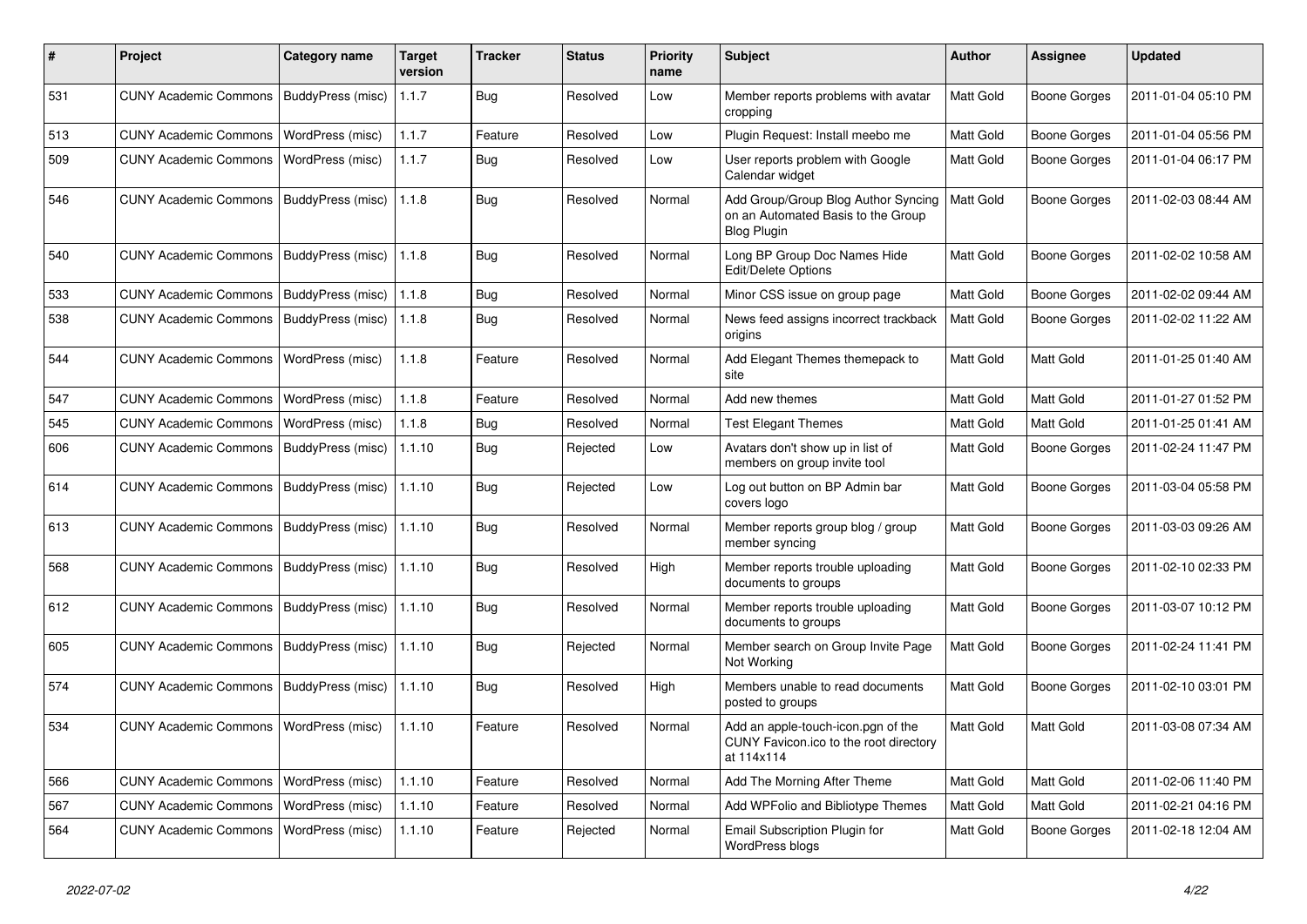| #   | Project                                         | <b>Category name</b>     | Target<br>version | <b>Tracker</b> | <b>Status</b> | <b>Priority</b><br>name | <b>Subject</b>                                                                                     | Author    | Assignee            | <b>Updated</b>      |
|-----|-------------------------------------------------|--------------------------|-------------------|----------------|---------------|-------------------------|----------------------------------------------------------------------------------------------------|-----------|---------------------|---------------------|
| 553 | <b>CUNY Academic Commons</b>                    | WordPress (misc)         | 1.1.10            | Bug            | Rejected      | Normal                  | Wonky Hero Slide Overlays                                                                          | Matt Gold | <b>Boone Gorges</b> | 2011-02-28 05:44 PM |
| 638 | <b>CUNY Academic Commons</b>                    | BuddyPress (misc)        | 1.1.11            | Bug            | Resolved      | Normal                  | Email Notifications Include Odd<br>Characters                                                      | Matt Gold | <b>Boone Gorges</b> | 2011-03-16 11:06 AM |
| 639 | <b>CUNY Academic Commons</b>                    | WordPress (misc)         | 1.1.11            | Feature        | Resolved      | Low                     | Consider WP Comment Remix Plugin                                                                   | Matt Gold | <b>Boone Gorges</b> | 2011-03-17 05:43 PM |
| 349 | <b>CUNY Academic Commons</b>                    | BuddyPress (misc)        | 1.2               | Feature        | Resolved      | Normal                  | Add explanatory note to Group Send<br><b>Invites Page</b>                                          | Matt Gold | <b>Boone Gorges</b> | 2011-03-08 08:44 PM |
| 627 | CUNY Academic Commons   BuddyPress (misc)       |                          | 1.2               | Feature        | Resolved      | Normal                  | Add LaTeX support for BP Group<br><b>Forums</b>                                                    | Matt Gold | <b>Boone Gorges</b> | 2011-05-09 05:21 PM |
| 539 | <b>CUNY Academic Commons</b>                    | <b>BuddyPress (misc)</b> | 1.2               | Feature        | Rejected      | Normal                  | Allow document category names to be<br>edited                                                      | Matt Gold | <b>Boone Gorges</b> | 2011-01-24 12:52 PM |
| 623 | <b>CUNY Academic Commons</b>                    | <b>BuddyPress (misc)</b> | 1.2               | Feature        | Resolved      | Normal                  | <b>BuddyPress Docs: Move</b><br>Paste-from-Word Icon Into Top Row of<br>Tiny-MCE icons             | Matt Gold | <b>Boone Gorges</b> | 2011-02-28 06:33 PM |
| 646 | <b>CUNY Academic Commons</b>                    | BuddyPress (misc)        | 1.2               | Bug            | Resolved      | Low                     | Change Error Message Non Logged-In<br>Users See When Authorized Page is<br>Requested Without Login | Matt Gold | <b>Boone Gorges</b> | 2011-03-22 10:28 AM |
| 510 | <b>CUNY Academic Commons</b>                    | BuddyPress (misc)        | 1.2               | Feature        | Resolved      | Normal                  | Change group slug placement on<br>group admin menu                                                 | Matt Gold | <b>Boone Gorges</b> | 2011-02-21 04:51 PM |
| 656 | <b>CUNY Academic Commons</b>                    | <b>BuddyPress (misc)</b> | 1.2               | Bug            | Resolved      | Low                     | <b>Conflicting Email Subscription</b><br>Messages                                                  | Matt Gold | <b>Boone Gorges</b> | 2011-04-10 10:10 PM |
| 428 | <b>CUNY Academic Commons</b>                    | BuddyPress (misc)        | 1.2               | Feature        | Resolved      | Normal                  | Consider adding Log Out button to BP<br>Admin Bar                                                  | Matt Gold | Boone Gorges        | 2010-12-22 12:12 PM |
| 629 | CUNY Academic Commons   BuddyPress (misc)       |                          | 1.2               | Feature        | Resolved      | Normal                  | Create Required Profile Field to Define<br><b>User Status</b>                                      | Matt Gold | <b>Matt Gold</b>    | 2011-03-17 06:34 PM |
| 348 | CUNY Academic Commons   BuddyPress (misc)       |                          | 1.2               | Feature        | Resolved      | Normal                  | Create status marker to show which<br>invited group members have already<br>received group invites | Matt Gold | <b>Boone Gorges</b> | 2011-03-08 09:08 PM |
| 660 | <b>CUNY Academic Commons</b>                    | BuddyPress (misc)        | 1.2               | Bug            | Resolved      | Low                     | HTML Markup appears in activity<br>comment                                                         | Matt Gold | <b>Boone Gorges</b> | 2011-04-04 02:39 PM |
| 661 | CUNY Academic Commons                           | BuddyPress (misc)        | 1.2               | Bug            | Resolved      | Low                     | HTML Special Characters Appear in<br><b>Email Notification Text</b>                                | Matt Gold | Raymond Hoh         | 2011-05-04 08:55 AM |
| 350 | CUNY Academic Commons   BuddyPress (misc)       |                          | 1.2               | Feature        | Resolved      | Normal                  | Move "Send Invites" Button                                                                         | Matt Gold | <b>Boone Gorges</b> | 2010-12-20 11:29 AM |
| 362 | CUNY Academic Commons   BuddyPress (misc)   1.2 |                          |                   | Feature        | Resolved      | Low                     | Require Confirmation on Leaving a<br>Group                                                         | Matt Gold | <b>Boone Gorges</b> | 2011-02-21 02:51 PM |
| 595 | <b>CUNY Academic Commons</b>                    | Upgrades                 | 1.2               | Feature        | Resolved      | Normal                  | Formalize Browser/OS Testing<br>procedures                                                         | Matt Gold | <b>Boone Gorges</b> | 2011-04-20 06:40 PM |
| 647 | <b>CUNY Academic Commons</b>                    | WordPress (misc)         | 1.2               | Feature        | Resolved      | Normal                  | Add Antisnews Theme                                                                                | Matt Gold | Boone Gorges        | 2011-03-26 07:58 PM |
| 699 | <b>CUNY Academic Commons</b>                    | WordPress (misc)         | 1.2               | Feature        | Resolved      | Normal                  | Add BTCNew Plugin to the Commons                                                                   | Matt Gold | Raymond Hoh         | 2011-04-24 04:15 PM |
| 640 | <b>CUNY Academic Commons</b>                    | WordPress (misc)         | $1.2\,$           | Feature        | Resolved      | Normal                  | Add Clean Home Theme to Site                                                                       | Matt Gold | Matt Gold           | 2011-04-20 06:55 PM |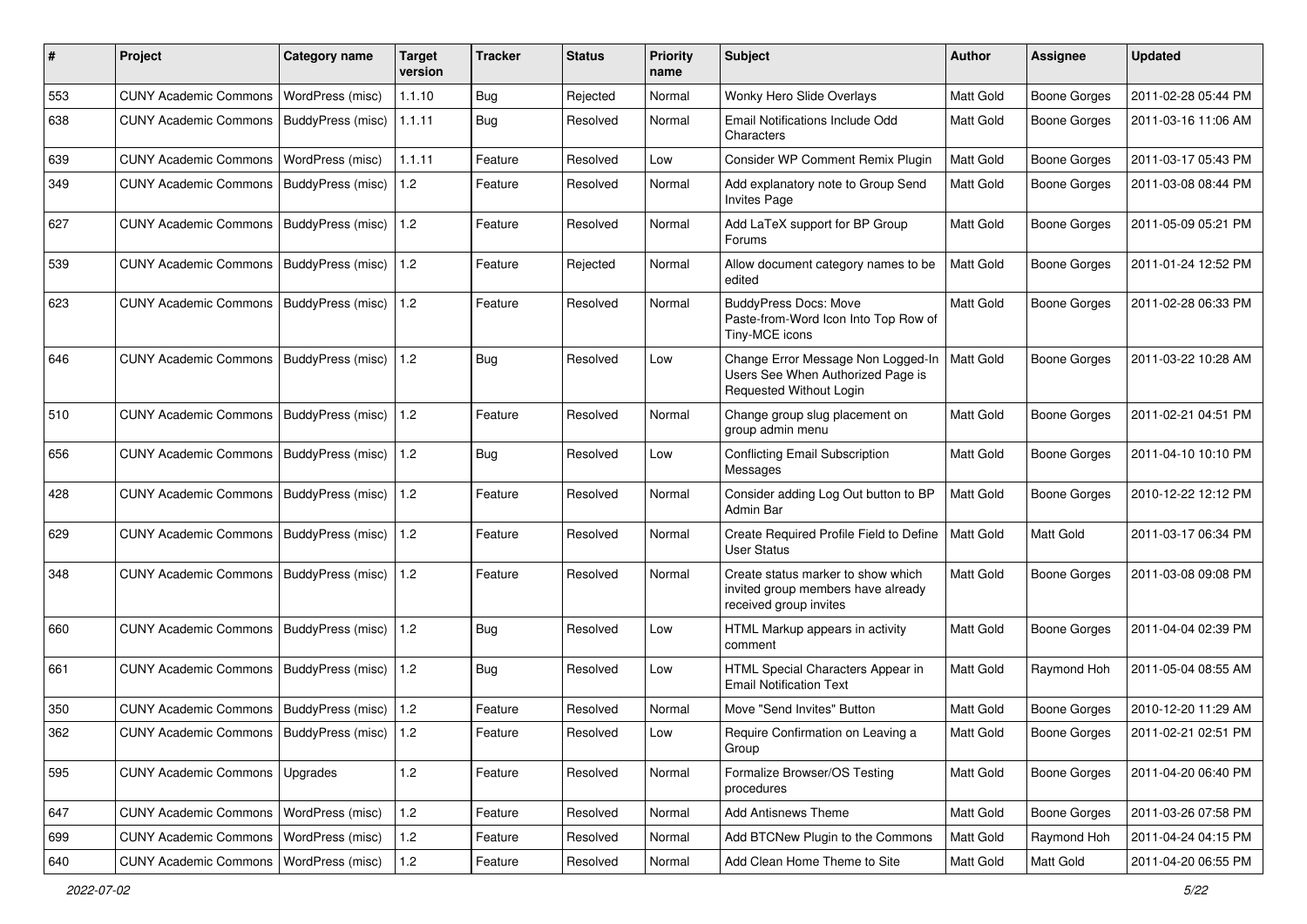| #   | Project                                           | <b>Category name</b>    | <b>Target</b><br>version | <b>Tracker</b> | <b>Status</b> | <b>Priority</b><br>name | <b>Subject</b>                                                                    | <b>Author</b>    | Assignee            | <b>Updated</b>      |
|-----|---------------------------------------------------|-------------------------|--------------------------|----------------|---------------|-------------------------|-----------------------------------------------------------------------------------|------------------|---------------------|---------------------|
| 425 | <b>CUNY Academic Commons</b>                      | WordPress (misc)        | 1.2                      | Feature        | Resolved      | Normal                  | Edit "Not Found" text on new blogs                                                | Matt Gold        | Raymond Hoh         | 2011-04-26 08:16 AM |
| 501 | <b>CUNY Academic Commons</b>                      | WordPress (misc)        | 1.2                      | Feature        | Resolved      | Normal                  | Install WP Site Template Plugin                                                   | Matt Gold        | <b>Boone Gorges</b> | 2011-03-16 03:31 PM |
| 378 | <b>CUNY Academic Commons</b>                      | WordPress (misc)        | 1.2                      | Bug            | Duplicate     | Normal                  | New blog post notification by email for<br>private blogs                          | Matt Gold        | <b>Boone Gorges</b> | 2011-02-18 01:46 PM |
| 526 | <b>CUNY Academic Commons</b>                      | <b>WordPress (misc)</b> | 1.2                      | Bug            | Resolved      | Low                     | Next/Previous Links Don't Appear on<br>All Hero Slides                            | Matt Gold        | Raymond Hoh         | 2011-04-22 03:56 AM |
| 427 | CUNY Academic Commons   WordPress (misc)          |                         | 1.2                      | Feature        | Resolved      | Normal                  | Remove Ability to Post Status Updates<br>from Edit Profile Page                   | <b>Matt Gold</b> | <b>Boone Gorges</b> | 2010-12-22 12:16 PM |
| 492 | <b>CUNY Academic Commons</b>                      | WordPress (misc)        | 1.2                      | Feature        | Resolved      | Normal                  | Upgrade CommentPress to latest<br>edition                                         | Matt Gold        | <b>Boone Gorges</b> | 2011-03-08 09:23 PM |
| 731 | <b>CUNY Academic Commons</b>                      | BuddyPress (misc)       | 1.2.1                    | Bug            | Resolved      | Normal                  | Member reports a problem posting to a<br>private group                            | Matt Gold        | <b>Boone Gorges</b> | 2011-05-03 07:10 PM |
| 724 | <b>CUNY Academic Commons</b>                      | BuddyPress (misc)       | 1.2.1                    | <b>Bug</b>     | Rejected      | Normal                  | Word Limit on Email Notifications of<br>Forum Posts?                              | Matt Gold        | <b>Boone Gorges</b> | 2011-05-11 12:04 PM |
| 628 | <b>CUNY Academic Commons</b>                      | Wiki                    | 1.2.1                    | Bug            | Resolved      | Normal                  | LaTeX support for MediaWiki                                                       | Matt Gold        | <b>Boone Gorges</b> | 2011-05-11 09:50 PM |
| 705 | <b>CUNY Academic Commons</b>                      | WordPress (misc)        | 1.2.1                    | Feature        | Resolved      | Normal                  | A way to mass upload files?                                                       | Matt Gold        | <b>Boone Gorges</b> | 2011-04-27 12:04 AM |
| 709 | <b>CUNY Academic Commons</b>                      | <b>WordPress (misc)</b> | 1.2.1                    | Feature        | Rejected      | Low                     | Add Inspiration Theme to Site                                                     | Matt Gold        | Boone Gorges        | 2011-04-28 08:15 PM |
| 727 | <b>CUNY Academic Commons</b>                      | WordPress (misc)        | 1.2.1                    | Bug            | Resolved      | Normal                  | Add The Erudite Theme                                                             | Matt Gold        | Raymond Hoh         | 2011-05-01 05:02 AM |
| 711 | <b>CUNY Academic Commons</b>                      | WordPress (misc)        | 1.2.1                    | Feature        | Resolved      | Normal                  | Add Twitter Blackbird Pie Plugin                                                  | Matt Gold        | <b>Boone Gorges</b> | 2011-05-04 10:17 AM |
| 710 | <b>CUNY Academic Commons</b>                      | <b>WordPress (misc)</b> | 1.2.1                    | Bug            | Resolved      | Normal                  | Flickr Photo Album Plugin Doesn't<br>Activate                                     | Matt Gold        | <b>Boone Gorges</b> | 2011-05-08 04:56 PM |
| 704 | <b>CUNY Academic Commons</b>                      | WordPress (misc)        | 1.2.1                    | Feature        | Resolved      | Normal                  | Plugin Request: Widget that displays<br>randomized images and captions            | Matt Gold        | <b>Boone Gorges</b> | 2011-05-04 11:22 AM |
| 657 | <b>CUNY Academic Commons</b>                      | WordPress (misc)        | 1.2.1                    | Bug            | Resolved      | Normal                  | Problems with WordPress Wiki Plugin                                               | Matt Gold        | <b>Boone Gorges</b> | 2011-05-11 11:29 AM |
| 706 | <b>CUNY Academic Commons</b>                      | WordPress (misc)        | 1.2.1                    | Feature        | Resolved      | Normal                  | Random Header Image                                                               | Matt Gold        | <b>Boone Gorges</b> | 2011-05-04 01:26 PM |
| 707 | <b>CUNY Academic Commons</b>                      | WordPress (misc)        | 1.2.1                    | Feature        | Resolved      | Normal                  | Simple Site Visit Counter Plugin for<br>Blogs                                     | Matt Gold        | <b>Boone Gorges</b> | 2011-05-04 11:13 AM |
| 778 | <b>CUNY Academic Commons</b>                      | BuddyPress (misc)       | 1.2.2                    | Bug            | Resolved      | Normal                  | Private BP Docs Comment Notification<br>in RSS Feed                               | Matt Gold        | <b>Boone Gorges</b> | 2011-06-02 09:29 AM |
| 775 | <b>CUNY Academic Commons</b>                      | WordPress (misc)        | 1.2.2                    | <b>Bug</b>     | Rejected      | Normal                  | Hit Counter Plugin Problem                                                        | Matt Gold        | <b>Boone Gorges</b> | 2011-05-28 08:42 AM |
| 782 | CUNY Academic Commons   BuddyPress (misc)   1.2.3 |                         |                          | Feature        | Resolved      | Normal                  | Add Captcha Plugin                                                                | Matt Gold        | Boone Gorges        | 2011-06-06 10:37 AM |
| 763 | CUNY Academic Commons   BuddyPress (misc)   1.2.3 |                         |                          | Bug            | Resolved      | Low                     | Resaving BP Docs Preferences on<br>Same Setting Produces Unclear Error<br>Message | Matt Gold        | <b>Boone Gorges</b> | 2011-06-02 09:19 AM |
| 747 | <b>CUNY Academic Commons</b>                      | WordPress (misc)        | 1.2.3                    | Feature        | Resolved      | Normal                  | Find rich-stats plugin for WordPress                                              | Matt Gold        | <b>Boone Gorges</b> | 2011-06-02 09:19 AM |
| 786 | CUNY Academic Commons   WordPress (misc)          |                         | 1.2.3                    | <b>Bug</b>     | Resolved      | Normal                  | Hero Image Slider Overlay Display on<br>IE.                                       | Matt Gold        | Boone Gorges        | 2011-06-06 09:51 AM |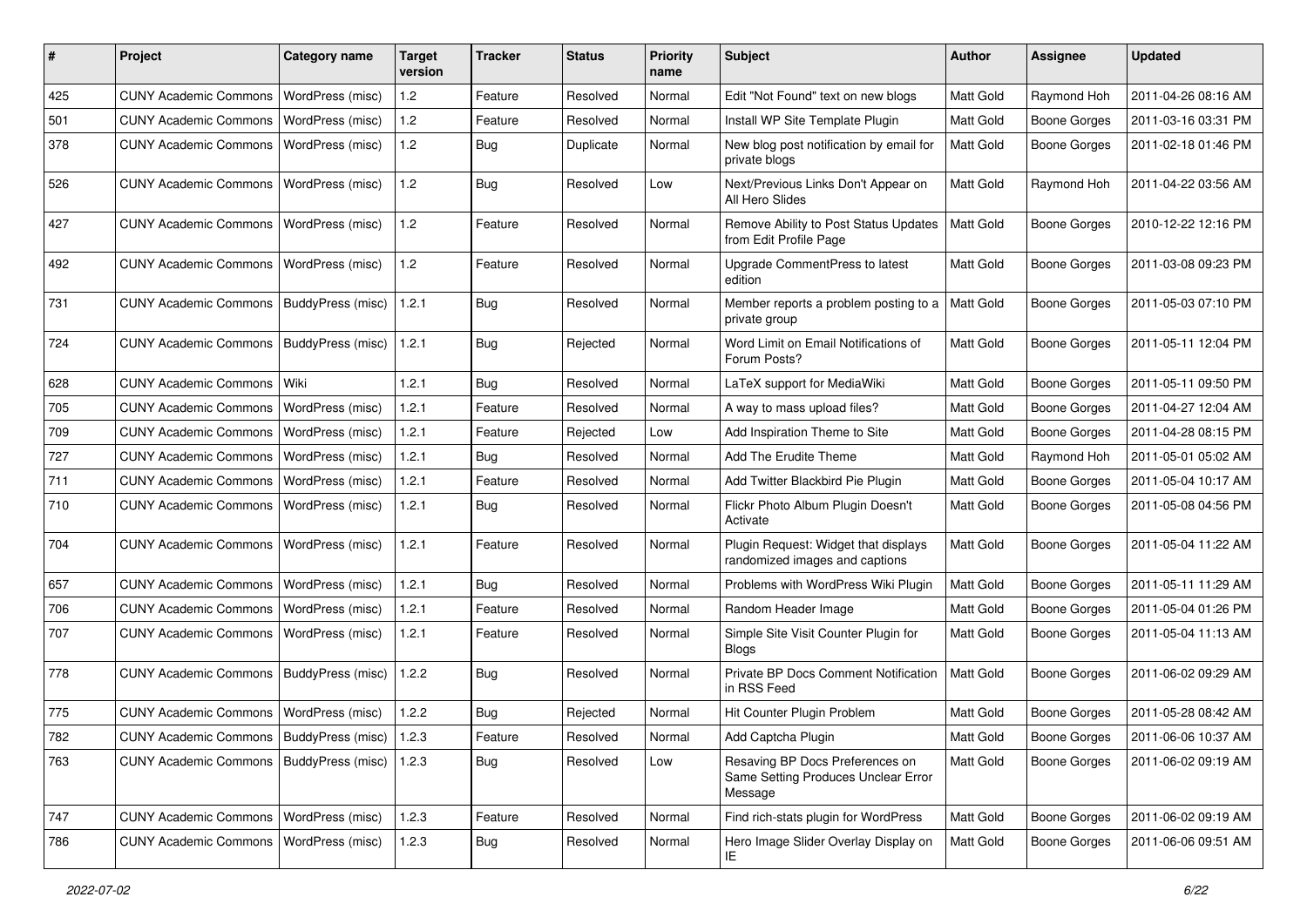| ∦    | Project                                   | <b>Category name</b>    | <b>Target</b><br>version | <b>Tracker</b> | <b>Status</b> | <b>Priority</b><br>name | <b>Subject</b>                                                                    | Author    | <b>Assignee</b>     | <b>Updated</b>      |
|------|-------------------------------------------|-------------------------|--------------------------|----------------|---------------|-------------------------|-----------------------------------------------------------------------------------|-----------|---------------------|---------------------|
| 789  | <b>CUNY Academic Commons</b>              | WordPress (misc)        | 1.2.3                    | Bug            | Resolved      | Normal                  | <b>Remove Sitemeter from Footer</b>                                               | Matt Gold | <b>Boone Gorges</b> | 2011-06-06 09:41 AM |
| 905  | <b>CUNY Academic Commons</b>              | BuddyPress (misc)       | 1.2.4                    | Bug            | Resolved      | Low                     | <b>BP Docs Authentication Issue</b>                                               | Matt Gold | <b>Boone Gorges</b> | 2011-07-12 01:39 PM |
| 806  | <b>CUNY Academic Commons</b>              | BuddyPress (misc)       | 1.2.4                    | <b>Bug</b>     | Resolved      | Normal                  | BP Docs Notification Throttling Issues                                            | Matt Gold | <b>Boone Gorges</b> | 2011-06-08 12:17 PM |
| 783  | <b>CUNY Academic Commons</b>              | BuddyPress (misc)       | 1.2.4                    | Bug            | Resolved      | Normal                  | <b>Broken Avatar Images</b>                                                       | Matt Gold | <b>Boone Gorges</b> | 2011-06-06 02:49 PM |
| 810  | <b>CUNY Academic Commons</b>              | BuddyPress (misc)       | 1.2.4                    | Bug            | Resolved      | Normal                  | Can't see all blogs in "My Blogs"                                                 | Matt Gold | <b>Boone Gorges</b> | 2011-07-12 10:51 PM |
| 908  | CUNY Academic Commons   BuddyPress (misc) |                         | 1.2.4                    | Bug            | Resolved      | Normal                  | Free a BP Doc from Locked Status                                                  | Matt Gold | <b>Boone Gorges</b> | 2011-07-02 11:15 PM |
| 950  | <b>CUNY Academic Commons</b>              | BuddyPress (misc)       | 1.2.4                    | Bug            | Rejected      | Normal                  | Spam/Moderation Issue                                                             | Matt Gold | Boone Gorges        | 2011-07-11 09:15 AM |
| 856  | <b>CUNY Academic Commons</b>              | BuddyPress (misc)       | 1.2.4                    | Bug            | Resolved      | Low                     | Text-alignment issue on group                                                     | Matt Gold | Raymond Hoh         | 2011-06-22 10:02 PM |
| 796  | <b>CUNY Academic Commons</b>              | l Wiki                  | 1.2.4                    | Bug            | Resolved      | Normal                  | BP Admin Bar Header Margin                                                        | Matt Gold | Raymond Hoh         | 2011-06-07 02:37 PM |
| 809  | <b>CUNY Academic Commons</b>              | <b>WordPress (misc)</b> | 1.2.4                    | Bug            | Resolved      | Low                     | Extra padding on bottom of footer                                                 | Matt Gold | <b>Boone Gorges</b> | 2011-07-12 03:23 PM |
| 842  | <b>CUNY Academic Commons</b>              | WordPress (misc)        | 1.2.4                    | <b>Bug</b>     | Resolved      | Normal                  | Problems adding a user to a blog                                                  | Matt Gold | <b>Boone Gorges</b> | 2011-07-08 01:34 PM |
| 773  | <b>CUNY Academic Commons</b>              | WordPress (misc)        | 1.2.4.2                  | Feature        | Resolved      | Low                     | <b>Adjust Featured Content Widget</b><br>Default Images                           | Matt Gold | <b>Boone Gorges</b> | 2011-11-02 01:44 AM |
| 1104 | <b>CUNY Academic Commons</b>              | WordPress (misc)        | 1.2.4.2                  | Bug            | Resolved      | Normal                  | Remove WordPress Counter Plugin                                                   | Matt Gold | <b>Boone Gorges</b> | 2011-10-31 11:00 AM |
| 1145 | <b>CUNY Academic Commons</b>              | BuddyPress (misc)       | 1.2.5                    | Bug            | Resolved      | Low                     | Alert Box on Group Join                                                           | Matt Gold | <b>Boone Gorges</b> | 2011-09-12 05:56 PM |
| 1321 | <b>CUNY Academic Commons</b>              | BuddyPress (misc)       | 1.2.5                    | <b>Bug</b>     | Duplicate     | Normal                  | BP Doc Comment Doesn't Show Up on<br>Doc (but does appear in group stream)        | Matt Gold | <b>Boone Gorges</b> | 2011-11-04 08:04 AM |
| 735  | <b>CUNY Academic Commons</b>              | BuddyPress (misc)       | 1.2.5                    | Feature        | Resolved      | Normal                  | BP Docs - Include Check-Box to Avoid<br><b>Email Notifications of Minor Edits</b> | Matt Gold | <b>Boone Gorges</b> | 2011-07-24 11:34 AM |
| 992  | CUNY Academic Commons   BuddyPress (misc) |                         | 1.2.5                    | Bug            | Resolved      | Normal                  | BP Docs comments show up on WP<br>Dashboard                                       | Matt Gold | <b>Boone Gorges</b> | 2011-07-19 02:17 PM |
| 993  | CUNY Academic Commons   BuddyPress (misc) |                         | 1.2.5                    | Bug            | Resolved      | Low                     | <b>BP Docs Notification Issue</b>                                                 | Matt Gold | <b>Boone Gorges</b> | 2011-07-20 12:10 AM |
| 1117 | CUNY Academic Commons   BuddyPress (misc) |                         | 1.2.5                    | Bug            | Resolved      | Normal                  | Character Display Error in Feed                                                   | Matt Gold | <b>Boone Gorges</b> | 2011-09-12 06:29 PM |
| 1143 | <b>CUNY Academic Commons</b>              | BuddyPress (misc)       | 1.2.5                    | Bug            | Resolved      | Normal                  | Notifications of Old Posts                                                        | Matt Gold |                     | 2011-08-30 09:56 PM |
| 1162 | <b>CUNY Academic Commons</b>              | BuddyPress (misc)       | 1.2.5                    | Feature        | Resolved      | Normal                  | Organization of "My Blogs" Dropdown<br>on Nav Bar                                 | Matt Gold | <b>Boone Gorges</b> | 2011-09-14 01:24 AM |
| 1178 | <b>CUNY Academic Commons</b>              | <b>WordPress (misc)</b> | 1.2.5                    | Feature        | Resolved      | Normal                  | Add "Chunk" Theme to the Commons                                                  | Matt Gold | <b>Boone Gorges</b> | 2011-11-14 08:25 PM |
| 1074 | <b>CUNY Academic Commons</b>              | WordPress (misc)        | 1.2.5                    | Feature        | Resolved      | Normal                  | Add Facebook Page Photo Gallery<br>plugin                                         | Matt Gold | <b>Boone Gorges</b> | 2011-09-12 06:11 PM |
| 1073 | CUNY Academic Commons   WordPress (misc)  |                         | 1.2.5                    | Feature        | Resolved      | Normal                  | Add Google Plus One Plugin                                                        | Matt Gold | <b>Boone Gorges</b> | 2011-09-12 06:06 PM |
| 1130 | <b>CUNY Academic Commons</b>              | WordPress (misc)        | 1.2.5                    | Feature        | Resolved      | Normal                  | Add PressWork Theme                                                               | Matt Gold | <b>Boone Gorges</b> | 2011-11-14 08:11 PM |
| 1075 | <b>CUNY Academic Commons</b>              | WordPress (misc)        | 1.2.5                    | Feature        | Resolved      | Normal                  | Add Spam Free WordPress plugin                                                    | Matt Gold | Boone Gorges        | 2011-09-12 06:08 PM |
| 1188 | <b>CUNY Academic Commons</b>              | WordPress (misc)        | 1.2.5                    | Feature        | Resolved      | Normal                  | Add Text Expander Plugin                                                          | Matt Gold | Boone Gorges        | 2011-11-14 08:21 PM |
| 1093 | <b>CUNY Academic Commons</b>              | WordPress (misc)        | 1.2.5                    | Feature        | Resolved      | Normal                  | Add WP-SyntaxEvolved Plugin                                                       | Matt Gold | <b>Boone Gorges</b> | 2011-09-12 06:13 PM |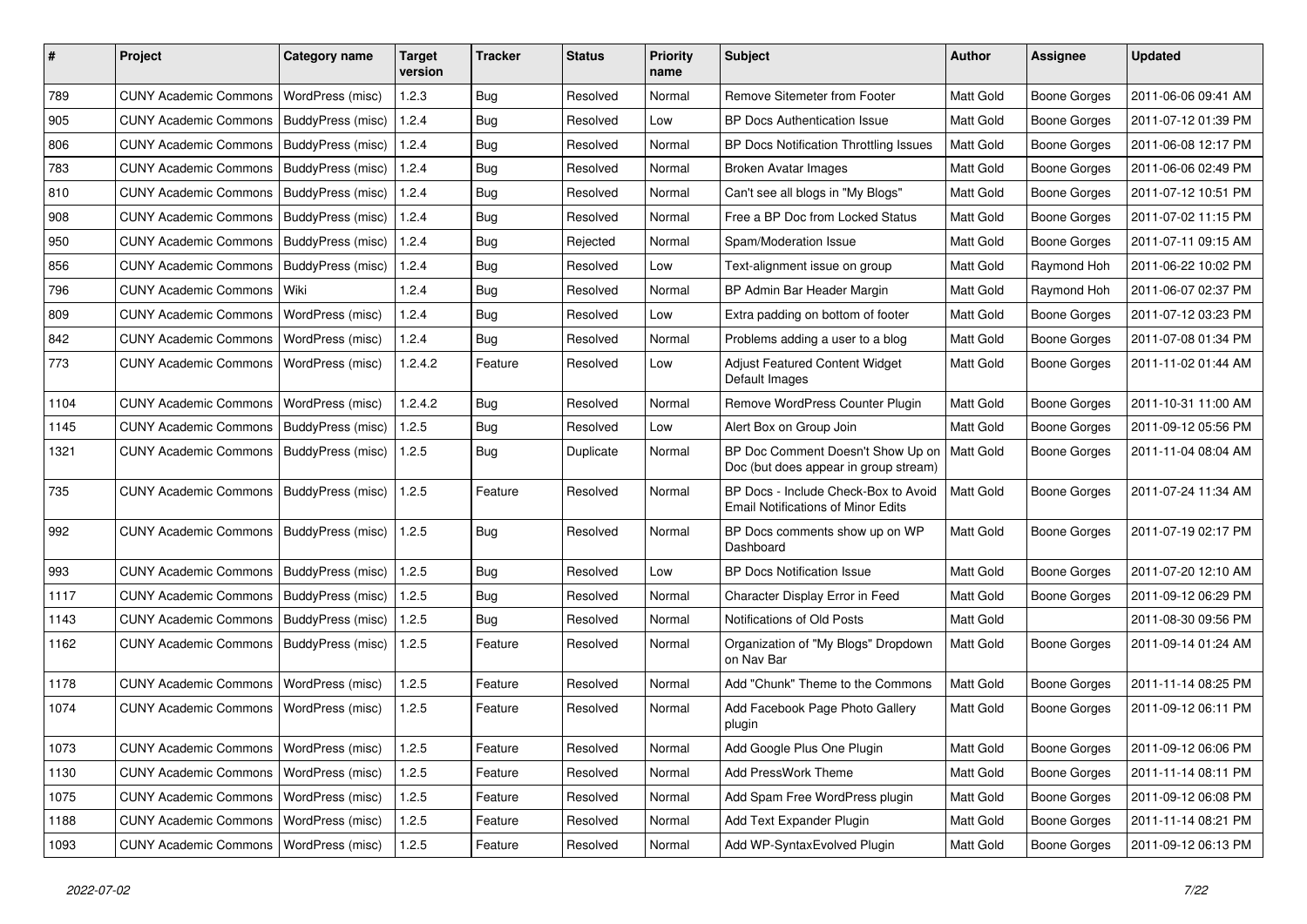| $\#$ | Project                                   | Category name            | <b>Target</b><br>version | <b>Tracker</b> | <b>Status</b> | <b>Priority</b><br>name | <b>Subject</b>                                                               | <b>Author</b>    | <b>Assignee</b>     | <b>Updated</b>      |
|------|-------------------------------------------|--------------------------|--------------------------|----------------|---------------|-------------------------|------------------------------------------------------------------------------|------------------|---------------------|---------------------|
| 1324 | <b>CUNY Academic Commons</b>              | WordPress (misc)         | 1.2.5                    | Feature        | Resolved      | Normal                  | Change link on main nav bar for "Help"                                       | Matt Gold        | Boone Gorges        | 2011-11-04 12:08 PM |
| 1144 | <b>CUNY Academic Commons</b>              | WordPress (misc)         | 1.2.5                    | Feature        | Resolved      | Normal                  | Install Brunelleschi Theme                                                   | Matt Gold        | Matt Gold           | 2011-11-14 08:16 PM |
| 1067 | <b>CUNY Academic Commons</b>              | WordPress (misc)         | 1.2.5                    | Bug            | Rejected      | Normal                  | <b>Install Disable Trackbacks</b>                                            | Matt Gold        | Boone Gorges        | 2011-07-22 12:05 AM |
| 1069 | <b>CUNY Academic Commons</b>              | WordPress (misc)         | 1.2.5                    | Feature        | Resolved      | Normal                  | Install ThreatToCreativity Theme                                             | <b>Matt Gold</b> | Matt Gold           | 2011-11-14 08:14 PM |
| 1068 | <b>CUNY Academic Commons</b>              | WordPress (misc)         | 1.2.5                    | Bug            | Rejected      | High                    | Notification of Update in a Private<br>Group Shows up in Public Feed         | <b>Matt Gold</b> | Boone Gorges        | 2011-07-21 11:27 PM |
| 1325 | <b>CUNY Academic Commons</b>              | WordPress (misc)         | 1.2.5                    | Feature        | Resolved      | Normal                  | Remove hard-coded copyright notice<br>from WooThemes                         | <b>Matt Gold</b> | Boone Gorges        | 2011-11-15 08:49 AM |
| 991  | <b>CUNY Academic Commons</b>              | WordPress (misc)         | 1.2.5                    | <b>Bug</b>     | Resolved      | Normal                  | Update FeedWordPress                                                         | <b>Matt Gold</b> | Boone Gorges        | 2011-07-19 11:37 AM |
| 1371 | <b>CUNY Academic Commons</b>              | WordPress (misc)         | 1.2.6                    | Support        | Resolved      | Normal                  | Not allowed to create accounts for<br>Non-CUNY Members                       | <b>Matt Gold</b> | Boone Gorges        | 2011-11-21 02:49 PM |
| 1400 | <b>CUNY Academic Commons</b>              | BuddyPress (misc)        | 1.2.7                    | Bug            | Resolved      | Normal                  | Firefox Login Caching Issue                                                  | Matt Gold        | Boone Gorges        | 2011-12-06 05:53 PM |
| 1380 | <b>CUNY Academic Commons</b>              | WordPress (misc)         | 1.2.7                    | Bug            | Resolved      | Low                     | Page background color not set lon<br>login page                              | Matt Gold        | Boone Gorges        | 2011-11-28 07:44 PM |
| 1344 | <b>CUNY Academic Commons</b>              | BuddyPress (misc)        | $\vert$ 1.3              | <b>Bug</b>     | Resolved      | Normal                  | Activity Feed Items not Appearing in<br>Group                                | Matt Gold        | Boone Gorges        | 2011-11-14 11:26 AM |
| 325  | CUNY Academic Commons   BuddyPress (misc) |                          | 1.3                      | Feature        | Resolved      | Normal                  | Add folder hierarchies to Group<br>Documents plugin                          | Matt Gold        | Boone Gorges        | 2011-05-23 01:33 AM |
| 532  | <b>CUNY Academic Commons</b>              | <b>BuddyPress (misc)</b> | $\vert$ 1.3              | Feature        | Resolved      | Normal                  | Allow members to paste in a group of<br>email addresses when sending invites | Matt Gold        | Boone Gorges        | 2011-09-13 01:12 PM |
| 906  | <b>CUNY Academic Commons</b>              | BuddyPress (misc)        | 1.3                      | Feature        | Resolved      | Low                     | Allow users to edit BP Doc comments                                          | Matt Gold        | Boone Gorges        | 2011-09-14 01:27 AM |
| 1412 | <b>CUNY Academic Commons</b>              | BuddyPress (misc)        | 1.3                      | <b>Bug</b>     | Resolved      | Normal                  | Alter text on pop-up message about<br>role field                             | Matt Gold        | Boone Gorges        | 2011-12-08 12:58 PM |
| 1345 | <b>CUNY Academic Commons</b>              | BuddyPress (misc)        | 1.3                      | Bug            | Resolved      | Normal                  | Consider Adding BuddyPress Group<br>for Community Admins and Mods<br>Plugin  | Matt Gold        | Boone Gorges        | 2011-11-28 03:17 PM |
| 774  | <b>CUNY Academic Commons</b>              | BuddyPress (misc)        | $\vert$ 1.3              | Feature        | Resolved      | Normal                  | Consider Allowing Email to Be Sent<br><b>Between Unfriended Members</b>      | <b>Matt Gold</b> | <b>Boone Gorges</b> | 2011-06-16 04:06 PM |
| 649  | CUNY Academic Commons                     | BuddyPress (misc)        | 1.3                      | Feature        | Resolved      | Normal                  | Create Copy All button for BuddyPress<br><b>Docs</b>                         | Matt Gold        | Boone Gorges        | 2011-09-13 11:59 AM |
| 643  | CUNY Academic Commons   BuddyPress (misc) |                          | $\vert$ 1.3              | Feature        | Resolved      | Normal                  | Create Mechanism to Require People<br>to Fill Out New Identity Profile Field | Matt Gold        | Boone Gorges        | 2011-10-19 01:50 PM |
| 746  | <b>CUNY Academic Commons</b>              | BuddyPress (misc)        | 1.3                      | Bug            | Resolved      | Normal                  | Create Pop-Up Login Overlay                                                  | Matt Gold        | Raymond Hoh         | 2011-05-16 06:32 PM |
| 648  | CUNY Academic Commons   BuddyPress (misc) |                          | 1.3                      | Feature        | Resolved      | Normal                  | Create Print functionality for<br><b>BuddyPress Docs</b>                     | Matt Gold        | Boone Gorges        | 2011-07-19 11:46 AM |
| 557  | <b>CUNY Academic Commons</b>              | BuddyPress (misc)        | 1.3                      | Feature        | Rejected      | Normal                  | Denied Size and Extension Alerts on<br>Forum posts                           | <b>Matt Gold</b> | Boone Gorges        | 2011-06-17 02:58 PM |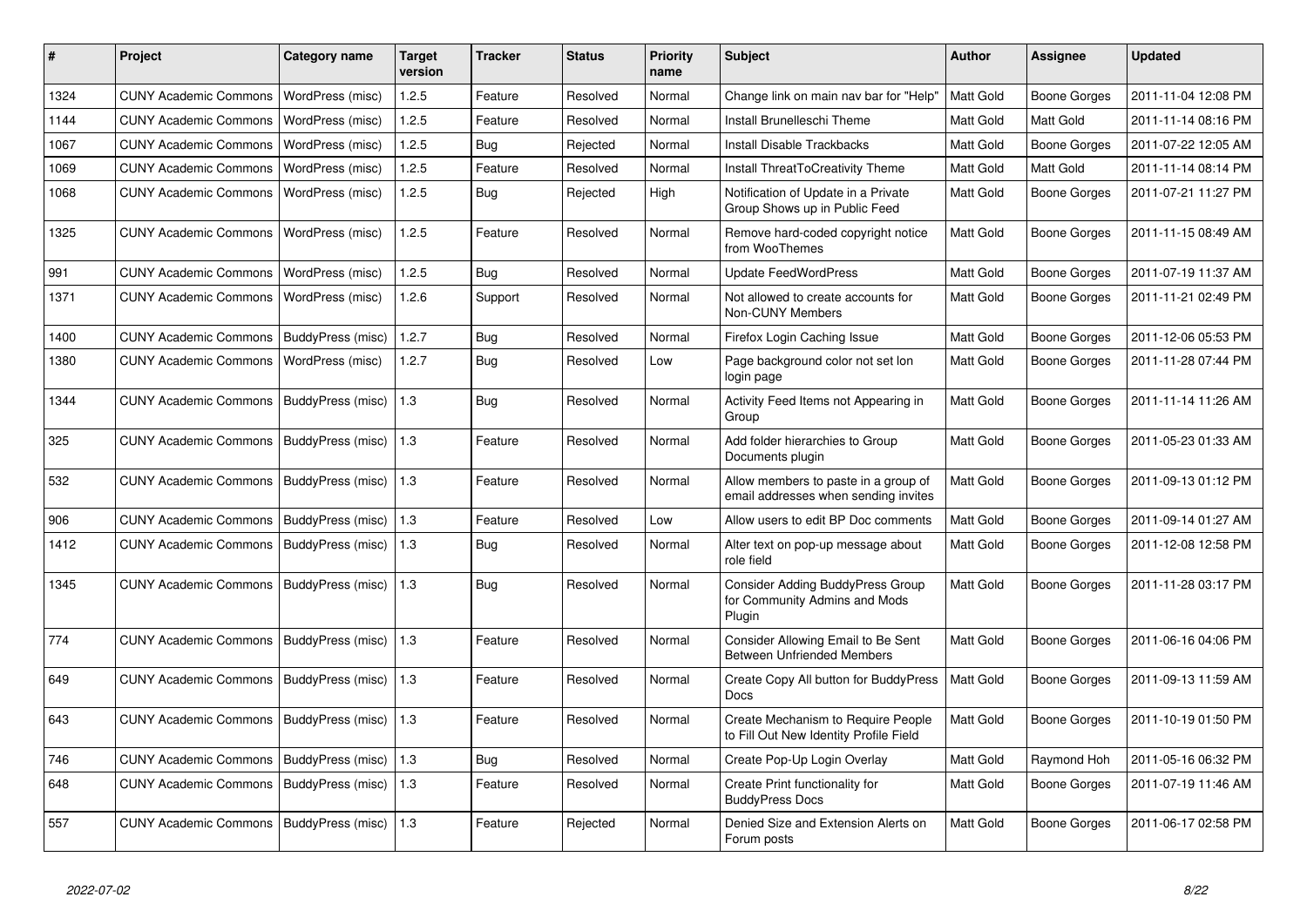| #    | Project                      | Category name            | <b>Target</b><br>version | Tracker    | <b>Status</b> | <b>Priority</b><br>name | Subject                                                                            | <b>Author</b>    | <b>Assignee</b>     | <b>Updated</b>      |
|------|------------------------------|--------------------------|--------------------------|------------|---------------|-------------------------|------------------------------------------------------------------------------------|------------------|---------------------|---------------------|
| 1256 | <b>CUNY Academic Commons</b> | BuddyPress (misc)        | 1.3                      | Feature    | Resolved      | Normal                  | Enable BP Docs by default on<br>Commons groups                                     | Matt Gold        | Boone Gorges        | 2011-11-15 02:27 PM |
| 697  | <b>CUNY Academic Commons</b> | BuddyPress (misc)        | 1.3                      | Feature    | Resolved      | Normal                  | Member request: Indented text in<br>Forum Posts                                    | Matt Gold        | <b>Boone Gorges</b> | 2011-09-13 03:29 PM |
| 1394 | <b>CUNY Academic Commons</b> | <b>BuddyPress (misc)</b> | 1.3                      | Feature    | Rejected      | Normal                  | Update Filters to include new BP<br>Profile roles                                  | Matt Gold        | Boone Gorges        | 2011-12-09 07:11 AM |
| 1419 | <b>CUNY Academic Commons</b> | l Wiki                   | 1.3                      | <b>Bug</b> | Rejected      | Normal                  | Ajax autosuggest on wiki tags not<br>working                                       | Matt Gold        | <b>Boone Gorges</b> | 2011-12-12 03:51 PM |
| 1418 | <b>CUNY Academic Commons</b> | l Wiki                   | 1.3                      | <b>Bug</b> | Resolved      | High                    | Don't see BP Admin Bar on cdev Wiki<br>page                                        | <b>Matt Gold</b> | Boone Gorges        | 2011-12-09 08:58 AM |
| 343  | <b>CUNY Academic Commons</b> | Wiki                     | 1.3                      | <b>Bug</b> | Resolved      | Low                     | <b>FCKEditor Preferences</b>                                                       | Matt Gold        | <b>Boone Gorges</b> | 2011-11-30 11:55 AM |
| 1437 | <b>CUNY Academic Commons</b> | WordPress (misc)         | 1.3                      | Feature    | Resolved      | Normal                  | Add FD Footnotes Plugin                                                            | Matt Gold        | <b>Boone Gorges</b> | 2011-12-14 01:00 PM |
| 1146 | <b>CUNY Academic Commons</b> | WordPress (misc)         | 1.3                      | Feature    | Resolved      | Normal                  | Add Shaken Grid Theme to Site                                                      | Matt Gold        | <b>Matt Gold</b>    | 2011-11-28 03:27 PM |
| 1134 | <b>CUNY Academic Commons</b> | WordPress (misc)         | 1.3                      | Feature    | Resolved      | Normal                  | Build Flexibility for Image Choices into<br><b>Featured Content Widget</b>         | Matt Gold        | <b>Boone Gorges</b> | 2011-11-30 02:27 AM |
| 1132 | <b>CUNY Academic Commons</b> | WordPress (misc)         | 1.3                      | Feature    | Rejected      | Normal                  | Consider adding a forum plugin for<br>blogs                                        | Matt Gold        | Boone Gorges        | 2011-11-17 10:51 PM |
| 1329 | <b>CUNY Academic Commons</b> | WordPress (misc)         | 1.3                      | Feature    | Resolved      | Normal                  | Create Plugin to Make it Easier to Add<br>Users to a Blog                          | Matt Gold        | <b>Boone Gorges</b> | 2011-12-15 08:43 AM |
| 771  | <b>CUNY Academic Commons</b> | WordPress (misc)         | 1.3                      | Feature    | Rejected      | Normal                  | Create Tool to Display Users in Order<br>of ID# in Dashboard                       | <b>Matt Gold</b> | Boone Gorges        | 2011-05-24 08:57 AM |
| 1106 | <b>CUNY Academic Commons</b> | WordPress (misc)         | 1.3                      | Feature    | Resolved      | Normal                  | <b>Extended Super Admins</b>                                                       | Matt Gold        | Boone Gorges        | 2011-11-15 02:06 PM |
| 761  | <b>CUNY Academic Commons</b> | <b>WordPress (misc)</b>  | 1.3                      | <b>Bug</b> | Resolved      | Normal                  | Implement "Send a Comment"<br>Function                                             | Matt Gold        | Boone Gorges        | 2011-06-02 04:51 PM |
| 764  | <b>CUNY Academic Commons</b> | <b>WordPress (misc)</b>  | 1.3                      | Feature    | Resolved      | Normal                  | Install "Email Users" Plugin                                                       | Matt Gold        | Boone Gorges        | 2011-09-13 11:35 AM |
| 487  | <b>CUNY Academic Commons</b> | WordPress (misc)         | 1.3                      | <b>Bug</b> | Resolved      | Normal                  | Replace Backtype Connect with<br>something that works                              | Matt Gold        | <b>Boone Gorges</b> | 2011-05-26 08:47 AM |
| 1455 | <b>CUNY Academic Commons</b> | BuddyPress (misc)        | 1.3.1                    | <b>Bug</b> | Resolved      | Normal                  | Errant error message on Groups page                                                | Matt Gold        | Boone Gorges        | 2011-12-16 02:05 PM |
| 1451 | <b>CUNY Academic Commons</b> | BuddyPress (misc)        | 1.3.1                    | <b>Bug</b> | Resolved      | Normal                  | Social Media Profile Icons Not<br>Showing Up Automatically?                        | Matt Gold        | Boone Gorges        | 2011-12-15 07:06 PM |
| 1464 | <b>CUNY Academic Commons</b> | <b>Upgrades</b>          | 1.3.1                    | <b>Bug</b> | Rejected      | Normal                  | UserVoice Account linked to wrong<br>account                                       | Matt Gold        | Boone Gorges        | 2011-12-19 09:40 AM |
| 1440 | <b>CUNY Academic Commons</b> | WordPress (misc)         | 1.3.1                    | Feature    | Resolved      | Normal                  | Add Custom Sidebar Plugin                                                          | Matt Gold        | Boone Gorges        | 2011-12-15 02:46 PM |
| 1439 | <b>CUNY Academic Commons</b> | <b>WordPress (misc)</b>  | 1.3.1                    | Feature    | Resolved      | Normal                  | Add WP Hide Post Plugin                                                            | Matt Gold        | Boone Gorges        | 2011-12-15 02:50 PM |
| 1438 | <b>CUNY Academic Commons</b> | <b>WordPress (misc)</b>  | 1.3.1                    | Feature    | Resolved      | Normal                  | Add WP-Print Plugin                                                                | Matt Gold        | Boone Gorges        | 2011-12-15 02:49 PM |
| 1459 | <b>CUNY Academic Commons</b> | WordPress (misc)         | 1.3.1                    | Feature    | Resolved      | Normal                  | Create "no image" option for featured<br>blog posts on featured homepage<br>widget | Matt Gold        | Boone Gorges        | 2011-12-19 11:25 AM |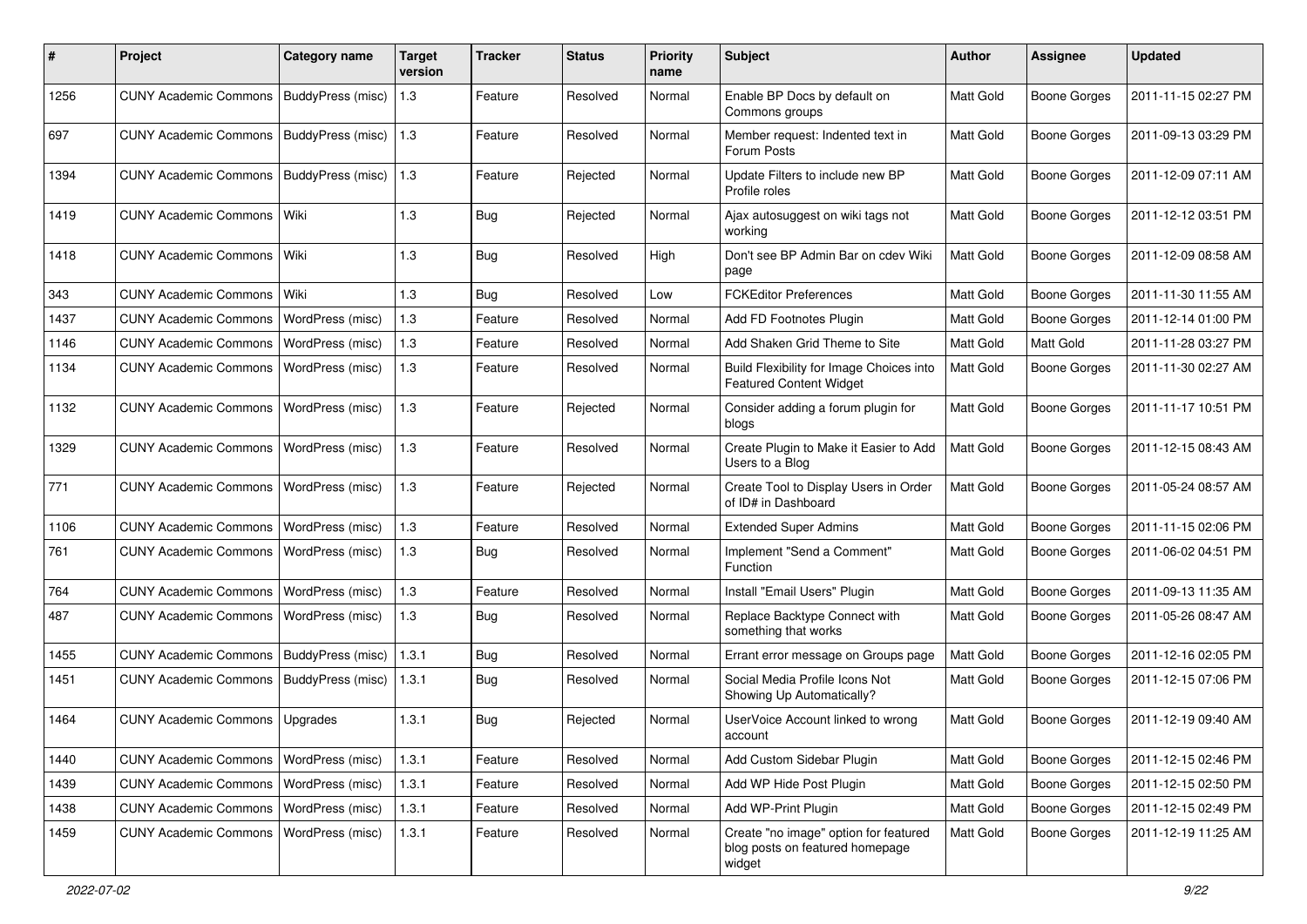| #    | Project                                           | <b>Category name</b> | <b>Target</b><br>version | <b>Tracker</b> | <b>Status</b> | Priority<br>name | Subject                                                       | Author           | Assignee            | <b>Updated</b>      |
|------|---------------------------------------------------|----------------------|--------------------------|----------------|---------------|------------------|---------------------------------------------------------------|------------------|---------------------|---------------------|
| 1472 | <b>CUNY Academic Commons</b>                      | WordPress (misc)     | 1.3.2                    | Feature        | Resolved      | Normal           | Update/Activate Akismet with newly<br>purchased cuny-wide key | Matt Gold        | <b>Boone Gorges</b> | 2012-01-14 08:59 AM |
| 1507 | <b>CUNY Academic Commons</b>                      | BuddyPress (misc)    | 1.3.3                    | Feature        | Resolved      | Normal           | Add Custom Sidebar Plugin                                     | Matt Gold        | <b>Boone Gorges</b> | 2012-01-10 07:30 PM |
| 1487 | <b>CUNY Academic Commons</b>                      | BuddyPress (misc)    | 1.3.3                    | Feature        | Resolved      | Normal           | Bug when using Featured Widget to<br>display a page           | Matt Gold        | Boone Gorges        | 2012-01-10 10:05 PM |
| 1503 | <b>CUNY Academic Commons</b>                      | BuddyPress (misc)    | 1.3.3                    | Bug            | Resolved      | Normal           | File list not showing file descriptions                       | Matt Gold        | <b>Boone Gorges</b> | 2012-01-10 07:28 PM |
| 1495 | <b>CUNY Academic Commons</b>                      | BuddyPress (misc)    | 1.3.3                    | Bug            | Rejected      | Low              | Newest Member Filter on homepage<br>not working               | Matt Gold        | Boone Gorges        | 2011-12-22 11:29 AM |
| 1498 | <b>CUNY Academic Commons</b>                      | BuddyPress (misc)    | 1.3.3                    | Bug            | Resolved      | Normal           | Non-Logged in User Redirect Feature<br>not working            | Matt Gold        | <b>Boone Gorges</b> | 2012-01-11 04:57 PM |
| 1488 | <b>CUNY Academic Commons</b>                      | BuddyPress (misc)    | 1.3.3                    | Bug            | Resolved      | Normal           | Unable to edit forum post                                     | Matt Gold        | <b>Boone Gorges</b> | 2012-01-10 07:20 PM |
| 1477 | <b>CUNY Academic Commons</b>                      | WordPress (misc)     | 1.3.3                    | Feature        | Resolved      | Normal           | Expand recent blog post listing on<br>homepage                | Matt Gold        | Boone Gorges        | 2012-01-10 06:09 PM |
| 1483 | <b>CUNY Academic Commons</b>                      | WordPress (misc)     | 1.3.3                    | Bug            | Resolved      | Normal           | News page not showing posts from<br>News blog                 | Matt Gold        | Boone Gorges        | 2012-01-10 06:55 PM |
| 1482 | <b>CUNY Academic Commons</b>                      | WordPress (misc)     | 1.3.3                    | Bug            | Resolved      | Normal           | News page twitter feed error                                  | Matt Gold        | <b>Boone Gorges</b> | 2012-01-10 06:53 PM |
| 1541 | <b>CUNY Academic Commons</b>                      | WordPress (misc)     | 1.3.4                    | Feature        | Resolved      | Normal           | Add UserVoice embed code                                      | Matt Gold        | <b>Boone Gorges</b> | 2012-01-13 10:17 AM |
| 1531 | <b>CUNY Academic Commons</b>                      | WordPress (misc)     | 1.3.4                    | Bug            | Resolved      | Urgent           | Commons Only Viewable to Logged-In<br>Viewers                 | Matt Gold        | <b>Boone Gorges</b> | 2012-01-12 12:50 AM |
| 1545 | <b>CUNY Academic Commons</b>                      | BuddyPress (misc)    | 1.3.5                    | <b>Bug</b>     | Resolved      | Normal           | Problem with BP Doc Comment Edit<br>Icon in Forums            | Matt Gold        | Boone Gorges        | 2012-01-16 06:14 PM |
| 1546 | <b>CUNY Academic Commons</b>                      | BuddyPress (misc)    | 1.3.5                    | Bug            | Resolved      | Low              | Unable to view comparative document<br>history in BP Docs     | <b>Matt Gold</b> | <b>Boone Gorges</b> | 2012-01-17 06:13 PM |
| 1549 | <b>CUNY Academic Commons</b>                      | WordPress (misc)     | 1.3.5                    | Bug            | Resolved      | Normal           | Add SOPA Protest Plugin                                       | Matt Gold        | Boone Gorges        | 2012-01-17 06:19 PM |
| 1551 | <b>CUNY Academic Commons</b>                      | WordPress (misc)     | 1.3.5                    | Bug            | Resolved      | Normal           | Create Front-Page SOPA Protest page                           | Matt Gold        | <b>Boone Gorges</b> | 2012-01-17 09:32 PM |
| 1547 | <b>CUNY Academic Commons</b>                      | WordPress (misc)     | 1.3.5                    | Bug            | Resolved      | High             | Spam Registrations                                            | Matt Gold        | <b>Boone Gorges</b> | 2012-01-16 08:23 PM |
| 1550 | <b>CUNY Academic Commons</b>                      | WordPress (misc)     | 1.3.5.1                  | Feature        | Resolved      | Normal           | Please add Simplicity Theme to<br>Commons                     | Matt Gold        | <b>Boone Gorges</b> | 2012-01-18 09:58 AM |
| 1558 | CUNY Academic Commons   BuddyPress (misc)         |                      | 1.3.6                    | Bug            | Resolved      | Normal           | Login Issues                                                  | Matt Gold        | Boone Gorges        | 2012-02-08 06:40 PM |
| 1556 | CUNY Academic Commons   BuddyPress (misc)         |                      | 1.3.6                    | Feature        | Rejected      | Normal           | New option for College profile field                          | Matt Gold        | Boone Gorges        | 2012-01-19 08:12 AM |
| 1571 | CUNY Academic Commons   BuddyPress (misc)   1.3.6 |                      |                          | <b>Bug</b>     | Resolved      | Low              | Non-CUNY Sign-Up Code Pages<br>Published                      | Matt Gold        | Boone Gorges        | 2012-02-08 04:46 PM |
| 1555 | CUNY Academic Commons   BuddyPress (misc)   1.3.6 |                      |                          | Bug            | Resolved      | Low              | Sticky forum post shows up twice in<br>post listings          | Matt Gold        | <b>Boone Gorges</b> | 2012-02-08 06:44 PM |
| 1554 | CUNY Academic Commons                             | WordPress (misc)     | 1.3.6                    | Bug            | Resolved      | Normal           | User reports infinite redirect issue on<br>blog               | Matt Gold        | <b>Boone Gorges</b> | 2012-01-19 07:58 AM |
| 1616 | CUNY Academic Commons   BuddyPress (misc)         |                      | 1.3.7                    | Bug            | Resolved      | Low              | BP Docs timeout issue                                         | Matt Gold        | <b>Boone Gorges</b> | 2012-02-21 03:23 PM |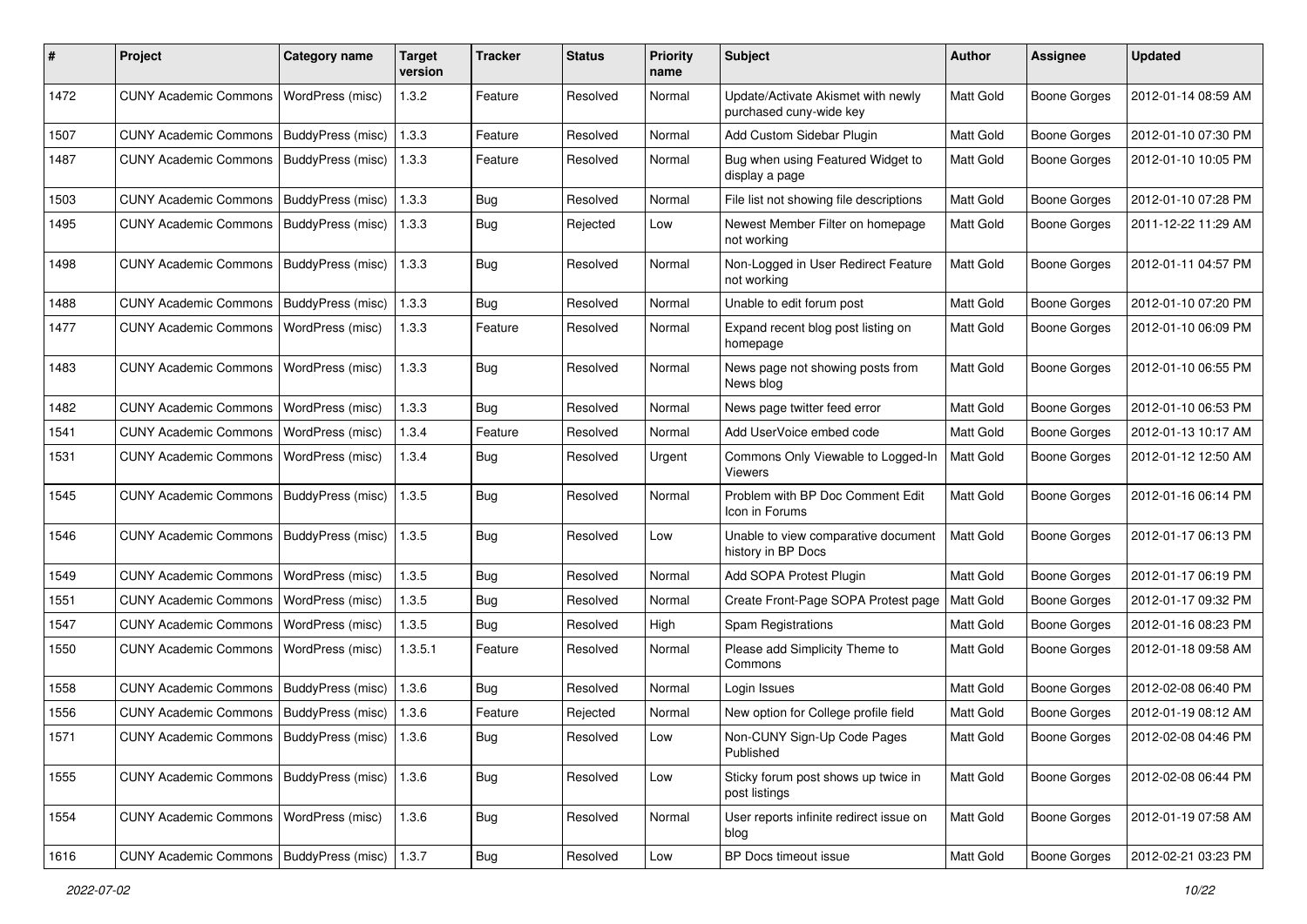| ∦    | Project                                            | <b>Category name</b>     | <b>Target</b><br>version | Tracker    | <b>Status</b> | <b>Priority</b><br>name | Subject                                                                               | <b>Author</b>    | Assignee            | <b>Updated</b>      |
|------|----------------------------------------------------|--------------------------|--------------------------|------------|---------------|-------------------------|---------------------------------------------------------------------------------------|------------------|---------------------|---------------------|
| 1640 | <b>CUNY Academic Commons</b>                       | WordPress (misc)         | 1.3.7                    | Feature    | Resolved      | Urgent                  | Add Jetpack plugin                                                                    | Matt Gold        | <b>Boone Gorges</b> | 2012-02-21 02:30 PM |
| 1639 | <b>CUNY Academic Commons</b>                       | WordPress (misc)         | 1.3.7                    | Feature    | Resolved      | Urgent                  | Add WP-Cumulus Plugin                                                                 | Matt Gold        | <b>Boone Gorges</b> | 2012-02-21 02:32 PM |
| 1473 | <b>CUNY Academic Commons</b>                       | WordPress (misc)         | 1.3.7                    | Outreach   | Resolved      | Normal                  | Create News Blog Post on Akismet for<br><b>CUNY</b>                                   | Matt Gold        | Matt Gold           | 2012-02-08 08:31 PM |
| 1641 | <b>CUNY Academic Commons</b>                       | <b>WordPress (misc)</b>  | 1.3.7                    | Feature    | Resolved      | Urgent                  | Create shortcode to embed fora.tv<br>videos                                           | Matt Gold        | <b>Boone Gorges</b> | 2012-02-21 05:22 PM |
| 1638 | <b>CUNY Academic Commons</b>                       | <b>WordPress (misc)</b>  | 1.3.7                    | Feature    | Rejected      | Urgent                  | Make Clean Child Theme Available<br>only to ARC blog                                  | Matt Gold        | <b>Boone Gorges</b> | 2012-02-21 02:39 PM |
| 1637 | <b>CUNY Academic Commons</b>                       | <b>WordPress (misc)</b>  | 1.3.7.1                  | Feature    | Resolved      | Urgent                  | Add Clean Child Theme for ARC<br>Project                                              | Matt Gold        | <b>Boone Gorges</b> | 2012-02-21 06:13 PM |
| 1648 | <b>CUNY Academic Commons</b>                       | <b>BuddyPress (misc)</b> | 1.3.9                    | Feature    | Resolved      | Urgent                  | <b>Add Password Protect WordPress</b><br>Plugin                                       | Matt Gold        |                     | 2012-02-24 10:22 AM |
| 1663 | <b>CUNY Academic Commons</b>                       | BuddyPress (misc)        | 1.3.9                    | Support    | Resolved      | Normal                  | Please add info on Private --> Public<br>Group Announcement Functionality to<br>Codex | Matt Gold        | Sarah Morgano       | 2012-03-01 10:26 AM |
| 1657 | <b>CUNY Academic Commons</b>                       | BuddyPress (misc)        | 1.3.10                   | <b>Bug</b> | Resolved      | Normal                  | Caching Issues                                                                        | Matt Gold        |                     | 2012-04-04 10:17 AM |
| 1794 | <b>CUNY Academic Commons</b>                       | BuddyPress (misc)        | 1.3.10                   | <b>Bug</b> | Resolved      | Normal                  | Remove "Notice anything new"<br>notification                                          | Matt Gold        | Boone Gorges        | 2012-03-29 09:45 PM |
| 1754 | <b>CUNY Academic Commons</b>                       | <b>WordPress (misc)</b>  | 1.3.10                   | <b>Bug</b> | Resolved      | High                    | Members receiving dev site comment<br>spam                                            | Matt Gold        | <b>Boone Gorges</b> | 2012-03-20 01:05 PM |
| 1672 | <b>CUNY Academic Commons</b>                       | BuddyPress (misc)        | 1.3.11                   | <b>Bug</b> | Resolved      | Normal                  | Activity replies in groups                                                            | Matt Gold        | <b>Boone Gorges</b> | 2012-04-04 09:37 AM |
| 1784 | <b>CUNY Academic Commons</b>                       | BuddyPress (misc)        | 1.3.11                   | <b>Bug</b> | Resolved      | Normal                  | Date/Content Problems on Forum<br>digest emails                                       | Matt Gold        | <b>Boone Gorges</b> | 2012-04-03 08:28 PM |
| 1614 | <b>CUNY Academic Commons</b>                       | BuddyPress (misc)        | 1.3.11                   | <b>Bug</b> | Resolved      | Normal                  | Non-CUNY Sign-Up Code Disappears<br><b>After Creation</b>                             | <b>Matt Gold</b> | Boone Gorges        | 2012-04-05 01:50 AM |
| 1809 | <b>CUNY Academic Commons</b>                       | WordPress (misc)         | 1.3.11                   | Feature    | Resolved      | Normal                  | Add CataBlog Plugin                                                                   | Matt Gold        | Boone Gorges        | 2012-04-04 10:03 AM |
| 1802 | <b>CUNY Academic Commons</b>                       | WordPress (misc)         | 1.3.11                   | Bug        | Resolved      | Low                     | Incorrect Page Title on Blogs Page                                                    | Matt Gold        | <b>Boone Gorges</b> | 2012-04-03 08:28 PM |
| 1808 | <b>CUNY Academic Commons</b>                       | WordPress (misc)         | 1.3.11                   | <b>Bug</b> | Resolved      | Normal                  | New title page titles                                                                 | Matt Gold        | Boone Gorges        | 2012-04-04 08:39 AM |
| 1812 | <b>CUNY Academic Commons</b>                       | WordPress (misc)         | 1.3.11                   | Feature    | Resolved      | Normal                  | Please remove Catablog plugin                                                         | Matt Gold        | <b>Boone Gorges</b> | 2012-04-05 07:36 PM |
| 1560 | <b>CUNY Academic Commons</b>                       | BuddyPress (misc)        | 1.3.12                   | Outreach   | Resolved      | Normal                  | Add social media icons/info to About<br>page and Contact Us page                      | Matt Gold        | <b>Boone Gorges</b> | 2012-04-12 09:07 AM |
| 1818 | CUNY Academic Commons   WordPress (misc)           |                          | 1.3.12                   | Feature    | Resolved      | High                    | Add news announcement scroll plugin                                                   | <b>Matt Gold</b> | <b>Boone Gorges</b> | 2012-04-09 03:15 PM |
| 1561 | <b>CUNY Academic Commons</b>                       | <b>WordPress (misc)</b>  | 1.3.12                   | Outreach   | Resolved      | Normal                  | Add Social Media Icons back to top of<br>side column of News page                     | Matt Gold        | <b>Boone Gorges</b> | 2012-04-12 04:39 PM |
| 1197 | <b>CUNY Academic Commons</b>                       |                          | 1.3.13                   | Feature    | Resolved      | Low                     | Remove Quotation Marks from Email<br>Notifications of Uploaded Files                  | Matt Gold        | Boone Gorges        | 2012-04-16 03:11 PM |
| 1881 | CUNY Academic Commons   BuddyPress (misc)   1.3.13 |                          |                          | <b>Bug</b> | Resolved      | Low                     | Double forum notification received                                                    | Matt Gold        | Boone Gorges        | 2012-05-22 02:51 PM |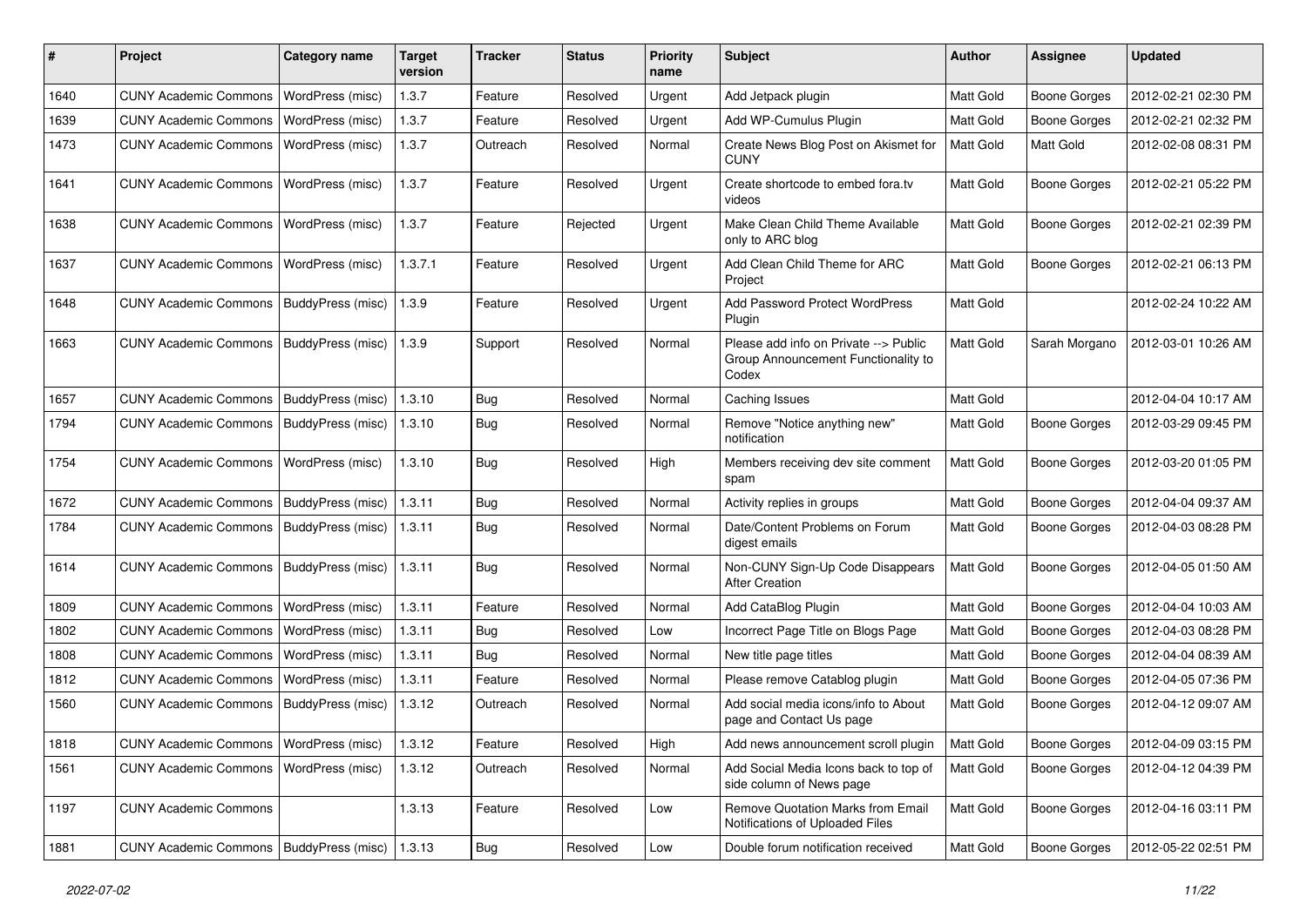| #    | Project                                         | <b>Category name</b>     | <b>Target</b><br>version | <b>Tracker</b> | <b>Status</b> | <b>Priority</b><br>name | <b>Subject</b>                                                      | <b>Author</b>    | Assignee            | <b>Updated</b>      |
|------|-------------------------------------------------|--------------------------|--------------------------|----------------|---------------|-------------------------|---------------------------------------------------------------------|------------------|---------------------|---------------------|
| 1859 | <b>CUNY Academic Commons</b>                    | BuddyPress (misc)        | 1.3.13                   | Bug            | Resolved      | Low                     | Orthographical error on page in the<br>sign-up process              | Matt Gold        | Boone Gorges        | 2012-05-02 11:43 AM |
| 1889 | <b>CUNY Academic Commons</b>                    | WordPress (misc)         | 1.3.13                   | Feature        | Resolved      | Normal                  | Add jQuery Lightbox plugin                                          | Matt Gold        | Boone Gorges        | 2012-05-17 11:11 AM |
| 1863 | <b>CUNY Academic Commons</b>                    | WordPress (misc)         | 1.3.13                   | Feature        | Resolved      | Normal                  | Add WP Publication Repository plugin                                | Matt Gold        | <b>Boone Gorges</b> | 2012-05-10 01:57 AM |
| 1462 | <b>CUNY Academic Commons</b>                    | WordPress (misc)         | 1.3.13                   | Support        | Resolved      | Normal                  | Allowing registration by cuny.tv<br>domains                         | Matt Gold        | Boone Gorges        | 2012-05-02 12:16 PM |
| 1912 | <b>CUNY Academic Commons</b>                    | <b>WordPress (misc)</b>  | 1.3.13                   | Bug            | Resolved      | Normal                  | Install the VéritéCo Timeline Plugin                                | Matt Gold        | <b>Boone Gorges</b> | 2012-05-23 04:13 PM |
| 1911 | <b>CUNY Academic Commons</b>                    | WordPress (misc)         | 1.3.13                   | Feature        | Resolved      | Normal                  | Install The The Tabs and Accordions<br>Plugin                       | Matt Gold        | Boone Gorges        | 2012-05-23 04:13 PM |
| 1886 | <b>CUNY Academic Commons</b>                    | WordPress (misc)         | 1.3.13                   | <b>Bug</b>     | Rejected      | Low                     | Test reliability of firestats plugin                                | Matt Gold        | <b>Boone Gorges</b> | 2012-05-09 09:37 PM |
| 1885 | <b>CUNY Academic Commons</b>                    | WordPress (misc)         | 1.3.13                   | <b>Bug</b>     | Resolved      | Normal                  | TinyMCE button error                                                | Matt Gold        | <b>Boone Gorges</b> | 2012-05-17 11:15 AM |
| 1872 | <b>CUNY Academic Commons</b>                    | WordPress (misc)         | 1.3.13                   | Bug            | Resolved      | Normal                  | Update Woo Framework                                                | Matt Gold        | Boone Gorges        | 2012-05-22 11:36 AM |
| 1934 | <b>CUNY Academic Commons</b>                    | WordPress (misc)         | 1.3.14                   | Feature        | Resolved      | Normal                  | Add Q and A Plugin                                                  | Matt Gold        | <b>Boone Gorges</b> | 2012-06-12 09:12 AM |
| 1933 | <b>CUNY Academic Commons</b>                    | WordPress (misc)         | 1.3.14                   | Feature        | Resolved      | Normal                  | Add WP-Markdown Plugin                                              | Matt Gold        | <b>Boone Gorges</b> | 2012-06-12 08:56 AM |
| 1916 | <b>CUNY Academic Commons</b>                    | WordPress (misc)         | 1.3.14                   | Bug            | Resolved      | High                    | Images Breaking on Help Blog and<br><b>Ground Control</b>           | Matt Gold        | Boone Gorges        | 2012-05-26 07:54 PM |
| 1930 | <b>CUNY Academic Commons</b>                    | WordPress (misc)         | 1.3.14                   | Feature        | Resolved      | Normal                  | <b>Install CollabPress</b>                                          | Matt Gold        | <b>Boone Gorges</b> | 2012-06-12 08:44 AM |
| 1953 | <b>CUNY Academic Commons</b>                    | BuddyPress (misc)        | 1.3.15                   | Bug            | Resolved      | Normal                  | Email forum notification formatting<br>issue                        | Matt Gold        | <b>Boone Gorges</b> | 2012-06-21 03:32 PM |
| 1411 | <b>CUNY Academic Commons</b>                    | BuddyPress (misc)        | 1.3.17                   | Feature        | Resolved      | Low                     | <b>Deleting Docs</b>                                                | Matt Gold        | <b>Boone Gorges</b> | 2012-07-02 12:43 PM |
| 1990 | <b>CUNY Academic Commons</b>                    | BuddyPress (misc)        | 1.3.17                   | Bug            | Resolved      | Low                     | In Forum post list, member avatar<br>partially obscures member name | Matt Gold        | Boone Gorges        | 2012-07-29 08:42 PM |
| 2007 | <b>CUNY Academic Commons</b>                    | WordPress (misc)         | 1.3.17                   | Feature        | Resolved      | Normal                  | Add Events Manager Plugin                                           | Matt Gold        | <b>Boone Gorges</b> | 2012-07-30 09:19 AM |
| 1995 | <b>CUNY Academic Commons</b>                    | WordPress (misc)         | 1.3.17                   | <b>Bug</b>     | Rejected      | High                    | Featured Content Box Only Rendering<br>on Login                     | Matt Gold        | Boone Gorges        | 2012-07-15 10:21 AM |
| 1199 | <b>CUNY Academic Commons</b>                    | BuddyPress (misc)        | 1.4                      | Feature        | Resolved      | Normal                  | Add Option for Open Text Field to BP<br>Profile Checkbox Fields     | <b>Matt Gold</b> | <b>Boone Gorges</b> | 2012-08-01 05:23 PM |
| 1504 | <b>CUNY Academic Commons</b>                    | <b>BuddyPress (misc)</b> | 1.4                      | Feature        | Resolved      | Normal                  | Allow members to choose multiple<br>colleges on Profile pages       | <b>Matt Gold</b> | Boone Gorges        | 2012-08-01 03:34 PM |
| 1505 | CUNY Academic Commons   BuddyPress (misc)   1.4 |                          |                          | Feature        | Duplicate     | Normal                  | Allow members to clear past status<br>updates                       | Matt Gold        | Boone Gorges        | 2012-04-06 04:42 PM |
| 1457 | <b>CUNY Academic Commons</b>                    | BuddyPress (misc)   1.4  |                          | Feature        | Resolved      | Low                     | Allow people to clear old status<br>updates                         | Matt Gold        | Dominic Giglio      | 2012-04-24 10:35 AM |
| 1401 | <b>CUNY Academic Commons</b>                    | BuddyPress (misc)   1.4  |                          | Bug            | Resolved      | Low                     | Avoiding really long blog names                                     | Matt Gold        | Dominic Giglio      | 2012-07-16 01:02 PM |
| 120  | <b>CUNY Academic Commons</b>                    | BuddyPress (misc)        | 1.4                      | Feature        | Resolved      | Normal                  | <b>Consider Adding Privacy Options</b><br>Plugin for Profiles       | Matt Gold        | Boone Gorges        | 2015-11-12 01:02 AM |
| 1629 | CUNY Academic Commons   BuddyPress (misc)       |                          | 1.4                      | Support        | Resolved      | Normal                  | <b>Deleting Group Announcements</b>                                 | Matt Gold        | Dominic Giglio      | 2012-07-16 12:26 PM |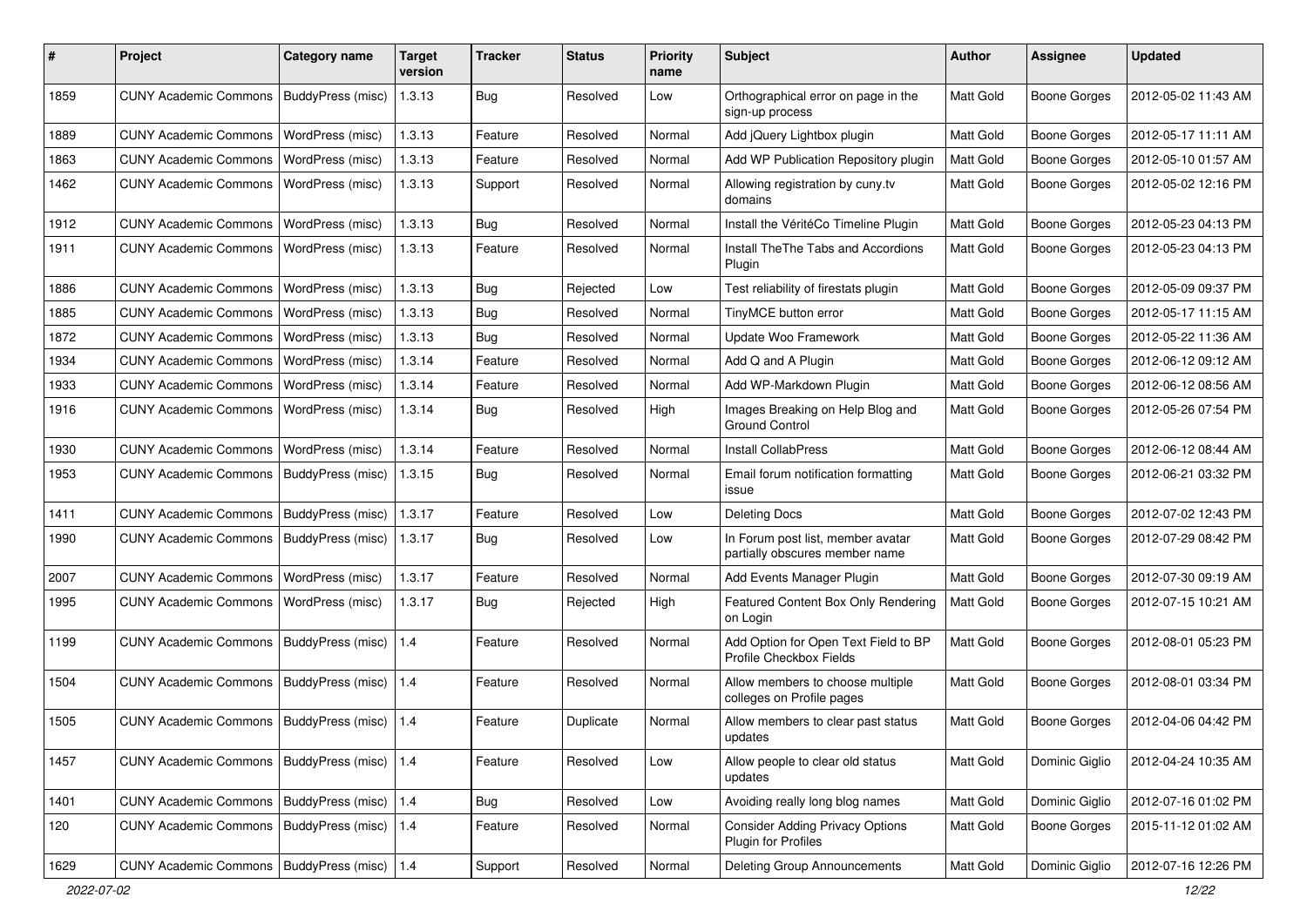| #    | Project                                           | Category name     | <b>Target</b><br>version | <b>Tracker</b> | <b>Status</b> | <b>Priority</b><br>name | Subject                                                                                    | <b>Author</b> | <b>Assignee</b>     | <b>Updated</b>      |
|------|---------------------------------------------------|-------------------|--------------------------|----------------|---------------|-------------------------|--------------------------------------------------------------------------------------------|---------------|---------------------|---------------------|
| 1979 | <b>CUNY Academic Commons</b>                      | BuddyPress (misc) | 1.4                      | <b>Bug</b>     | Rejected      | Normal                  | Received two notifications of an activity<br>update                                        | Matt Gold     | <b>Boone Gorges</b> | 2012-07-12 10:43 AM |
| 1390 | <b>CUNY Academic Commons</b>                      | BuddyPress (misc) | 1.4                      | Feature        | Resolved      | Normal                  | Show "Kitchen Sink" by Default in<br>TinyMCE                                               | Matt Gold     | Dominic Giglio      | 2012-02-28 10:37 AM |
| 2008 | <b>CUNY Academic Commons</b>                      | BuddyPress (misc) | 1.4                      | Feature        | Resolved      | Normal                  | Show Recently Active Users on<br>Commons Homepage                                          | Matt Gold     | Raymond Hoh         | 2012-08-01 05:23 PM |
| 2015 | <b>CUNY Academic Commons</b>                      | WordPress (misc)  | 1.4                      | Feature        | Resolved      | Low                     | Add Minimatica Theme                                                                       | Matt Gold     | Boone Gorges        | 2012-08-06 01:33 PM |
| 1557 | <b>CUNY Academic Commons</b>                      | WordPress (misc)  | 1.4                      | Feature        | Resolved      | Normal                  | Confirmation Message on Adding New<br>Users to Blog                                        | Matt Gold     | Boone Gorges        | 2012-05-31 01:53 AM |
| 1867 | <b>CUNY Academic Commons</b>                      | WordPress (misc)  | 1.4                      | Feature        | Resolved      | Normal                  | Homepage redesign join/login/tour<br>space                                                 | Matt Gold     | Raymond Hoh         | 2012-08-07 01:49 PM |
| 1623 | <b>CUNY Academic Commons</b>                      | WordPress (misc)  | 1.4                      | Feature        | Resolved      | Low                     | Install Anthologize                                                                        | Matt Gold     | <b>Boone Gorges</b> | 2012-08-01 03:25 PM |
| 2019 | <b>CUNY Academic Commons</b>                      | WordPress (misc)  | 1.4                      | Bug            | Resolved      | High                    | Unable to Add New User to Blog                                                             | Matt Gold     | <b>Boone Gorges</b> | 2012-08-08 04:21 PM |
| 1999 | <b>CUNY Academic Commons</b>                      | WordPress (misc)  | 1.4                      | Feature        | Resolved      | Normal                  | <b>Update Registration Page</b>                                                            | Matt Gold     | Boone Gorges        | 2012-08-01 08:11 AM |
| 2018 | <b>CUNY Academic Commons</b>                      | WordPress (misc)  | 1.4                      | Bug            | Resolved      | High                    | WP Nav Bar Overflow                                                                        | Matt Gold     | Boone Gorges        | 2012-08-06 12:58 PM |
| 2036 | <b>CUNY Academic Commons</b>                      | WordPress (misc)  | 1.4.1                    | Bug            | Resolved      | Normal                  | Drop-down styling error                                                                    | Matt Gold     | Raymond Hoh         | 2012-08-11 01:31 PM |
| 2040 | <b>CUNY Academic Commons</b>                      | BuddyPress (misc) | 1.4.2                    | Bug            | Resolved      | Normal                  | RBE on BP Docs Edits?                                                                      | Matt Gold     | Boone Gorges        | 2012-08-14 08:13 AM |
| 2041 | <b>CUNY Academic Commons</b>                      | BuddyPress (misc) | 1.4.2                    | Bug            | Resolved      | Low                     | Vertical Alignment on BP Doc "delete"<br>hoverlink                                         | Matt Gold     | Boone Gorges        | 2012-08-13 10:54 PM |
| 2038 | <b>CUNY Academic Commons</b>                      | WordPress (misc)  | 1.4.2                    | Bug            | Resolved      | Normal                  | Fixing homepage spacing                                                                    | Matt Gold     | Matt Gold           | 2012-08-13 10:12 PM |
| 2043 | <b>CUNY Academic Commons</b>                      | WordPress (misc)  | 1.4.2                    | Bug            | Rejected      | Low                     | Site Title Character Limit?                                                                | Matt Gold     | <b>Boone Gorges</b> | 2012-08-13 01:02 PM |
| 2034 | <b>CUNY Academic Commons</b>                      | WordPress (misc)  | 1.4.2                    | Bug            | Resolved      | Urgent                  | Spacing issue on reply-by-email                                                            | Matt Gold     | Raymond Hoh         | 2012-08-13 02:41 PM |
| 2039 | <b>CUNY Academic Commons</b>                      | BuddyPress (misc) | 1.4.3                    | Support        | Resolved      | Normal                  | Create Failure function for RBE                                                            | Matt Gold     | Raymond Hoh         | 2012-08-27 09:44 AM |
| 2057 | <b>CUNY Academic Commons</b>                      | BuddyPress (misc) | 1.4.3                    | Bug            | Resolved      | Normal                  | Newest/Active/Popular Filters Not<br>working on Homepage List of Groups,<br><b>Members</b> | Matt Gold     | <b>Boone Gorges</b> | 2012-08-23 03:18 PM |
| 2046 | <b>CUNY Academic Commons</b>                      | BuddyPress (misc) | 1.4.3                    | Bug            | Resolved      | High                    | <b>RBE Delayed Post</b>                                                                    | Matt Gold     | Raymond Hoh         | 2012-08-27 11:55 AM |
| 2035 | CUNY Academic Commons   BuddyPress (misc)         |                   | 1.4.3                    | Support        | Resolved      | High                    | Reply by Email - some possible<br>confusion                                                | Matt Gold     | Raymond Hoh         | 2012-08-19 08:58 AM |
| 2060 | <b>CUNY Academic Commons</b>                      | WordPress (misc)  | 1.4.3                    | Support        | Resolved      | Normal                  | Add Digital University Theme to<br>Commons                                                 | Matt Gold     | Dominic Giglio      | 2012-08-27 03:38 PM |
| 2055 | <b>CUNY Academic Commons</b>                      | WordPress (misc)  | 1.4.3                    | Bug            | Resolved      | High                    | Non-CUNY Sign-Ups not enabled                                                              | Matt Gold     | Boone Gorges        | 2012-08-23 12:51 PM |
| 2115 | <b>CUNY Academic Commons</b>                      | WordPress (misc)  | 1.4.4                    | Bug            | Resolved      | Normal                  | Update Site Footer to reflect current<br>number of CUNY campuses                           | Matt Gold     | Dominic Giglio      | 2012-09-10 02:47 PM |
| 2037 | CUNY Academic Commons   BuddyPress (misc)         |                   | 1.4.5                    | Bug            | Resolved      | Normal                  | Special Character shows up in RBE<br>post                                                  | Matt Gold     | Raymond Hoh         | 2012-09-17 07:12 PM |
| 2129 | CUNY Academic Commons   BuddyPress (misc)   1.4.6 |                   |                          | <b>Bug</b>     | Resolved      | Low                     | […]                                                                                        | Matt Gold     | <b>Boone Gorges</b> | 2012-09-30 09:53 AM |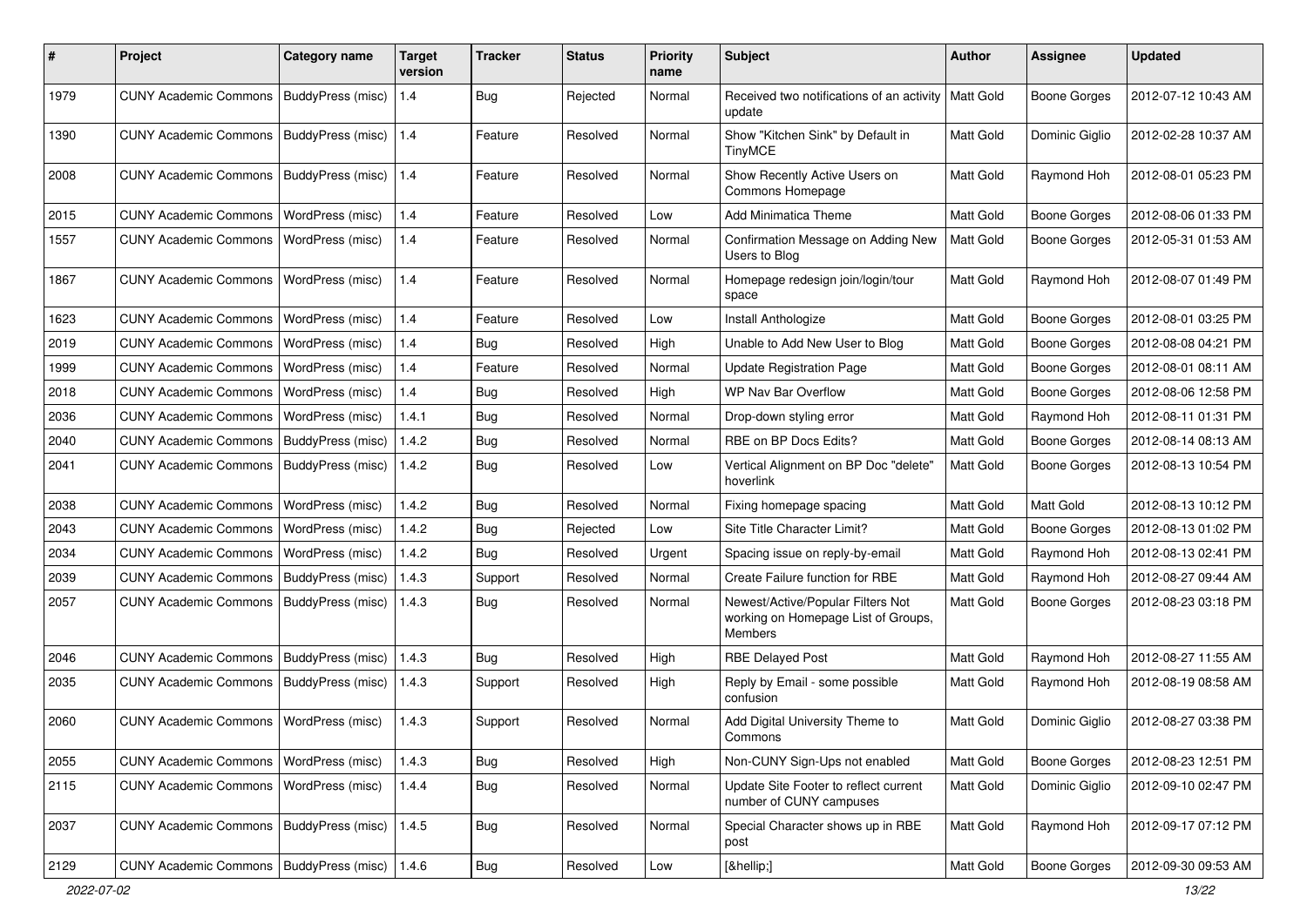| $\pmb{\#}$ | Project                                            | <b>Category name</b>     | <b>Target</b><br>version | <b>Tracker</b> | <b>Status</b> | <b>Priority</b><br>name | Subject                                                             | Author    | Assignee            | <b>Updated</b>      |
|------------|----------------------------------------------------|--------------------------|--------------------------|----------------|---------------|-------------------------|---------------------------------------------------------------------|-----------|---------------------|---------------------|
| 2121       | <b>CUNY Academic Commons</b>                       | BuddyPress (misc)        | 1.4.6                    | <b>Bug</b>     | Resolved      | Low                     | Email notification of forum post omits<br>hyperlinked word          | Matt Gold | Boone Gorges        | 2012-09-30 09:05 AM |
| 1997       | <b>CUNY Academic Commons</b>                       | BuddyPress (misc)        | 1.4.6                    | <b>Bug</b>     | Resolved      | Normal                  | Forum post notification didn't indicate<br>image attachments        | Matt Gold | Boone Gorges        | 2012-09-23 05:03 PM |
| 2053       | <b>CUNY Academic Commons</b>                       | BuddyPress (misc)        | 1.4.6                    | Feature        | Resolved      | Normal                  | RBE on BP Docs                                                      | Matt Gold | <b>Boone Gorges</b> | 2012-10-01 04:14 PM |
| 2113       | <b>CUNY Academic Commons</b>                       | WordPress (misc)         | 1.4.6                    | Support        | Resolved      | Normal                  | Add google docs shortcode<br>documentation to plugin                | Matt Gold | Raymond Hoh         | 2012-09-30 10:57 PM |
| 2002       | <b>CUNY Academic Commons</b>                       | WordPress (misc)         | 1.4.6                    | Feature        | Resolved      | Normal                  | Create Livestream video<br>space/channel for the Commons            | Matt Gold | Michael Smith       | 2012-09-30 05:52 PM |
| 2058       | <b>CUNY Academic Commons</b>                       | WordPress (misc)         | 1.4.6                    | Bug            | Rejected      | Normal                  | Page shift on clicking Log in box                                   | Matt Gold | Boone Gorges        | 2012-08-20 05:53 PM |
| 2104       | <b>CUNY Academic Commons</b>                       | WordPress (misc)         | 1.4.6                    | Bug            | Resolved      | Low                     | WordPress Database Backup Plugin<br>Error                           | Matt Gold | Dominic Giglio      | 2012-09-13 03:45 PM |
| 2044       | <b>CUNY Academic Commons</b>                       | WordPress (misc)         | 1.4.7                    | Bug            | Resolved      | Normal                  | Comment field asks for name info<br>when user logged in             | Matt Gold | Dominic Giglio      | 2012-10-11 08:34 PM |
| 2185       | <b>CUNY Academic Commons</b>                       | BuddyPress (misc)        | 1.4.8                    | Feature        | Resolved      | Normal                  | Add WP Touch plugin                                                 | Matt Gold | Dominic Giglio      | 2012-10-15 01:33 PM |
| 2082       | <b>CUNY Academic Commons</b>                       | BuddyPress (misc)        | 1.4.8                    | Support        | Resolved      | High                    | Default: No Email?                                                  | Matt Gold | Dominic Giglio      | 2012-10-19 04:55 PM |
| 2117       | <b>CUNY Academic Commons</b>                       | BuddyPress (misc)        | 1.4.8                    | Bug            | Resolved      | Normal                  | User reports double notification of<br>announcements                | Matt Gold | Dominic Giglio      | 2012-10-22 09:37 AM |
| 2184       | <b>CUNY Academic Commons</b>                       | BuddyPress (misc)        | 1.4.9                    | Support        | Resolved      | Normal                  | Adjust Invite Directions to include info<br>about max invites       | Matt Gold | Boone Gorges        | 2012-11-03 04:23 PM |
| 2206       | <b>CUNY Academic Commons</b>                       | BuddyPress (misc)        | 1.4.9                    | Support        | Resolved      | Normal                  | Change anchor location for "Post New<br>Topic" in group forums      | Matt Gold | Dominic Giglio      | 2012-11-01 11:16 AM |
| 2105       | <b>CUNY Academic Commons</b>                       | <b>BuddyPress (misc)</b> | 1.4.9                    | <b>Bug</b>     | Resolved      | Normal                  | File name in a file uploaded to group<br>contains escape characters | Matt Gold | Dominic Giglio      | 2012-11-01 12:02 PM |
| 2188       | <b>CUNY Academic Commons</b>                       | BuddyPress (misc)        | 1.4.9                    | <b>Bug</b>     | Resolved      | Normal                  | Line Spacing/Breaks on BP Docs                                      | Matt Gold | Chris Stein         | 2012-11-01 03:15 PM |
| 2176       | <b>CUNY Academic Commons</b>                       | BuddyPress (misc)        | 1.4.9                    | <b>Bug</b>     | Rejected      | Normal                  | Page error upon accepting group<br>membership request               | Matt Gold | Dominic Giglio      | 2012-11-01 09:48 PM |
| 2210       | <b>CUNY Academic Commons</b>                       | WordPress (misc)         | 1.4.9                    | Bug            | Resolved      | Normal                  | Add Twenty Twelve Theme                                             | Matt Gold | <b>Boone Gorges</b> | 2012-11-01 10:26 AM |
| 2203       | <b>CUNY Academic Commons</b>                       | WordPress (misc)         | 1.4.9                    | Feature        | Resolved      | Normal                  | Enable uploading of sav files                                       | Matt Gold | <b>Boone Gorges</b> | 2012-11-03 04:37 PM |
| 2191       | <b>CUNY Academic Commons</b>                       | BuddyPress (misc)        | 1.4.10                   | Bug            | Resolved      | Low                     | File upload to group doesn't register as<br>activity?               | Matt Gold | Dominic Giglio      | 2012-11-11 09:28 PM |
| 2230       | CUNY Academic Commons   WordPress (misc)           |                          | 1.4.10                   | <b>Bug</b>     | Resolved      | High                    | MESTC page scrambled                                                | Matt Gold | Dominic Giglio      | 2012-11-20 02:39 PM |
| 2240       | CUNY Academic Commons   WordPress (misc)           |                          | 1.4.10                   | Bug            | Resolved      | Normal                  | Update Luna theme                                                   | Matt Gold | Dominic Giglio      | 2012-11-11 04:27 PM |
| 2204       | <b>CUNY Academic Commons</b>                       | <b>WordPress (misc)</b>  | 1.4.10                   | <b>Bug</b>     | Resolved      | Normal                  | User Doesn't Come up in Add New<br>User Autocomplete                | Matt Gold | Dominic Giglio      | 2012-11-11 12:50 AM |
| 2248       | CUNY Academic Commons   BuddyPress (misc)   1.4.11 |                          |                          | Feature        | Resolved      | Low                     | Create Profile link to academia.edu<br>profile                      | Matt Gold | Dominic Giglio      | 2012-11-21 11:55 PM |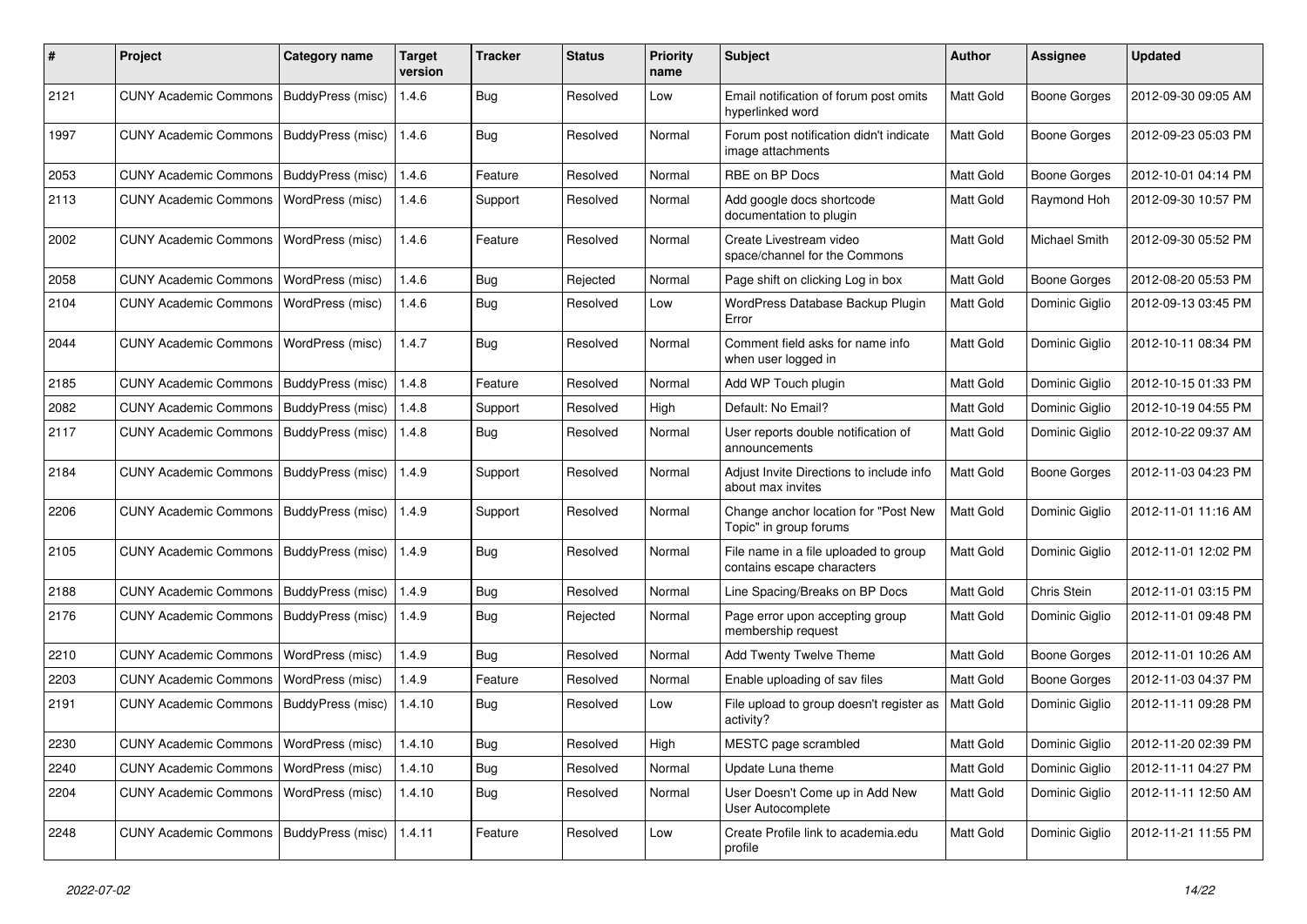| #    | Project                                   | Category name            | <b>Target</b><br>version | <b>Tracker</b> | <b>Status</b> | <b>Priority</b><br>name | <b>Subject</b>                                                   | Author           | Assignee            | <b>Updated</b>      |
|------|-------------------------------------------|--------------------------|--------------------------|----------------|---------------|-------------------------|------------------------------------------------------------------|------------------|---------------------|---------------------|
| 2220 | <b>CUNY Academic Commons</b>              | BuddyPress (misc)        | 1.4.11                   | <b>Bug</b>     | Resolved      | Low                     | Spacing error on BP Doc comments                                 | Matt Gold        | Dominic Giglio      | 2012-11-20 03:47 PM |
| 2029 | <b>CUNY Academic Commons</b>              | WordPress (misc)         | 1.4.11                   | Bug            | Resolved      | Normal                  | CForms error                                                     | Matt Gold        | Dominic Giglio      | 2012-11-17 02:15 PM |
| 2323 | <b>CUNY Academic Commons</b>              | WordPress (misc)         | 1.4.12                   | Feature        | Resolved      | Normal                  | Add four themeforest themes                                      | Matt Gold        | Dominic Giglio      | 2012-12-01 02:30 PM |
| 2313 | <b>CUNY Academic Commons</b>              | WordPress (misc)         | 1.4.12                   | Feature        | Resolved      | Normal                  | Add Recovery Theme                                               | Matt Gold        | Dominic Giglio      | 2012-11-29 04:01 PM |
| 2299 | <b>CUNY Academic Commons</b>              | WordPress (misc)         | 1.4.12                   | Feature        | Resolved      | Normal                  | Add Shaken Grid Premium Theme                                    | Matt Gold        | Dominic Giglio      | 2012-11-29 04:01 PM |
| 2301 | <b>CUNY Academic Commons</b>              | WordPress (misc)         | 1.4.12                   | Feature        | Resolved      | Normal                  | Add Twenty Twelve JP365 Child<br>Theme                           | <b>Matt Gold</b> | Dominic Giglio      | 2012-11-29 03:41 PM |
| 2296 | <b>CUNY Academic Commons</b>              | WordPress (misc)         | 1.4.12                   | Feature        | Resolved      | Normal                  | Add WP Retina Plugin                                             | Matt Gold        | Dominic Giglio      | 2012-12-02 09:10 AM |
| 2312 | <b>CUNY Academic Commons</b>              | WordPress (misc)         | 1.4.12                   | Feature        | Resolved      | Normal                  | <b>Upload Gravity Forms Plugin</b>                               | Matt Gold        | Dominic Giglio      | 2012-12-03 07:58 PM |
| 2251 | <b>CUNY Academic Commons</b>              | BuddyPress (misc)        | 1.4.13                   | Bug            | Resolved      | Low                     | From address of forum notifications                              | Matt Gold        | <b>Boone Gorges</b> | 2013-02-03 01:56 PM |
| 2089 | <b>CUNY Academic Commons</b>              | WordPress (misc)         | 1.4.13                   | Bug            | Rejected      | Normal                  | Possible blog email notification issue                           | Matt Gold        | Boone Gorges        | 2012-12-11 06:59 PM |
| 2247 | <b>CUNY Academic Commons</b>              | WordPress (misc)         | 1.4.13                   | Bug            | Resolved      | Low                     | Subdomain site login/nav bar issue                               | Matt Gold        | Dominic Giglio      | 2012-12-12 02:25 AM |
| 2361 | <b>CUNY Academic Commons</b>              | WordPress (misc)         | 1.4.15                   | Feature        | Resolved      | Urgent                  | Add KingSize Theme                                               | Matt Gold        | <b>Boone Gorges</b> | 2013-01-02 11:41 AM |
| 2245 | <b>CUNY Academic Commons</b>              | WordPress (misc)         | 1.4.15                   | Bug            | Resolved      | High                    | Domain mapping issues -- Site<br>warnings                        | <b>Matt Gold</b> | Dominic Giglio      | 2012-12-27 03:59 PM |
| 2346 | <b>CUNY Academic Commons</b>              | WordPress (misc)         | 1.4.16                   | Feature        | Resolved      | Normal                  | Add Enable Media Replace Plugin                                  | Matt Gold        | Boone Gorges        | 2013-01-08 03:53 PM |
| 2363 | <b>CUNY Academic Commons</b>              | WordPress (misc)         | 1.4.16                   | Bug            | Resolved      | Normal                  | HTTP Error 500 (Internal Server Error)<br>on GC DSL blog         | <b>Matt Gold</b> | Boone Gorges        | 2013-01-02 10:10 AM |
| 2366 | <b>CUNY Academic Commons</b>              | WordPress (misc)         | 1.4.16                   | Feature        | Resolved      | Low                     | Remove Kingsize plugin                                           | Matt Gold        | <b>Boone Gorges</b> | 2013-01-08 04:23 PM |
| 2385 | <b>CUNY Academic Commons</b>              | BuddyPress (misc)        | 1.4.18                   | Bug            | Resolved      | Normal                  | Sitewide nav bar not appearing                                   | Matt Gold        | <b>Boone Gorges</b> | 2013-01-24 10:21 AM |
| 2387 | <b>CUNY Academic Commons</b>              | BuddyPress (misc)        | 1.4.19                   | Bug            | Resolved      | Low                     | File upload notifications contain<br>escape characters           | Matt Gold        | Boone Gorges        | 2013-02-11 02:21 PM |
| 2415 | <b>CUNY Academic Commons</b>              | BuddyPress (misc)        | 1.4.19                   | Bug            | Resolved      | Normal                  | Remove "Popular" link on homepage<br>members widget              | Matt Gold        | Boone Gorges        | 2013-02-12 10:05 PM |
| 2479 | <b>CUNY Academic Commons</b>              | <b>BuddyPress</b> (misc) | 1.4.21                   | Bug            | Resolved      | Urgent                  | Double posting, double notification of<br>message posted via RBE | Matt Gold        | Raymond Hoh         | 2013-04-09 02:04 AM |
| 2483 | <b>CUNY Academic Commons</b>              | WordPress (misc)         | 1.4.21                   | Feature        | Resolved      | Normal                  | Advanced iFrame plugin request                                   | Matt Gold        | Boone Gorges        | 2013-03-11 03:06 PM |
| 2478 | <b>CUNY Academic Commons</b>              | WordPress (misc)         | 1.4.21                   | Feature        | Resolved      | Normal                  | Ensure that sitewide footer is<br>responsive                     | Matt Gold        | Chris Stein         | 2013-03-01 04:17 PM |
| 2517 | CUNY Academic Commons   WordPress (misc)  |                          | 1.4.22                   | <b>Bug</b>     | Resolved      | Normal                  | Add Constant Contact Plugin                                      | Matt Gold        | Boone Gorges        | 2013-03-20 01:53 PM |
| 2520 | CUNY Academic Commons                     | WordPress (misc)         | 1.4.22                   | Bug            | Resolved      | Normal                  | Add Edit Flow Plugin                                             | Matt Gold        | <b>Boone Gorges</b> | 2013-03-20 02:01 PM |
| 2159 | CUNY Academic Commons   BuddyPress (misc) |                          | 1.4.24                   | Bug            | Resolved      | Normal                  | Page redirection after accepting group<br>invite                 | Matt Gold        | Dominic Giglio      | 2013-04-11 08:00 PM |
| 2538 | <b>CUNY Academic Commons</b>              | WordPress (misc)         | 1.4.25                   | Bug            | Resolved      | High                    | Add security plugins                                             | Matt Gold        | Boone Gorges        | 2013-04-22 10:37 AM |
| 2595 | CUNY Academic Commons   BuddyPress (misc) |                          | 1.4.29                   | Bug            | Resolved      | Low                     | Group invitation script                                          | Matt Gold        | <b>Boone Gorges</b> | 2013-06-02 04:06 PM |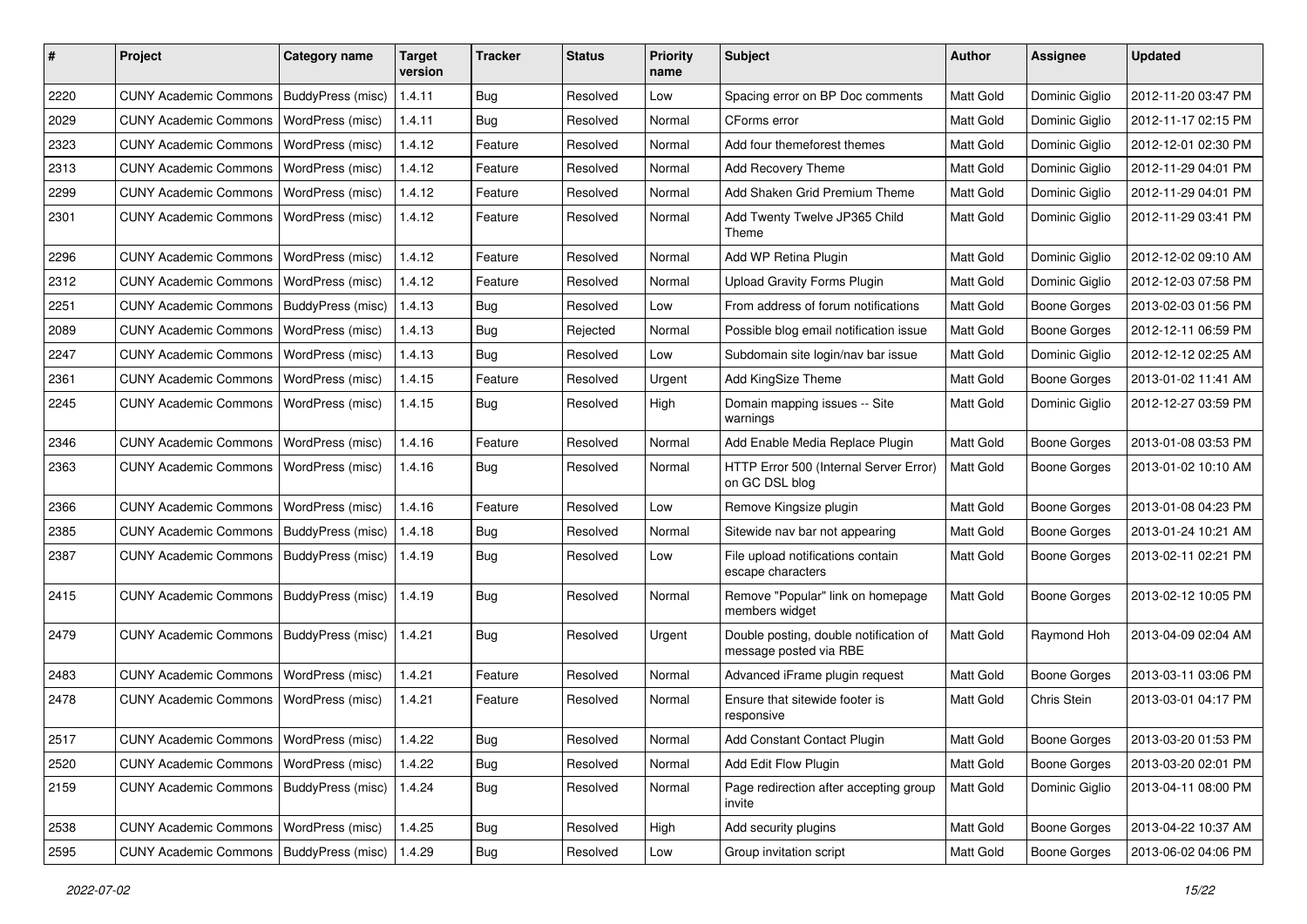| #    | Project                                             | <b>Category name</b> | <b>Target</b><br>version | <b>Tracker</b> | <b>Status</b> | <b>Priority</b><br>name | Subject                                                                            | <b>Author</b>    | <b>Assignee</b>     | <b>Updated</b>      |
|------|-----------------------------------------------------|----------------------|--------------------------|----------------|---------------|-------------------------|------------------------------------------------------------------------------------|------------------|---------------------|---------------------|
| 2528 | <b>CUNY Academic Commons</b>                        | BuddyPress (misc)    | 1.4.31                   | Feature        | Resolved      | Low                     | BP emails sent from secondary sites<br>should use main site headers                | Matt Gold        | Raymond Hoh         | 2013-07-11 11:14 AM |
| 2116 | <b>CUNY Academic Commons</b>                        | BuddyPress (misc)    | 1.4.31                   | Bug            | Resolved      | Normal                  | Include failed message in RBE Failure<br>Notification                              | <b>Matt Gold</b> | Raymond Hoh         | 2013-07-08 11:01 PM |
| 2653 | <b>CUNY Academic Commons</b>                        | WordPress (misc)     | 1.4.31                   | Feature        | Resolved      | Normal                  | Add AR2 beta theme                                                                 | Matt Gold        | <b>Boone Gorges</b> | 2013-07-11 11:42 AM |
| 2661 | <b>CUNY Academic Commons</b>                        | WordPress (misc)     | 1.4.31                   | Feature        | Resolved      | Normal                  | Install Password-Protected Plugin                                                  | Matt Gold        | Boone Gorges        | 2013-07-11 11:44 AM |
| 2640 | <b>CUNY Academic Commons</b>                        | WordPress (misc)     | 1.4.31                   | Feature        | Resolved      | Normal                  | Plugin Request: Page Excerpt                                                       | Matt Gold        | <b>Boone Gorges</b> | 2013-07-10 11:30 AM |
| 2564 | <b>CUNY Academic Commons</b>                        | WordPress (misc)     | 1.4.32                   | Bug            | Resolved      | High                    | Editing blog posts connected to groups<br>creates activity item/notification       | Matt Gold        | <b>Boone Gorges</b> | 2013-07-17 08:39 AM |
| 2322 | <b>CUNY Academic Commons</b>                        | BuddyPress (misc)    | 1.5                      | Feature        | Resolved      | Normal                  | Allow File uploads to be added<br>"quietly" (without email notification)           | Matt Gold        | Dominic Giglio      | 2013-08-21 05:23 PM |
| 2360 | <b>CUNY Academic Commons</b>                        | BuddyPress (misc)    | 1.5                      | Feature        | Resolved      | Low                     | Confirmation before File Deletion                                                  | Matt Gold        | <b>Boone Gorges</b> | 2013-08-01 09:08 PM |
| 1386 | <b>CUNY Academic Commons</b>                        | BuddyPress (misc)    | 1.5                      | Feature        | Resolved      | Low                     | Create way to create custom order BP<br>Profile Field checklist items              | Matt Gold        | Dominic Giglio      | 2012-12-18 10:38 AM |
| 2014 | CUNY Academic Commons   BuddyPress (misc)           |                      | 1.5                      | Bug            | Resolved      | Normal                  | Improper margins on Members<br>Directory                                           | Matt Gold        | Dominic Giglio      | 2012-12-18 10:37 AM |
| 2101 | <b>CUNY Academic Commons</b>                        | BuddyPress (misc)    | 1.5                      | Feature        | Resolved      | Low                     | Provide Site Admins Access to Send<br><b>Invites Menus</b>                         | Matt Gold        | Boone Gorges        | 2013-08-01 09:07 PM |
| 2066 | <b>CUNY Academic Commons</b>                        | BuddyPress (misc)    | 1.5                      | Feature        | Resolved      | Low                     | Public Blog Posts Associated with<br>Private Groups showing up in Sitewide<br>feed | Matt Gold        | Boone Gorges        | 2013-08-09 08:24 PM |
| 2111 | <b>CUNY Academic Commons</b>                        | Redmine              | 1.5                      | Feature        | Duplicate     | Low                     | Connect Commons updates to<br><b>Redmine Tickets</b>                               | Matt Gold        | Boone Gorges        | 2012-09-09 08:09 AM |
| 2161 | <b>CUNY Academic Commons</b>                        | WordPress (misc)     | 1.5                      | Support        | Resolved      | Normal                  | <b>Account Confirmation Email Edits</b>                                            | Matt Gold        | Chris Stein         | 2013-08-21 04:54 PM |
| 2697 | <b>CUNY Academic Commons</b>                        | WordPress (misc)     | 1.5                      | Feature        | Resolved      | Normal                  | Add WP Document Revisions Plugin                                                   | Matt Gold        | <b>Boone Gorges</b> | 2013-08-22 11:28 AM |
| 2021 | <b>CUNY Academic Commons</b>                        | WordPress (misc)     | 1.5                      | Feature        | Rejected      | Low                     | Buy gravity forms                                                                  | Matt Gold        | Matt Gold           | 2012-08-07 05:00 PM |
| 1458 | <b>CUNY Academic Commons</b>                        | WordPress (misc)     | 1.5                      | Feature        | Resolved      | Low                     | HTTPS for the Commons?                                                             | Matt Gold        | Raymond Hoh         | 2013-08-20 10:07 AM |
| 2629 | <b>CUNY Academic Commons</b>                        | WordPress (misc)     | 1.5                      | Bug            | Rejected      | Urgent                  | images not showing in slider on<br>homepage                                        | Matt Gold        | Raymond Hoh         | 2013-07-10 11:10 AM |
| 2000 | <b>CUNY Academic Commons</b>                        | WordPress (misc)     | 1.5                      | Feature        | Resolved      | Normal                  | Inconsistent Font sizes in site footer                                             | Matt Gold        | Dominic Giglio      | 2013-08-21 02:39 PM |
| 85   | CUNY Academic Commons   WordPress (misc)            |                      | 1.5                      | Feature        | Resolved      | Low                     | <b>Twitter List Page</b>                                                           | Matt Gold        | Dominic Giglio      | 2013-08-22 10:11 AM |
| 2714 | CUNY Academic Commons   BuddyPress (misc)           |                      | 1.5.0.1                  | <b>Bug</b>     | Resolved      | Normal                  | Font and Font Size Inconsistent in<br><b>Commons Profile</b>                       | Matt Gold        | Boone Gorges        | 2013-08-23 04:17 PM |
| 2712 | CUNY Academic Commons   BuddyPress (misc)           |                      | 1.5.0.1                  | Bug            | Resolved      | Normal                  | Font Size in BP Profile Menu Should<br>be Larger                                   | Matt Gold        | Boone Gorges        | 2013-08-23 04:36 PM |
| 2737 | CUNY Academic Commons   BuddyPress (misc)   1.5.0.2 |                      |                          | <b>Bug</b>     | Resolved      | Urgent                  | CAC Not allowing CUNY Addresses to<br>Register                                     | Matt Gold        | Boone Gorges        | 2013-08-26 05:43 PM |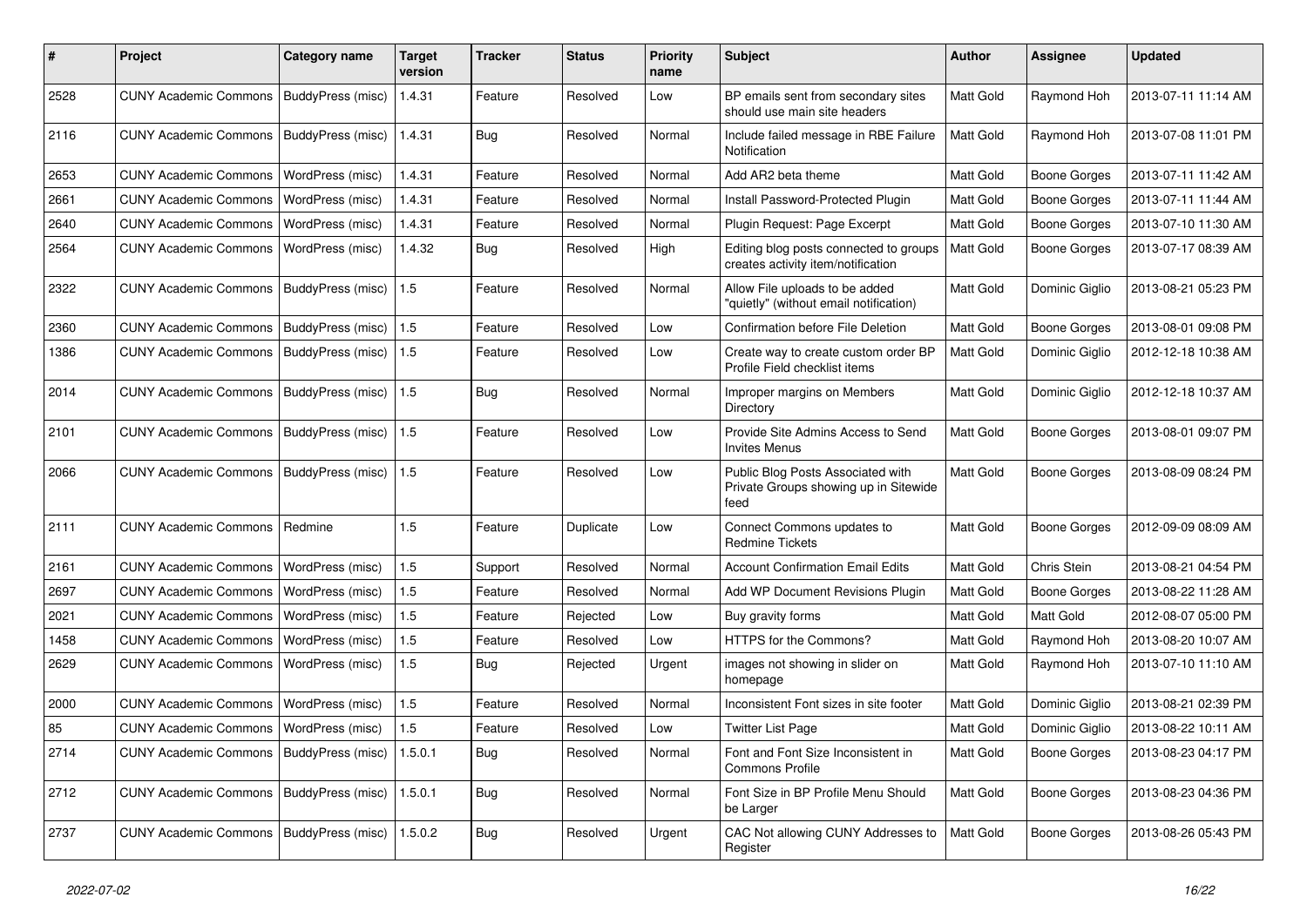| #    | Project                                   | Category name     | <b>Target</b><br>version | <b>Tracker</b> | <b>Status</b> | <b>Priority</b><br>name | <b>Subject</b>                                                                | <b>Author</b>    | Assignee            | <b>Updated</b>      |
|------|-------------------------------------------|-------------------|--------------------------|----------------|---------------|-------------------------|-------------------------------------------------------------------------------|------------------|---------------------|---------------------|
| 2729 | <b>CUNY Academic Commons</b>              | BuddyPress (misc) | 1.5.0.2                  | Bug            | Resolved      | Urgent                  | Update Positions to Include Missing<br>Colleges                               | Matt Gold        | <b>Boone Gorges</b> | 2013-08-26 09:54 AM |
| 2738 | <b>CUNY Academic Commons</b>              | BuddyPress (misc) | 1.5.0.2                  | Bug            | Resolved      | High                    | Users Unable to Change Email<br><b>Address in Settings</b>                    | <b>Matt Gold</b> | Boone Gorges        | 2013-08-28 09:05 PM |
| 2711 | <b>CUNY Academic Commons</b>              | BuddyPress (misc) | 1.5.1                    | Feature        | Resolved      | Normal                  | Add Change Avatar Link/Interface to<br>Profile Editing Page                   | Matt Gold        | Boone Gorges        | 2013-08-28 12:40 PM |
| 2755 | <b>CUNY Academic Commons</b>              | BuddyPress (misc) | 1.5.1                    | Bug            | Resolved      | Normal                  | Alphabetize list of colleges in positions<br>drop-down                        | Matt Gold        | <b>Boone Gorges</b> | 2013-08-29 09:30 AM |
| 2713 | <b>CUNY Academic Commons</b>              | BuddyPress (misc) | 1.5.1                    | Feature        | Resolved      | Normal                  | Lighten Brief Descriptor Text Color                                           | Matt Gold        | Boone Gorges        | 2013-08-28 12:58 PM |
| 2735 | <b>CUNY Academic Commons</b>              | BuddyPress (misc) | 1.5.1                    | Bug            | Resolved      | Normal                  | Profile Incorrectly Shortens About You<br>Field                               | Matt Gold        | Boone Gorges        | 2013-08-28 11:36 AM |
| 2732 | <b>CUNY Academic Commons</b>              | BuddyPress (misc) | 1.5.1                    | Feature        | Resolved      | Normal                  | Return users to profile public view after<br>editing save                     | <b>Matt Gold</b> | Boone Gorges        | 2013-08-28 12:53 PM |
| 2178 | <b>CUNY Academic Commons</b>              | WordPress (misc)  | 1.5.1                    | Feature        | Resolved      | Low                     | Show More Link at bottom of Who's<br>Online Homepage list                     | Matt Gold        | Dominic Giglio      | 2013-09-01 01:57 PM |
| 2775 | CUNY Academic Commons   BuddyPress (misc) |                   | 1.5.1.1                  | Bug            | Resolved      | High                    | Add Lehman College to List of<br>Colleges in Profiles                         | Matt Gold        | Boone Gorges        | 2013-09-06 04:40 PM |
| 2771 | <b>CUNY Academic Commons</b>              | BuddyPress (misc) | 1.5.2                    | Feature        | Resolved      | Normal                  | Change Brief Descriptor Text Color<br>Again                                   | Matt Gold        | <b>Boone Gorges</b> | 2013-09-10 06:07 AM |
| 2776 | <b>CUNY Academic Commons</b>              | BuddyPress (misc) | 1.5.2                    | <b>Bug</b>     | Resolved      | Normal                  | Change Name of SPS in College list                                            | Matt Gold        | Boone Gorges        | 2013-09-11 08:19 PM |
| 2786 | <b>CUNY Academic Commons</b>              | BuddyPress (misc) | 1.5.3                    | Bug            | Resolved      | Normal                  | Move position of close window<br>checkbox on overlay                          | Matt Gold        | Boone Gorges        | 2013-09-19 12:07 PM |
| 2798 | <b>CUNY Academic Commons</b>              | BuddyPress (misc) | 1.5.4                    | <b>Bug</b>     | Resolved      | Normal                  | <b>IE10 Profile Display Errors</b>                                            | Matt Gold        | Raymond Hoh         | 2013-09-25 03:33 PM |
| 2806 | <b>CUNY Academic Commons</b>              | WordPress (misc)  | 1.5.5                    | Feature        | Rejected      | Normal                  | <b>Add Bones Theme</b>                                                        | Matt Gold        | <b>Boone Gorges</b> | 2013-10-11 11:28 AM |
| 2800 | <b>CUNY Academic Commons</b>              | BuddyPress (misc) | 1.5.6                    | Feature        | Resolved      | Normal                  | Add Vimeo & Github social media<br>account fields to Profiles                 | <b>Matt Gold</b> | Dominic Giglio      | 2013-10-14 04:51 PM |
| 2839 | <b>CUNY Academic Commons</b>              | WordPress (misc)  | 1.5.6                    | Feature        | Resolved      | Normal                  | <b>Add Storify Plugin</b>                                                     | Matt Gold        | Boone Gorges        | 2013-10-26 07:21 PM |
| 2858 | <b>CUNY Academic Commons</b>              | BuddyPress (misc) | 1.5.7                    | Bug            | Resolved      | Normal                  | […] redux                                                                     | <b>Matt Gold</b> | <b>Boone Gorges</b> | 2013-10-30 10:08 PM |
| 2845 | <b>CUNY Academic Commons</b>              | BuddyPress (misc) | 1.5.7                    | Bug            | Resolved      | Normal                  | Anchor errors with bp activity items<br>created from associated blog postings | Matt Gold        | Boone Gorges        | 2013-11-01 08:15 PM |
| 2847 | <b>CUNY Academic Commons</b>              | WordPress (misc)  | 1.5.7                    | Feature        | Resolved      | Normal                  | Add Archive.org WP Plugin                                                     | <b>Matt Gold</b> | Boone Gorges        | 2013-11-01 02:41 PM |
| 2906 | <b>CUNY Academic Commons</b>              | BuddyPress (misc) | 1.5.10                   | <b>Bug</b>     | Resolved      | Normal                  | Unable to delete file attachment from<br>forum post                           | Matt Gold        | Boone Gorges        | 2013-12-01 09:35 PM |
| 2918 | <b>CUNY Academic Commons</b>              | WordPress (misc)  | 1.5.11                   | <b>Bug</b>     | Resolved      | Normal                  | Add Sensitive WP Theme                                                        | Matt Gold        | Boone Gorges        | 2013-12-03 03:17 PM |
| 2944 | <b>CUNY Academic Commons</b>              | BuddyPress (misc) | 1.5.13                   | Bug            | Resolved      | Normal                  | Long load time on send invites group<br>pages                                 | Matt Gold        | Boone Gorges        | 2014-01-02 02:50 PM |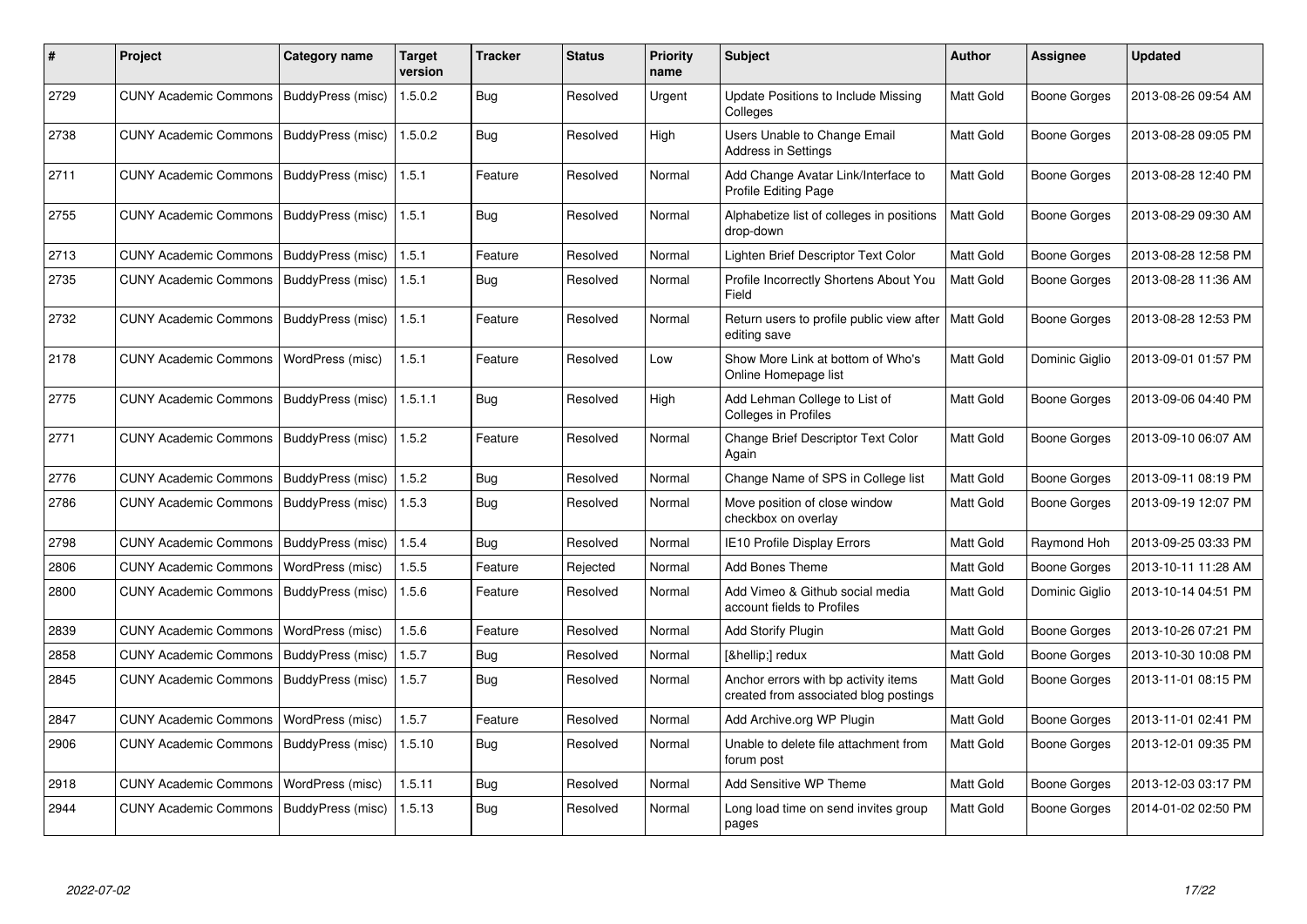| #    | <b>Project</b>                            | Category name                | <b>Target</b><br>version | <b>Tracker</b> | <b>Status</b> | Priority<br>name | <b>Subject</b>                                                                        | <b>Author</b> | Assignee            | <b>Updated</b>      |
|------|-------------------------------------------|------------------------------|--------------------------|----------------|---------------|------------------|---------------------------------------------------------------------------------------|---------------|---------------------|---------------------|
| 2976 | CUNY Academic Commons   BuddyPress (misc) |                              | 1.5.16                   | Feature        | Resolved      | Normal           | Allow users to permanently dismiss<br>notification of new profiles on profile<br>page | Matt Gold     | <b>Boone Gorges</b> | 2014-02-01 02:56 PM |
| 2960 | <b>CUNY Academic Commons</b>              | WordPress (misc)             | 1.5.16                   | Bug            | Resolved      | Normal           | Add WP Accessibility Plugin                                                           | Matt Gold     | <b>Boone Gorges</b> | 2014-02-01 02:55 PM |
| 3058 | <b>CUNY Academic Commons</b>              | BuddyPress (misc)            | 1.5.18.1                 | Bug            | Resolved      | Urgent           | Main navigation bar not working                                                       | Matt Gold     | Boone Gorges        | 2014-02-21 09:28 AM |
| 2791 | <b>CUNY Academic Commons</b>              | BuddyPress (misc)            | 1.5.19                   | Bug            | Rejected      | Normal           | Modify yellow profile bar alert                                                       | Matt Gold     | Chris Stein         | 2014-02-21 03:52 PM |
| 3100 | <b>CUNY Academic Commons</b>              | WordPress<br>Themes          | 1.5.20                   | Bug            | Resolved      | Normal           | <b>Add Customizr Theme</b>                                                            | Matt Gold     | Boone Gorges        | 2014-03-11 10:35 PM |
| 1098 | <b>CUNY Academic Commons</b>              | <b>Blogs</b><br>(BuddyPress) | 1.6                      | Feature        | Resolved      | Low              | Create way for people to search<br>through authors on blog listings                   | Matt Gold     | Boone Gorges        | 2014-03-31 07:01 PM |
| 2795 | <b>CUNY Academic Commons</b>              | BuddyPress (misc)            | 1.6                      | Bug            | Resolved      | Normal           | Friendship Request Acceptance<br>interface                                            | Matt Gold     | Chris Stein         | 2014-03-27 03:07 PM |
| 1542 | <b>CUNY Academic Commons</b>              | <b>BuddyPress Docs</b>       | 1.6                      | <b>Bug</b>     | Resolved      | Normal           | Group Docs Locked                                                                     | Matt Gold     | <b>Boone Gorges</b> | 2014-03-21 03:38 PM |
| 3124 | <b>CUNY Academic Commons</b>              | Design                       | 1.6                      | Bug            | Resolved      | Normal           | Create small version of horizontal logo<br>image to include in HTML Emails            | Matt Gold     | <b>Boone Gorges</b> | 2014-04-01 03:40 PM |
| 2135 | <b>CUNY Academic Commons</b>              | Group Blogs                  | 1.6                      | Feature        | Resolved      | Normal           | Creating a Blog, Creating a Group                                                     | Matt Gold     | Chris Stein         | 2014-04-01 11:59 AM |
| 2192 | <b>CUNY Academic Commons</b>              | <b>Group Files</b>           | 1.6                      | Feature        | Resolved      | Normal           | Allow members to replace files                                                        | Matt Gold     | Boone Gorges        | 2014-03-21 03:37 PM |
| 2833 | <b>CUNY Academic Commons</b>              | <b>Group Files</b>           | 1.6                      | <b>Bug</b>     | Resolved      | Normal           | Allow silent file deletions                                                           | Matt Gold     | <b>Boone Gorges</b> | 2014-03-21 03:50 PM |
| 589  | <b>CUNY Academic Commons</b>              | <b>Group Forums</b>          | 1.6                      | Feature        | Resolved      | Normal           | Preview of Forum Posts                                                                | Matt Gold     | Boone Gorges        | 2014-03-27 03:11 PM |
| 2733 | <b>CUNY Academic Commons</b>              | <b>Public Portfolio</b>      | 1.6                      | Bug            | Resolved      | Normal           | Address UX issues in Profile submenu<br>on admin bar                                  | Matt Gold     | <b>Chris Stein</b>  | 2014-03-31 10:52 PM |
| 2736 | <b>CUNY Academic Commons</b>              | <b>Public Portfolio</b>      | 1.6                      | Feature        | Resolved      | Normal           | Enable Rich Text for Profile Fields                                                   | Matt Gold     | Boone Gorges        | 2014-02-20 07:52 PM |
| 2726 | <b>CUNY Academic Commons</b>              | <b>Public Portfolio</b>      | 1.6                      | Feature        | Resolved      | Normal           | Reorder Positions in Profile Field                                                    | Matt Gold     | <b>Chris Stein</b>  | 2014-03-31 10:51 PM |
| 3150 | <b>CUNY Academic Commons</b>              | Group Forums                 | 1.6.1                    | Bug            | Resolved      | Low              | 'Post New Topic" Button Shows Up for<br>Non-Logged in Users on Group Forum<br>Pages   | Matt Gold     | Boone Gorges        | 2014-04-21 04:49 PM |
| 3180 | <b>CUNY Academic Commons</b>              | <b>Group Files</b>           | 1.6.2                    | Bug            | Resolved      | Normal           | Silent Edit of File Title Produces Email<br>Notification                              | Matt Gold     | <b>Boone Gorges</b> | 2014-05-01 11:19 PM |
| 3190 | <b>CUNY Academic Commons</b>              | BuddyPress (misc)            | 1.6.3                    | Bug            | Resolved      | Normal           | Mention link on Member Profile Leads<br>to SiteWide activity stream                   | Matt Gold     | Boone Gorges        | 2014-05-12 02:53 PM |
| 3205 | <b>CUNY Academic Commons</b>              | <b>Commons Profile</b>       | 1.6.3                    | Bug            | Resolved      | High             | Email profile field not showing up                                                    | Matt Gold     | <b>Boone Gorges</b> | 2014-05-12 02:18 PM |
| 2706 | <b>CUNY Academic Commons</b>              | BuddyPress (misc)            | 1.6.4                    | <b>Bug</b>     | Resolved      | Normal           | Problem sending group invitations                                                     | Matt Gold     | <b>Boone Gorges</b> | 2014-05-18 11:36 AM |
| 1127 | <b>CUNY Academic Commons</b>              | <b>WordPress</b><br>Themes   | 1.6.4                    | <b>Bug</b>     | Resolved      | Normal           | Update WooThemes                                                                      | Matt Gold     | <b>Boone Gorges</b> | 2014-05-21 11:04 PM |
| 3226 | <b>CUNY Academic Commons</b>              | Groups (misc)                | 1.6.4.1                  | <b>Bug</b>     | Resolved      | Normal           | Group home: content pushed below<br>sidebar                                           | Matt Gold     | <b>Boone Gorges</b> | 2014-05-23 09:55 AM |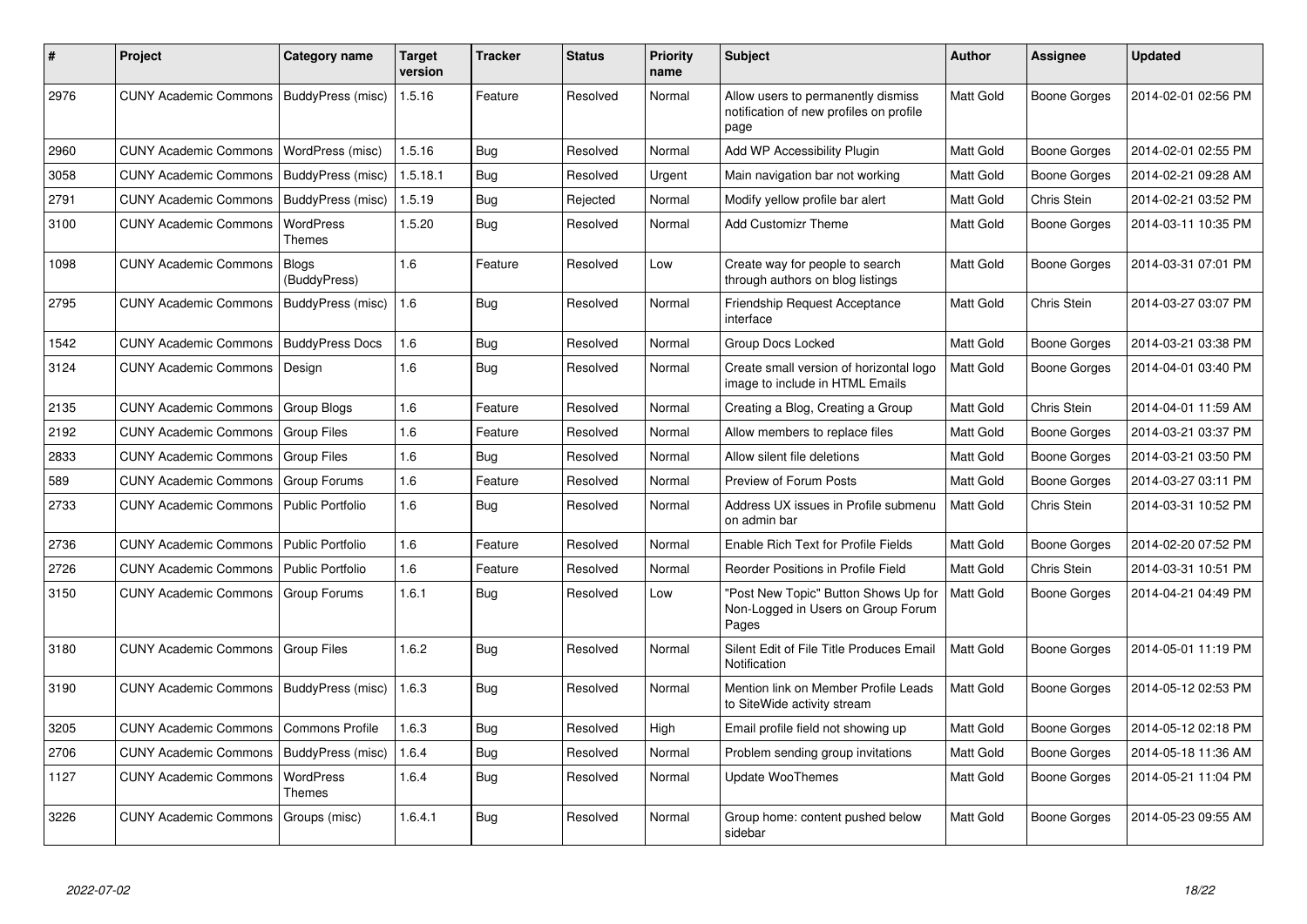| #    | Project                                  | Category name              | <b>Target</b><br>version | <b>Tracker</b> | <b>Status</b>       | <b>Priority</b><br>name | <b>Subject</b>                                                                   | <b>Author</b>    | Assignee            | <b>Updated</b>      |
|------|------------------------------------------|----------------------------|--------------------------|----------------|---------------------|-------------------------|----------------------------------------------------------------------------------|------------------|---------------------|---------------------|
| 3219 | <b>CUNY Academic Commons</b>             | <b>BuddyPress</b> (misc)   | 1.6.7                    | Bug            | Resolved            | Normal                  | new_groupblog_post emails not being<br>sent as HTML                              | <b>Matt Gold</b> | Raymond Hoh         | 2014-06-23 08:36 AM |
| 3164 | <b>CUNY Academic Commons</b>             | Reply By Email             | 1.6.7.1                  | Bug            | Resolved            | High                    | Duplicate RBE messages                                                           | Matt Gold        | Raymond Hoh         | 2014-06-24 12:23 PM |
| 3324 | <b>CUNY Academic Commons</b>             | Public Portfolio           | 1.6.10                   | Bug            | Resolved            | Normal                  | Incorrect display of send<br>message/mention on portfolio page                   | <b>Matt Gold</b> | Boone Gorges        | 2014-07-22 09:06 PM |
| 3343 | <b>CUNY Academic Commons</b>             | BuddyPress (misc)          | 1.6.11                   | Bug            | Resolved            | Low                     | Minor Email display error                                                        | Matt Gold        | <b>Boone Gorges</b> | 2014-08-01 10:01 AM |
| 3344 | <b>CUNY Academic Commons</b>             | Layout                     | 1.6.11                   | Bug            | Resolved            | Normal                  | Double display of menu on profile<br>settings                                    | Matt Gold        | Boone Gorges        | 2014-08-01 09:58 AM |
| 3345 | <b>CUNY Academic Commons</b>             | Layout                     | 1.6.11                   | Bug            | Resolved            | Normal                  | Text/Icon Styling Error/Overlap on<br>Profile pages                              | Matt Gold        | Boone Gorges        | 2014-08-01 09:05 AM |
| 3420 | <b>CUNY Academic Commons</b>             | <b>Email Notifications</b> | 1.6.14                   | Bug            | Resolved            | Normal                  | Membership approval link in email<br>notifications                               | Matt Gold        | Boone Gorges        | 2014-09-01 09:31 PM |
| 3419 | <b>CUNY Academic Commons</b>             | Group Invitations          | 1.6.14                   | Bug            | Testing<br>Required | Normal                  | Neatening the display of messages on<br>group requests                           | Matt Gold        | <b>Boone Gorges</b> | 2014-09-01 09:29 PM |
| 3428 | <b>CUNY Academic Commons</b>             | Twitter page               | 1.6.14                   | Bug            | Resolved            | High                    | Fix typo on Twitter page                                                         | Matt Gold        | Dominic Giglio      | 2014-09-01 08:53 PM |
| 2239 | <b>CUNY Academic Commons</b>             | <b>Email Notifications</b> | 1.7                      | Bug            | Resolved            | Normal                  | Login redirects when clicking on<br>private group addresses not working          | <b>Matt Gold</b> | Raymond Hoh         | 2014-11-01 11:41 AM |
| 3418 | <b>CUNY Academic Commons</b>             | Email Notifications        | 1.7                      | Feature        | Resolved            | Normal                  | Revisions/Additions to email<br>notifications about group membership<br>requests | Matt Gold        | <b>Boone Gorges</b> | 2014-09-30 01:14 PM |
| 2757 | <b>CUNY Academic Commons</b>             | Group Files                | 1.7                      | Feature        | Resolved            | Normal                  | Create "Download All" Capabilities for<br>Files in a Folder                      | <b>Matt Gold</b> | <b>Boone Gorges</b> | 2014-10-14 03:09 PM |
| 3544 | <b>CUNY Academic Commons</b>             | <b>Group Files</b>         | 1.7                      | Bug            | Resolved            | Normal                  | Files list upload button placement after<br>upload                               | Matt Gold        | Boone Gorges        | 2014-10-10 09:09 AM |
| 28   | <b>CUNY Academic Commons</b>             | Group Forums               | 1.7                      | Feature        | Resolved            | Low                     | Add threaded replies to forum posts                                              | Matt Gold        | Raymond Hoh         | 2014-10-13 09:38 PM |
| 3177 | <b>CUNY Academic Commons</b>             | Group Forums               | 1.7                      | Feature        | Resolved            | Normal                  | Upgrade bbPress to 2.x                                                           | Matt Gold        | <b>Boone Gorges</b> | 2014-09-30 01:35 PM |
| 3448 | <b>CUNY Academic Commons</b>             | Groups (misc)              | 1.7                      | Bug            | Resolved            | Normal                  | Group changes email slug/link issue                                              | Matt Gold        | Raymond Hoh         | 2014-09-15 08:29 PM |
| 3449 | <b>CUNY Academic Commons</b>             | Groups (misc)              | 1.7                      | <b>Bug</b>     | Resolved            | Normal                  | Make Default Option for "Create"<br>Forum" in Group Creation Process<br>"Yes"    | Matt Gold        | Boone Gorges        | 2014-09-22 08:39 PM |
| 3282 | <b>CUNY Academic Commons</b>             | Groups (misc)              | 1.7                      | Feature        | Resolved            | Normal                  | Search/sort users within group                                                   | Matt Gold        | <b>Boone Gorges</b> | 2014-06-25 09:16 PM |
| 2563 | CUNY Academic Commons   My Commons       |                            | $1.7\,$                  | Feature        | Resolved            | Normal                  | Favorite Follow Blogs                                                            | Matt Gold        | Raymond Hoh         | 2014-10-09 10:49 AM |
| 3486 | CUNY Academic Commons   My Commons       |                            | 1.7                      | Feature        | Resolved            | Normal                  | Minor Issues on My-Commons page                                                  | Matt Gold        | Raymond Hoh         | 2014-10-03 10:44 AM |
| 3411 | CUNY Academic Commons   My Commons       |                            | 1.7                      | Feature        | Resolved            | Normal                  | Placement of Personal Homepage                                                   | Matt Gold        | Raymond Hoh         | 2014-09-22 08:45 PM |
| 3223 | CUNY Academic Commons   Public Portfolio |                            | $1.7$                    | Bug            | Resolved            | Low                     | Alter Profile Editing Unsaved Text<br><b>Warning Feature</b>                     | Matt Gold        | Boone Gorges        | 2014-09-22 09:18 PM |
| 3045 | CUNY Academic Commons   Public Portfolio |                            | $1.7\,$                  | Feature        | Resolved            | Normal                  | Create 'clear formatting' button for<br>profile editor                           | Matt Gold        | <b>Boone Gorges</b> | 2014-10-08 03:53 PM |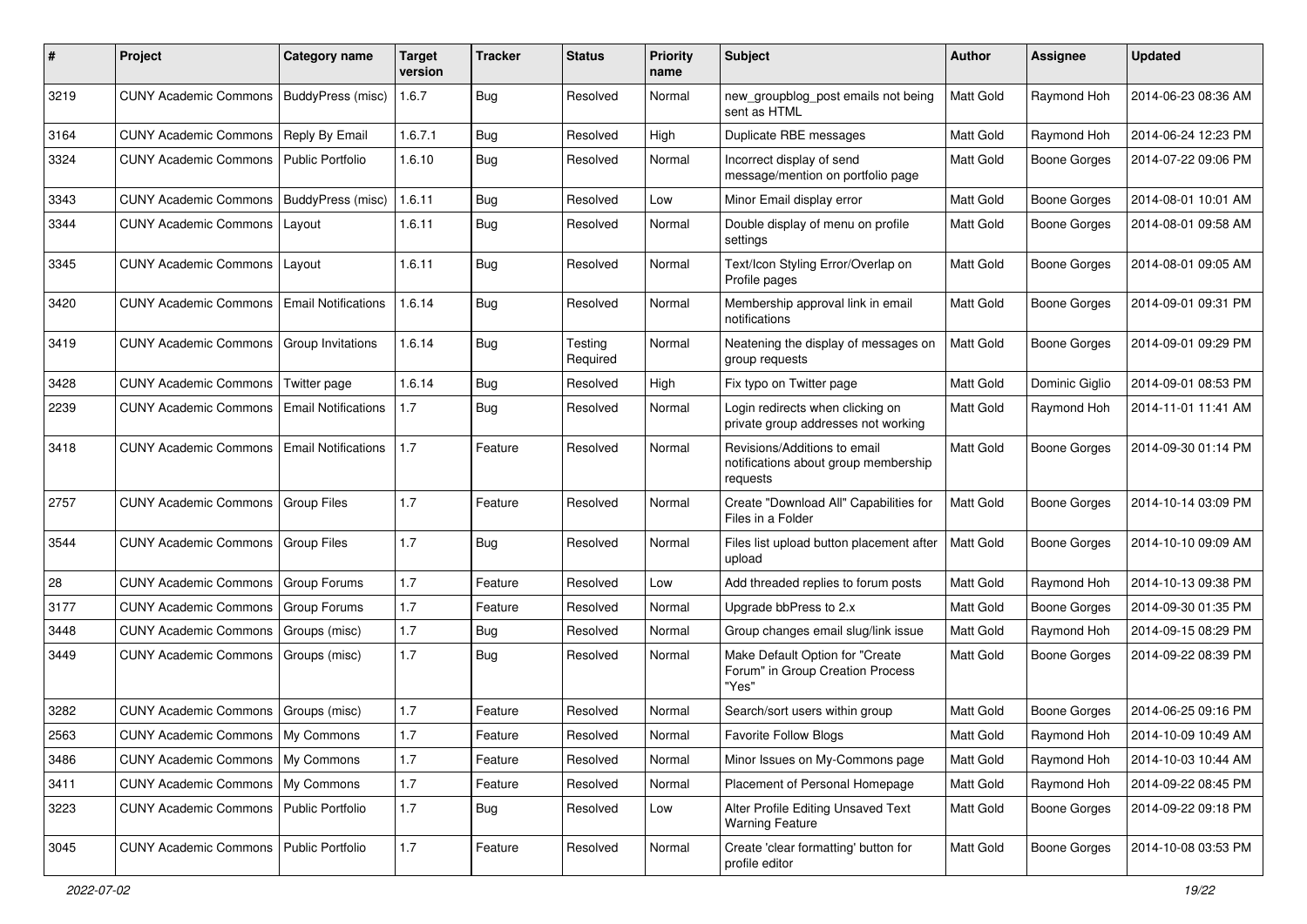| #    | <b>Project</b>                           | Category name              | <b>Target</b><br>version | <b>Tracker</b> | <b>Status</b> | <b>Priority</b><br>name | <b>Subject</b>                                                        | <b>Author</b>    | Assignee       | <b>Updated</b>      |
|------|------------------------------------------|----------------------------|--------------------------|----------------|---------------|-------------------------|-----------------------------------------------------------------------|------------------|----------------|---------------------|
| 3012 | <b>CUNY Academic Commons</b>             | Public Portfolio           | 1.7                      | Design/UX      | Resolved      | Low                     | Create automated nudges for people<br>who have not filled in profiles | Matt Gold        | Boone Gorges   | 2014-10-09 02:51 PM |
| 2954 | <b>CUNY Academic Commons</b>             | Public Portfolio           | 1.7                      | Feature        | Duplicate     | Normal                  | New Profile social media options                                      | Matt Gold        | Dominic Giglio | 2014-09-16 11:48 AM |
| 3151 | <b>CUNY Academic Commons</b>             | Toolbar                    | 1.7                      | Feature        | Resolved      | Low                     | Add submenu items in Help section of<br><b>WP Admin Bar</b>           | <b>Matt Gold</b> | Daniel Jones   | 2014-07-11 08:14 PM |
| 3451 | <b>CUNY Academic Commons</b>             | WordPress (misc)           | 1.7                      | Bug            | Resolved      | Normal                  | Edit delete blog text                                                 | Matt Gold        | Raymond Hoh    | 2014-09-15 08:27 PM |
| 3581 | <b>CUNY Academic Commons</b>             | <b>BuddyPress Docs</b>     | 1.7.1                    | Bug            | Resolved      | Normal                  | <b>BuddyPress Docs Line Break issue</b>                               | Matt Gold        | Boone Gorges   | 2014-10-20 02:56 PM |
| 3561 | <b>CUNY Academic Commons</b>             | Group Forums               | 1.7.1                    | Feature        | Resolved      | Normal                  | Add Post New Topics link to top of<br>forums                          | Matt Gold        | Boone Gorges   | 2014-10-21 06:48 PM |
| 3557 | <b>CUNY Academic Commons</b>             | My Commons                 | 1.7.1                    | Bug            | Resolved      | Urgent                  | Fix typo on My Commons overlay                                        | Matt Gold        | Boone Gorges   | 2014-10-15 11:02 PM |
| 3362 | <b>CUNY Academic Commons</b>             | <b>Public Portfolio</b>    | 1.7.1                    | <b>Bug</b>     | Resolved      | Normal                  | Default display of profiles with no info<br>added                     | Matt Gold        | Boone Gorges   | 2014-10-21 02:44 PM |
| 3599 | <b>CUNY Academic Commons</b>             | <b>BuddyPress Docs</b>     | 1.7.2                    | Bug            | Resolved      | Normal                  | Silent BP Docs edits                                                  | Matt Gold        | Boone Gorges   | 2014-11-01 02:20 PM |
| 3559 | <b>CUNY Academic Commons</b>             | Group Forums               | 1.7.2                    | Design/UX      | Resolved      | Normal                  | Forum Styling                                                         | Matt Gold        | Boone Gorges   | 2014-11-02 03:18 PM |
| 3589 | <b>CUNY Academic Commons</b>             | Group Invitations          | 1.7.2                    | Bug            | Resolved      | Normal                  | User not appearing in group invitation<br>autocomplete                | Matt Gold        | Boone Gorges   | 2014-11-01 02:58 PM |
| 3588 | <b>CUNY Academic Commons</b>             | Groups (misc)              | 1.7.2                    | Bug            | Resolved      | Normal                  | Hidden group not appearing in search<br>results                       | Matt Gold        | Boone Gorges   | 2014-11-01 02:57 PM |
| 3614 | <b>CUNY Academic Commons</b>             | Home Page                  | 1.7.2                    | Bug            | Resolved      | Normal                  | Homepage member widget filter<br>feature not working                  | Matt Gold        | Boone Gorges   | 2014-11-01 02:24 PM |
| 3601 | <b>CUNY Academic Commons</b>             | <b>Email Notifications</b> | 1.7.3                    | Bug            | Resolved      | High                    | Forum replies do not show up on the<br>group homepage                 | <b>Matt Gold</b> | Raymond Hoh    | 2014-11-10 01:24 PM |
| 3608 | <b>CUNY Academic Commons</b>             | <b>Email Notifications</b> | 1.7.3                    | Bug            | Resolved      | High                    | Group email plain-text formatting<br>problem                          | <b>Matt Gold</b> | Raymond Hoh    | 2014-11-11 12:19 PM |
| 3610 | <b>CUNY Academic Commons</b>             | Home Page                  | 1.7.3                    | Feature        | Resolved      | Normal                  | Add Susana's Video to the Homepage                                    | Matt Gold        | Dominic Giglio | 2014-11-04 03:42 PM |
| 3611 | <b>CUNY Academic Commons</b>             | Publicity                  | 1.7.3                    | Feature        | Resolved      | Normal                  | Add Susana's Video to a Standalone<br>page on the Commons             | Matt Gold        | Dominic Giglio | 2014-11-04 02:07 PM |
| 3583 | <b>CUNY Academic Commons</b>             | Reply By Email             | 1.7.3                    | Bug            | Resolved      | Normal                  | RBE error message                                                     | <b>Matt Gold</b> | Raymond Hoh    | 2014-11-10 12:42 PM |
| 3520 | <b>CUNY Academic Commons</b>             | Security                   | 1.7.3                    | Feature        | Resolved      | Normal                  | Encourage or Require CAPTCHA on<br>forms?                             | Matt Gold        | Daniel Jones   | 2014-11-06 03:40 PM |
| 3654 | <b>CUNY Academic Commons</b>             | Group Forums               | 1.7.4                    | <b>Bug</b>     | Resolved      | Normal                  | can only attached one file to a forum<br>post                         | Matt Gold        | Boone Gorges   | 2014-11-21 10:42 AM |
| 3659 | <b>CUNY Academic Commons</b>             | Home Page                  | 1.7.4                    | Feature        | Resolved      | Normal                  | Remove UserVoice                                                      | Matt Gold        | Boone Gorges   | 2014-11-21 10:53 AM |
| 2924 | <b>CUNY Academic Commons</b>             | WordPress (misc)           | 1.7.4                    | Feature        | Resolved      | Normal                  | Make header of Help blog a clickable<br>link to the homepage          | <b>Matt Gold</b> | Dominic Giglio | 2014-11-14 04:35 PM |
| 3676 | CUNY Academic Commons   WordPress (misc) |                            | 1.7.4                    | Feature        | Resolved      | High                    | Update WP to 4.0.1                                                    | Matt Gold        | Boone Gorges   | 2014-11-21 10:49 AM |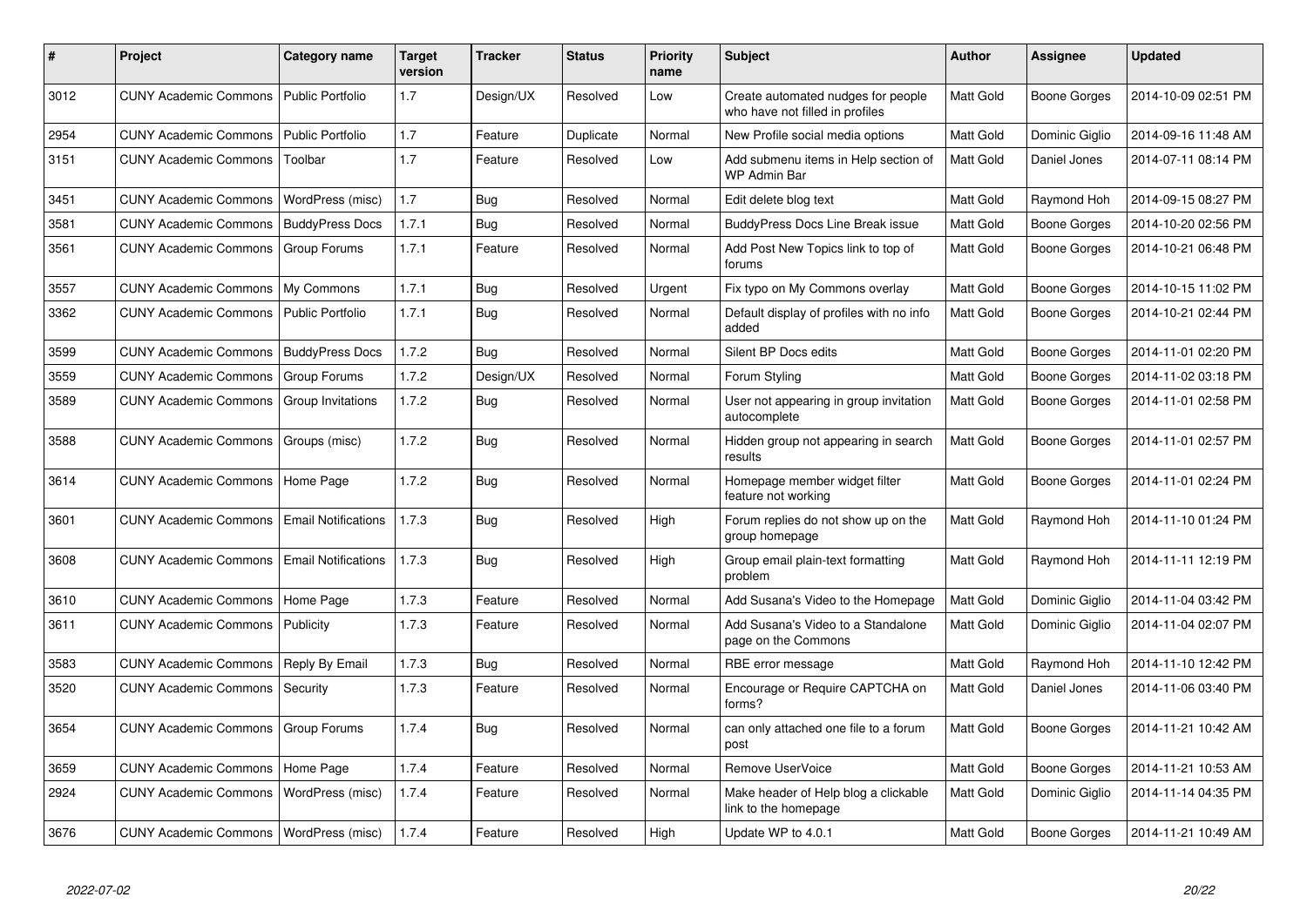| #    | Project                      | <b>Category name</b>       | <b>Target</b><br>version | <b>Tracker</b> | <b>Status</b> | <b>Priority</b><br>name | Subject                                                                               | <b>Author</b> | <b>Assignee</b>     | <b>Updated</b>      |
|------|------------------------------|----------------------------|--------------------------|----------------|---------------|-------------------------|---------------------------------------------------------------------------------------|---------------|---------------------|---------------------|
| 3672 | <b>CUNY Academic Commons</b> | <b>WordPress Plugins</b>   | 1.7.4                    | Feature        | Resolved      | Normal                  | Force captcha on existing contact<br>forms                                            | Matt Gold     | <b>Boone Gorges</b> | 2014-11-21 12:20 PM |
| 3688 | <b>CUNY Academic Commons</b> | <b>BuddyPress Docs</b>     | 1.7.6                    | Bug            | Resolved      | Normal                  | Doc creation didn't create email<br>notification                                      | Matt Gold     | <b>Boone Gorges</b> | 2014-12-12 08:57 AM |
| 3714 | <b>CUNY Academic Commons</b> | cuny.is                    | 1.7.7                    | Feature        | Resolved      | Normal                  | cuny.is access                                                                        | Matt Gold     | <b>Boone Gorges</b> | 2014-12-22 02:19 PM |
| 3717 | <b>CUNY Academic Commons</b> | Groups (misc)              | 1.7.7                    | Bug            | Resolved      | Normal                  | Member invitations to Group Members<br>error alert                                    | Matt Gold     | <b>Boone Gorges</b> | 2014-12-22 02:25 PM |
| 3729 | <b>CUNY Academic Commons</b> | WordPress (misc)           | 1.7.11                   | Feature        | Resolved      | Normal                  | Add 'contact us' line to failed login<br>screen                                       | Matt Gold     | Daniel Jones        | 2015-02-02 01:16 AM |
| 3760 | <b>CUNY Academic Commons</b> | <b>WordPress Plugins</b>   | 1.7.11                   | Feature        | Resolved      | Normal                  | Add WP Accessiblity Plugin                                                            | Matt Gold     | Raymond Hoh         | 2015-02-02 02:30 AM |
| 3799 | <b>CUNY Academic Commons</b> | cuny.is                    | 1.7.12                   | <b>Bug</b>     | Resolved      | Normal                  | cuny.is issue                                                                         | Matt Gold     | Boone Gorges        | 2015-02-10 09:07 PM |
| 3769 | <b>CUNY Academic Commons</b> | Public Portfolio           | 1.7.12                   | <b>Bug</b>     | Resolved      | Normal                  | Completion mouseover on editing<br>version of profile is blank                        | Matt Gold     | <b>Boone Gorges</b> | 2015-02-12 09:13 AM |
| 3859 | <b>CUNY Academic Commons</b> | <b>Group Forums</b>        | 1.7.14                   | <b>Bug</b>     | Resolved      | Normal                  | Group Forum Button Layout                                                             | Matt Gold     | <b>Boone Gorges</b> | 2015-03-05 10:57 AM |
| 3802 | <b>CUNY Academic Commons</b> | Home Page                  | 1.7.14                   | Bug            | Resolved      | Normal                  | Long user name causes problems with<br>Who's Online homepage display                  | Matt Gold     | Daniel Jones        | 2015-02-23 03:39 PM |
| 3865 | <b>CUNY Academic Commons</b> | Design                     | 1.7.15                   | Bug            | Resolved      | Normal                  | DiRT Tools listing in Group > Manage                                                  | Matt Gold     | <b>Boone Gorges</b> | 2015-03-12 10:35 AM |
| 3864 | <b>CUNY Academic Commons</b> | <b>DiRT</b> Integration    | 1.7.15                   | Bug            | Resolved      | Normal                  | DiRT Tools Group sidebar label display                                                | Matt Gold     | <b>Boone Gorges</b> | 2015-03-11 09:30 PM |
| 3866 | <b>CUNY Academic Commons</b> | <b>Email Notifications</b> | 1.7.15                   | Bug            | Resolved      | Normal                  | Email notification does not indicate<br>presence of an attachment                     | Matt Gold     | <b>Boone Gorges</b> | 2015-03-12 10:35 AM |
| 3914 | <b>CUNY Academic Commons</b> | <b>WordPress Plugins</b>   | 1.7.15.1                 | Feature        | Resolved      | High                    | Upgrade Yoast's SEO plugin                                                            | Matt Gold     | <b>Boone Gorges</b> | 2015-03-13 05:30 PM |
| 3910 | <b>CUNY Academic Commons</b> | Home Page                  | 1.7.15.2                 | Bug            | Resolved      | High                    | Home Page Display Errors                                                              | Matt Gold     | <b>Boone Gorges</b> | 2015-03-17 10:21 AM |
| 3853 | <b>CUNY Academic Commons</b> | BuddyPress (misc)          | 1.7.16                   | Bug            | Resolved      | High                    | Post erroneously ascribed to wrong<br>author in activity feed                         | Matt Gold     | Raymond Hoh         | 2015-03-21 01:13 PM |
| 3917 | <b>CUNY Academic Commons</b> | Home Page                  | 1.7.16                   | Bug            | Resolved      | Normal                  | New homepage display errors                                                           | Matt Gold     | Raymond Hoh         | 2015-03-18 11:15 AM |
| 3809 | <b>CUNY Academic Commons</b> | BuddyPress (misc)          | 1.7.17                   | Bug            | Resolved      | Normal                  | BuddyPress member filters not working<br>correctly                                    | Matt Gold     | Matt Gold           | 2015-03-22 01:03 AM |
| 3954 | <b>CUNY Academic Commons</b> | <b>Email Notifications</b> | 1.7.18                   | <b>Bug</b>     | Resolved      | Normal                  | Issues with Email notifications for<br>Groups w/RSS Feeds attached                    | Matt Gold     | Raymond Hoh         | 2015-04-08 05:04 PM |
| 3969 | <b>CUNY Academic Commons</b> | <b>WordPress Plugins</b>   | 1.7.18                   | <b>Bug</b>     | Resolved      | Normal                  | External Group Blogs plugin causing<br>duplicate items of the same post:              | Matt Gold     | Raymond Hoh         | 2015-04-10 07:51 PM |
| 3991 | <b>CUNY Academic Commons</b> | Toolbar                    | 1.7.19                   | <b>Bug</b>     | Resolved      | Normal                  | WP-Admin Bar positioning error on<br>mobile devices                                   | Matt Gold     | Boone Gorges        | 2015-04-21 02:30 PM |
| 4010 | <b>CUNY Academic Commons</b> | <b>WordPress Plugins</b>   | 1.7.20                   | Bug            | Resolved      | High                    | GC Digital Fellows site down                                                          | Matt Gold     |                     | 2015-04-22 10:30 AM |
| 4039 | <b>CUNY Academic Commons</b> | Group Files                | 1.7.21                   | Feature        | Resolved      | Normal                  | Redirect to login when non-logged-in<br>user tries to view file from private<br>group | Matt Gold     | <b>Boone Gorges</b> | 2015-05-11 11:30 AM |